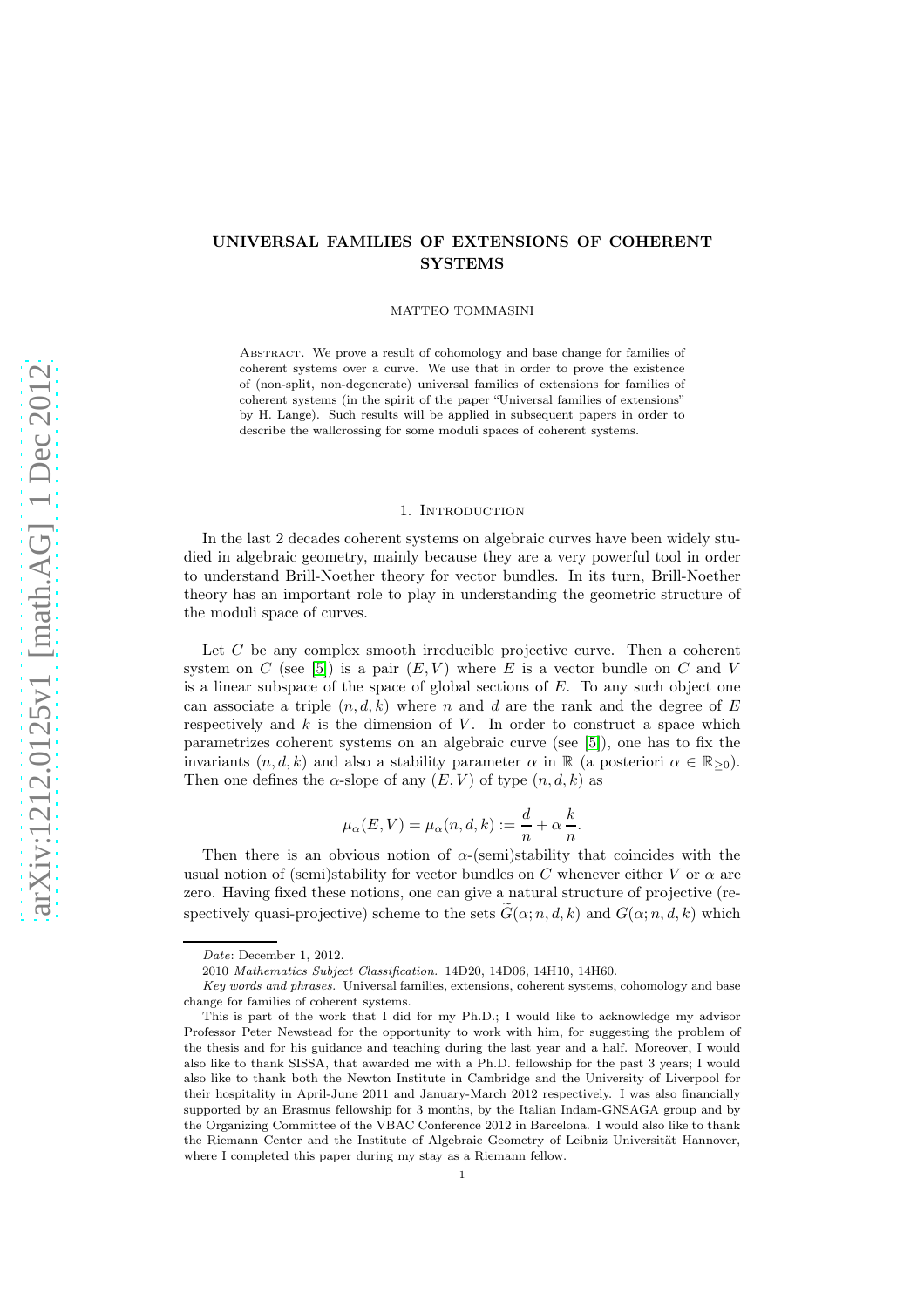parametrize  $\alpha$ -semistable (respectively  $\alpha$ -stable) coherent systems of type  $(n, d, k)$ .

It is known (see [\[1\]](#page-28-1)) that there exist only finitely many critical values where the stability condition changes. Therefore, for every triple  $(n, d, k)$  there are only finitely many distinct moduli spaces of stable coherent systems, parametrized by open intervals of  $\mathbb{R}_{\geq 0}$ . A crucial issue in comparing the moduli spaces on the left and on the right of any critical value  $\alpha_c$  is that of giving a geometric description of the flip loci, i.e. the sets of points that are added or removed by crossing  $\alpha_c$ . The basic description is given by [\[1,](#page-28-1) lemma 6.3]. Among other things, this lemma implies that any  $(E, V)$  that belongs to a flip locus at a  $\alpha_c$  appears as the middle term of a non-split extension

<span id="page-1-0"></span>
$$
0 \longrightarrow (E_1, V_1) \longrightarrow (E, V) \longrightarrow (E_2, V_2) \longrightarrow 0 \tag{1}
$$

in which  $(E_1, V_1)$  and  $(E_2, V_2)$  are both  $\alpha_c$ -semistable with

$$
\mu_{\alpha_c}(E_1, V_1) = \mu_{\alpha_c}(E, V) = \mu_{\alpha_c}(E_2, V_2).
$$

The classes of extensions like [\(1\)](#page-1-0) are parametrized by a complex vector space

$$
\mathbb{H}_{21}^1 := \mathrm{Ext}^1((E_2, V_2), (E_1, V_1)).
$$

If  $Aut(E_l, V_l) = \mathbb{C}^*$  for  $l = 1, 2$  (this happens for example if both the  $(E_l, V_l)$ 's are  $\alpha_c$ -stable), then the  $(E, V)$ 's in the middle of [\(1\)](#page-1-0) will be parametrized by  $\mathbb{P}(\mathbb{H}_{21}^1)$ . Then the basic idea in order to describe a flip locus for  $(n, d, k)$  at  $\alpha_c$  should simply be that of considering all invariants  $(n_1, d_1, k_1), (n_2, d_2, k_2)$  such that

$$
n = n_1 + n_2, \quad k = k_1 + k_2, \quad \mu_{\alpha_c}(n_1, d_1, k_1) = \mu_{\alpha_c}(n, d, k) = \mu_{\alpha_c}(n_2, d_2, k_2),
$$

$$
G_1 := \widetilde{G}(\alpha_c; n_1, d_1, k_1) \neq \varnothing \neq \widetilde{G}(\alpha_c; n_2, d_2, k_2) =: G_2
$$

(the first line automatically implies that  $d = d_1 + d_2$ ). Having fixed any such data, one would like to describe a scheme parametrizing all classes of extensions as before, letting vary the coherent systems  $(E_l, V_l) \in G_l$  for  $l = 1, 2$ . In the best possible situation the resulting scheme will consist exactly of the objects we are interested in; otherwise one will have to remove a subscheme from it (this will be part of further papers on this subject). So we would like to describe a fibration over  $G_1 \times G_2$  such that the fiber over each point  $((E_1, V_1), (E_2, V_2))$  is canonically isomorphic to  $\mathbb{H}_{21}^1$  or, even better, to  $\mathbb{P}(\mathbb{H}_{21}^1)$ . If we denote by g the genus of C, by using [\[1,](#page-28-1) proposition 3.2] we get that

$$
\dim \mathbb{H}_{21}^1 = C_{21} + \dim \mathbb{H}_{21}^0 + \dim \mathbb{H}_{21}^2,
$$

where  $C_{21}$  is a constant that depends only on the genus of  $C$  and on the types of  $(E_1, V_1)$  and  $(E_2, V_2)$ ,

$$
\mathbb{H}_{21}^0 := \text{Hom}((E_2, V_2), (E_1, V_1)) \text{ and } \mathbb{H}_{21}^2 := \text{Ext}^2((E_2, V_2), (E_1, V_1)).
$$

Therefore in general one cannot hope to get a fibration on the whole  $G_1 \times G_2$ , but only on each subscheme of it where the sum of the dimension of  $\mathbb{H}_{21}^0$  and  $\mathbb{H}_{21}^2$ is constant (actually, it will turn out that they need to be constant separately).

A slightly more complicated case arises when  $Aut(E_1, V_1) = \mathbb{C}^*$  and  $Aut(E_2, V_2) =$  $GL(t,\mathbb{C})$  for some  $t\geq 2$  (or conversely); this happens when  $(E_1, V_1)$  is  $\alpha_c$ -stable and  $(E_2, V_2) \simeq (Q, W)^{\oplus t}$  where  $(Q, W)$  is  $\alpha_c$ -stable. In this case we will have to take into account an action of  $GL(t, \mathbb{C})$  on  $\mathbb{H}_{21}^1$ , so we will need to describe bundles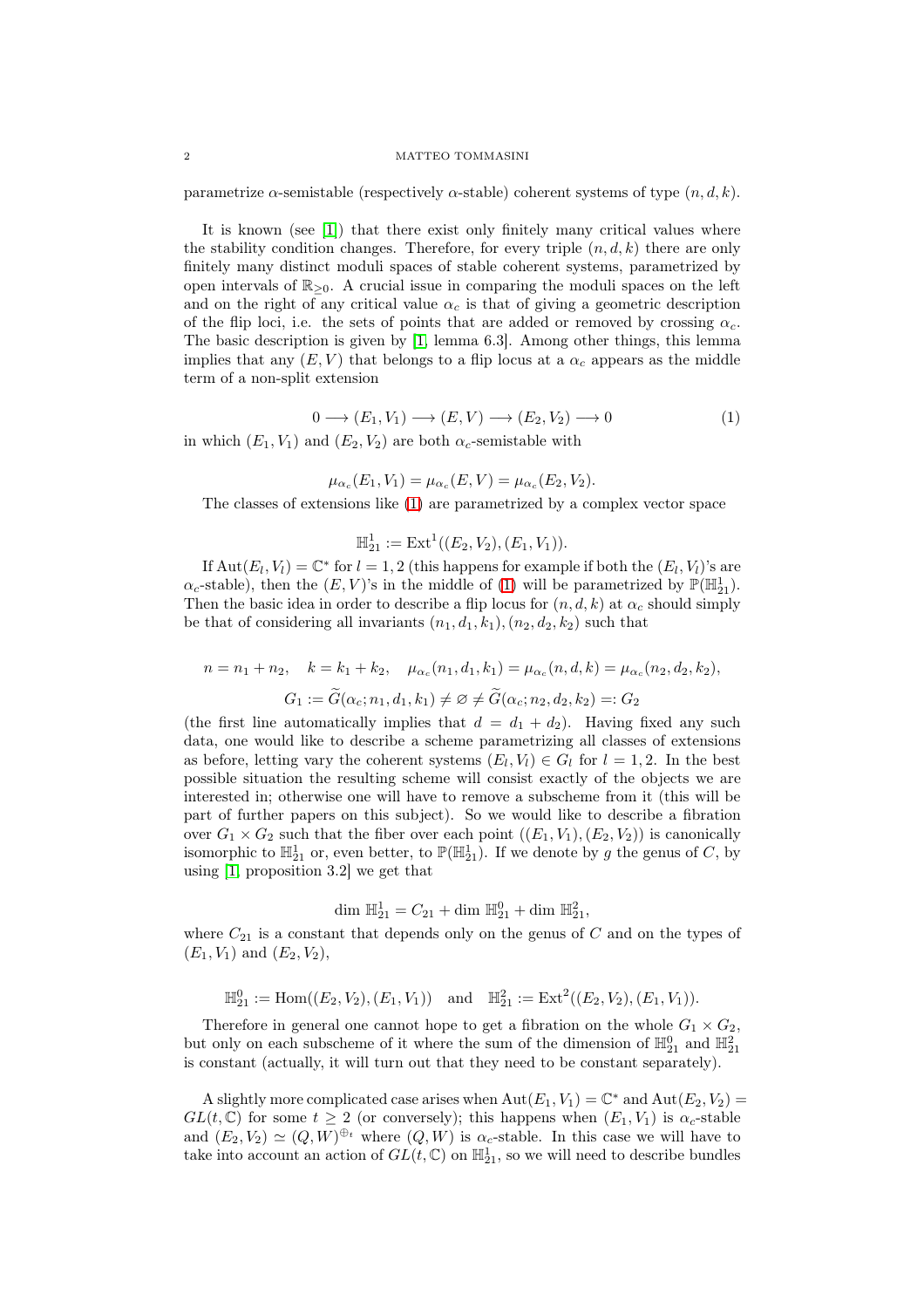where the fiber over  $((E_1, V_1), (E_2, V_2))$  is canonically isomorphic to the Grassmannian  $Grass(t, \mathbb{H}^1_{21}).$ 

In order to give all such descriptions we will suitably adapt the results of [\[6\]](#page-28-2) about universal families of extensions of coherent sheaves. Compared to that paper, some computations are easier because we will have to work only with locally free sheaves all the time; other computations are more difficult since we are considering pairs of objects of the form  $(E, V)$  instead of single objects of the form E. In addition, we will describe also universal families of non-degenerate extensions (see definition [6.3\)](#page-19-0), that were not considered in that paper.

In particular, first of all we will prove a result of cohomology and base change for families of coherent systems in the spirit of  $[6]$ . Then we will fix any scheme S of finite type over  $\mathbb C$  and any pair of families  $(\mathcal{E}_l, \mathcal{V}_l)$  of coherent systems parametrized by S for  $l = 1, 2$  such that both

dim  $\text{Ext}^2((\mathcal{E}_2, \mathcal{V}_2)_s, (\mathcal{E}_1, \mathcal{V}_1)_s)$  and dim  $\text{Hom}((\mathcal{E}_2, \mathcal{V}_2)_s, (\mathcal{E}_1, \mathcal{V}_1)_s)$ are constant for all  $s \in S$ . In this setup we will show that there is a vector bundle  $\eta: V \to S$  together with a family of extensions

 $0 \to (\eta', \eta)^*(\mathcal{E}_1, \mathcal{V}_1) \to (\mathcal{E}_V, \mathcal{V}_V) \to (\eta', \eta)^*(\mathcal{E}_2, \mathcal{V}_2) \to 0$ that has a universal property with respect to all extensions of the form

 $0 \to (u', u)^*(\mathcal{E}_1, \mathcal{V}_1) \to (\mathcal{E}_{S'}, \mathcal{V}_{S'}) \to (u', u)^*(\mathcal{E}_i, \mathcal{V}_i) \to 0$ 

for all S-schemes  $u : S' \to S$  (here  $\eta' = id_C \times \eta$  and analogously for u'). We will prove analogous results for universal families of non-split and non-degenerate extensions. Finally, we will use such results in order to describe the schemes consisting of those coherent systems that have Jordan-Hölder filtration of length 2 and that are added or removed from  $G(\alpha; n, d, k)$  by crossing any critical value  $\alpha_c$  for a triple  $(n, d, k)$ .

### 2. Definitions and basic facts

Without further mention, every scheme will be of finite type over  $\mathbb{C}$ .  $C$  will denote any complex smooth projective irreducible curve and g will denote its genus.

We recall (see [\[5\]](#page-28-0), [\[7\]](#page-28-3)) that a *coherent system*  $(E, V)$  on C of type  $(n, d, k)$  consists of an algebraic vector bundle  $E$  over  $C$ , of rank  $n$  and degree  $d$ , and a linear subspace  $V \subseteq H^0(E)$  of dimension k. An equivalent definition that is often used in the literature is the following. A coherent system of type  $(n, d, k)$  is a triple  $(E, \mathbb{V}, \phi)$ where E is as before, V is a vector space of dimension k and  $\phi : \mathbb{V} \otimes \mathcal{O}_C \to E$  is a sheaf map such that the induced morphism  $H^0(\phi) : V \to H^0(E)$  is injective. The vector space  $V \subseteq H^0(E)$  is then the image  $H^0(\phi)(\mathbb{V})$ .

For every scheme S, let us denote by  $\pi_S$  the projection  $C \times S \rightarrow S$ ; for any closed point s in S we write  $C_s$  for  $C \times \{s\}.$ 

<span id="page-2-0"></span>**Definition 2.1.** ([\[2,](#page-28-4) definition A.6]) A family of coherent systems of type  $(n, d, k)$ on C parametrized by a scheme S is any pair  $(\mathcal{E}, \mathcal{V})$  where

- $\mathcal E$  is a rank *n* vector bundle on  $C \times S$  such that  $\mathcal E_s := \mathcal E|_{C_s}$  has degree d for all  $s$  in  $S$ ;
- V is a locally free subsheaf of  $\pi_{S*}\mathcal{E}$  of rank k, such that the fibers  $\mathcal{V}_s$  map injectively to  $H^0(\mathcal{E}_s)$  for all s in S.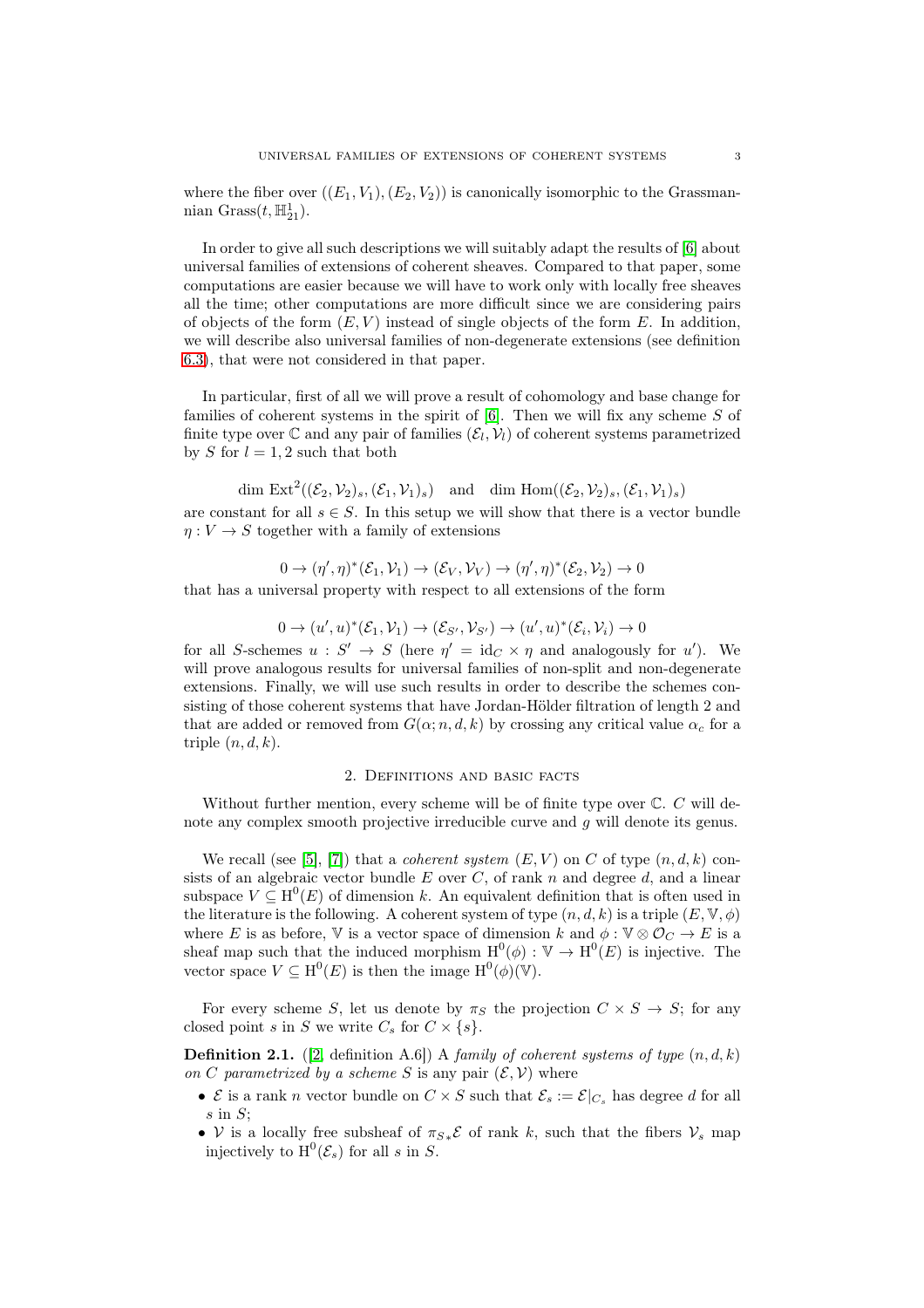Another definition of family that appears in the literature is the following:

<span id="page-3-1"></span>**Definition 2.2.** ([\[5,](#page-28-0) definition 2.5]) A family of coherent systems of type  $(n, d, k)$ on C parametrized by a scheme S is any triple  $(\mathcal{E}, \mathcal{V}, \phi)$  where:

- $\mathcal E$  is a rank *n* coherent sheaf on  $C \times S$ , flat over S;
- $V$  is a locally free sheaf on S of rank k;
- $\phi: \pi_S^* \mathcal{V} \to \mathcal{E}$  is a morphism of  $\mathcal{O}_{C \times S}$ -modules,

such that for all s in S the fiber of  $\phi$  over s gives rise to a coherent system of type  $(n, d, k)$  on  $C_s \simeq C$ .

In particular, this implies that for every s in S the sheaf  $\mathcal{E}_s$  is locally free at  $(c, s)$  for all  $c \in C$ , so by [\[8,](#page-28-5) lemma 5.4] we get that  $\mathcal E$  is locally free. So the second definition implies the first one. Conversely, for every family as in the first definition, one can easily associate a family according to the second definition by considering the map  $\phi$  of global sections (see also [\[5,](#page-28-0) §3.5]). Therefore, we will use without distinction either the first or the second definition.

<span id="page-3-0"></span>Remark 2.3. Both [\[5\]](#page-28-0) and [\[7\]](#page-28-3) allow E to be any coherent sheaf in the definition of coherent systems; in [\[7\]](#page-28-3)  $H^0(\phi)$  is not required to be injective and the curve C can be replaced by any projective scheme. We will refer to such objects as weak coherent systems. There is a definition of  $\alpha$ -(semi)stability for weak coherent systems (see [\[5\]](#page-28-0) and [\[7\]](#page-28-3)), but we will not need to use it. We shall simply recall that on a smooth curve a weak coherent system of type  $(n, d, k)$  is  $\alpha$ -semistable (respectively,  $\alpha$ -stable) if and only if it is (the evaluation map of) an  $\alpha$ -semistable (respectively,  $\alpha$ -stable) coherent system of type  $(n, d, k)$  (see [\[5,](#page-28-0) lemma 2.5]), so this makes no difference. Similarly, there is a more general notion of family of coherent systems that is used in  $[7]$  and in  $[4]$ . In the case when their base X is a projective curve C and we have a condition of flatness (see  $[4, §1.3]$  and  $[7]$ ), we get that the notion of "flat family of coherent systems on  $X \times S/S$ " in [\[4\]](#page-28-6) coincides with the notion of "family of coherent systems" parametrized by S given in the previous definitions.

A morphism of families of coherent systems  $(\mathcal{E}_2, \mathcal{V}_2, \phi_2) \to (\mathcal{E}_1, \mathcal{V}_1, \phi_1)$  parametrized by a scheme S is any pair of morphisms  $(\gamma, \delta)$  where  $\gamma$  is a morphism of vector bundles  $\mathcal{E}_2 \to \mathcal{E}_1$  over  $C \times S$  and  $\delta$  is a morphisms of vector bundles  $\mathcal{V}_2 \to \mathcal{V}_1$ over  $S$ , such that we have a commutative diagram as follows:



We denote by

$$
\mathrm{Hom}_S((\mathcal{E}_2,\mathcal{V}_2,\phi_2),(\mathcal{E}_1,\mathcal{V}_1,\phi_1))
$$

the set of all such morphisms. If we use the first definition of coherent systems, we will simply write  $\text{Hom}_S((\mathcal{E}_2, \mathcal{V}_2),(\mathcal{E}_1, \mathcal{V}_1)).$  A morphism between 2 families of coherent systems over  $S = \text{Spec}(\mathbb{C})$  is any morphism  $(E_2, V_2) \to (E_1, V_1)$  between coherent systems. As such, it is completely determined as a morphism  $\gamma : E_1 \to E_2$ such that  $H^0(\gamma)(V_2) \subset V_1$ . In this case we will write  $Hom((E_2, V_2), (E_1, V_1))$  for the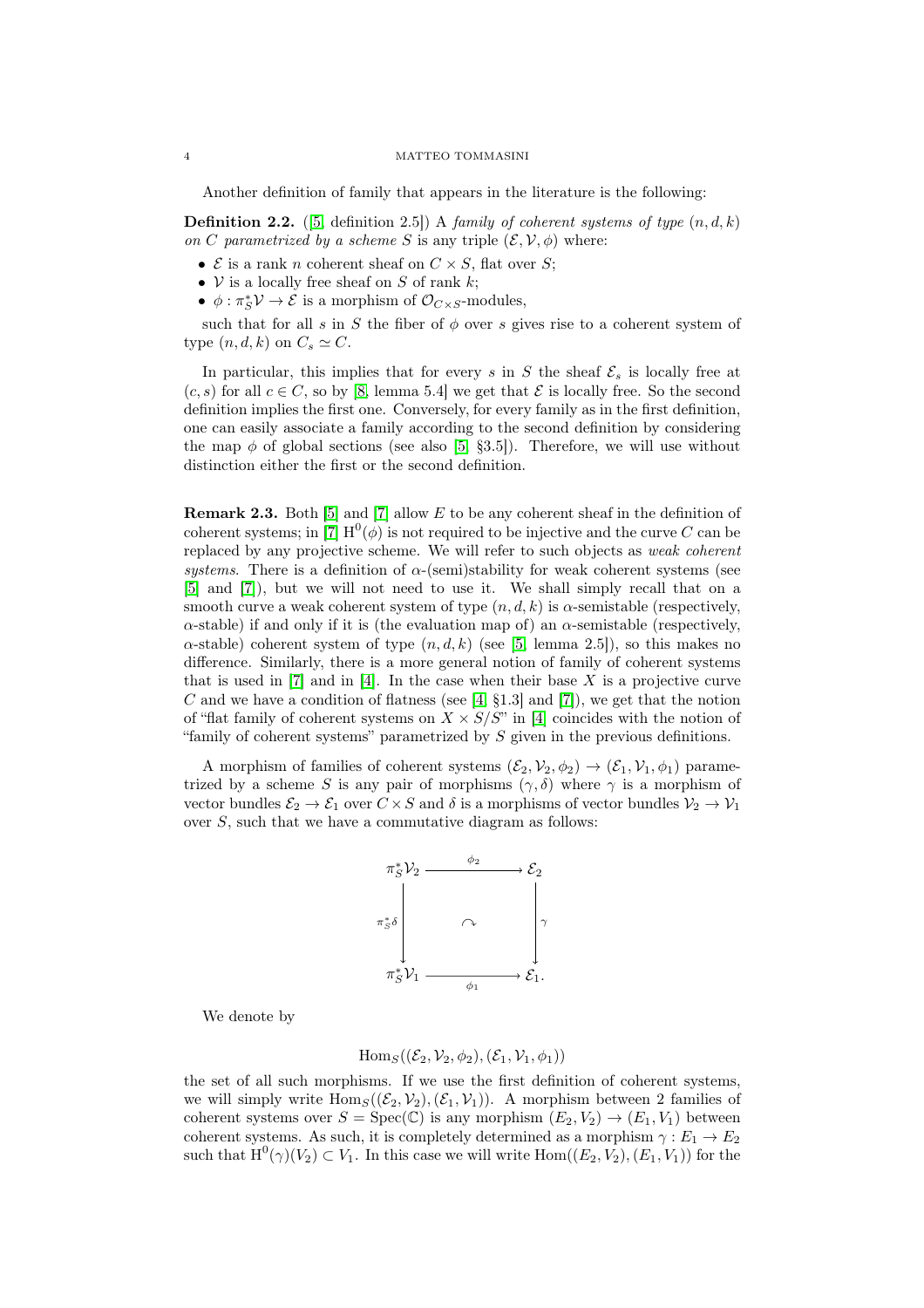vector space of all such morphisms.

For every family of coherent systems  $(\mathcal{E}, \mathcal{V})$  of type  $(n, d, k)$  parametrized by S and for every morphism of schemes  $u : S' \to S$ , the pullback via u is defined as

<span id="page-4-0"></span>
$$
(u',u)^*(\mathcal{E},\mathcal{V}):=(u'^*\mathcal{E},u^*\mathcal{V}),\tag{2}
$$

where  $u'$  is defined by the cartesian diagram



It easy to see that [\(2\)](#page-4-0) is a family of coherent systems of type  $(n, d, k)$  on C, parametrized by S'. If we use the definition of family as triple  $(\mathcal{E}, \mathcal{V}, \phi)$ , then the pullback of such a family by u is the triple  $(u', u)^*(\mathcal{E}, \mathcal{V}, \phi) := (u'^*\mathcal{E}, u^*\mathcal{V}, \widetilde{\phi}),$  where  $\phi$  is defined as the composition

<span id="page-4-1"></span>
$$
\widetilde{\phi}: \pi_{S'}^* u^* \mathcal{V} \stackrel{\sim}{\longrightarrow} u'^* \pi_S^* \mathcal{V} \stackrel{u'^* \phi}{\longrightarrow} u'^* \mathcal{E},
$$

where the first map is the canonical isomorphism induced by diagram [\(3\)](#page-4-1).

Given any family  $(\mathcal{E}, \mathcal{V}, \phi)$  of type  $(n, d, k)$  parametrized by a scheme S and any locally free  $\mathcal{O}_S$ -module  $\mathcal{M}$ , we define

$$
(\mathcal{E}, \mathcal{V}, \phi) \otimes_S \mathcal{M} := (\mathcal{E} \otimes_{C \times S} \pi_S^* \mathcal{M}, \mathcal{V} \otimes_S \mathcal{M}, \phi \otimes_{C \times S} id_{\pi_S^* \mathcal{M}}).
$$
This is a again a family of coherent systems parametrized by  $S$ .

<span id="page-4-2"></span>**Remark 2.4.** If M is only a coherent or quasi-coherent  $\mathcal{O}_S$ -module, then the tensor product  $(\mathcal{E}, \mathcal{V}, \phi) \otimes_{S} \mathcal{M}$  in general is only a family of weak coherent systems. To be more precise, it is an algebraic system on  $C \times S/S$  in the sense of [\[4\]](#page-28-6). One should also need to consider such objects in order to define the functors  $\text{Ext}^{i}$ 's (see below), but we will not need to deal explicitly with such objects in the present work.

For every parameter  $\alpha \in \mathbb{R}$  and for every coherent system  $(E, V)$  of type  $(n, d, k)$ , the  $\alpha$ -slope of  $(E, V)$  is defined as

$$
\mu_{\alpha}(E, V) = \mu_{\alpha_c}(n, d, k) := \frac{d}{n} + \alpha \frac{k}{n}.
$$

Given a coherent system  $(E, V)$ , a coherent subsystem is a pair  $(E', V')$  such that E' is a subbundle of E and  $V' \subseteq V \cap H^0(E')$ . We say that  $(E, V)$  is  $\alpha$ -stable if

$$
\mu_{\alpha}(E', V') < \mu_{\alpha}(E, V)
$$

for all proper subsystems  $(E', V')$  (i.e. those such that  $(0,0) \subsetneq (E', V') \subsetneq (E, V)$ ). The notion of  $\alpha$ -semistability is obtained by replacing the strict inequality before by a weak inequality. Whenever  $k \geq 1$  there are no  $\alpha$ -semistable coherent systems of type  $(n, d, k)$  for  $\alpha < 0$ , so a posteriori we restrict to  $\alpha \in \mathbb{R}_{\geq 0}$ . It is known ([\[5,](#page-28-0) corollary 2.5.1]) that the  $\alpha$ -semistable coherent systems of any fixed  $\alpha$ -slope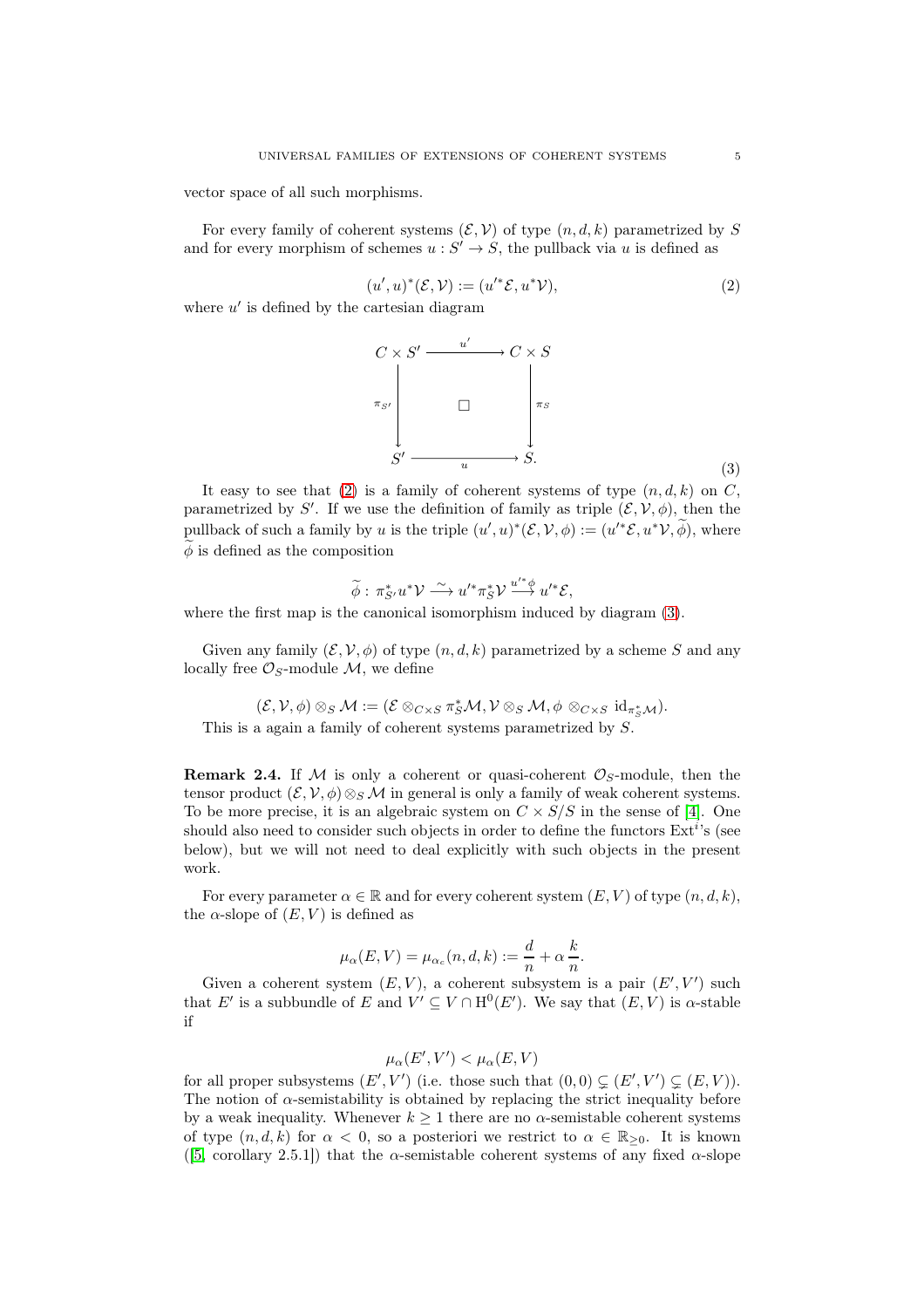form a noetherian and artinian abelian category in which the simple objects are the  $\alpha$ -stable coherent systems. Any  $\alpha$ -semistable coherent system has an  $\alpha$ -Jordan-Hölder filtration; in general this filtration is not unique; however the graded objects associated to different filtrations of the same object are always isomorphic. We recall also:

**Theorem 2.5.** ([\[5,](#page-28-0) theorem 1]) For every parameter  $\alpha \in \mathbb{R}_{\geq 0}$  and for every type  $(n, d, k)$  there exist schemes  $G(\alpha; n, d, k)$  and  $G(\alpha; n, d, k)$  which are coarse moduli spaces for families of  $\alpha$ -stable (respectively  $\alpha$ -semistable) coherent systems of type  $(n, d, k)$ . The closed points of  $G(\alpha; n, d, k)$  are in bijection with isomorphism classes of  $\alpha$ -stable coherent systems. The closed points of  $G(\alpha; n, d, k)$  are in bijection with S-equivalence classes of  $\alpha$ -semistable coherent systems.  $G(\alpha; n, d, k)$  is a projective variety and it contains  $G(\alpha; n, d, k)$  as an open subscheme.

<span id="page-5-0"></span>**Remark 2.6.** For each  $(n, d, k)$  and  $\alpha \geq 0$ , the proof of this theorem follows from a GIT construction: there exist a projective scheme R and an action of  $PGL(N)$  on R (both R and N depend on  $(n, d, k)$ ), together with a linearization of that action depending on  $\alpha$ . Then if we denote by  $\hat{G}(\alpha; n, d, k)$  the subscheme of GIT  $\alpha$ -stable points of R, we get that the moduli space  $G(\alpha; n, d, k)$  is obtained as the quotient  $G(\alpha; n, d, k)/PGL(N)$ . In particular, there exists a family  $(Q, W)$  parametrized by  $\hat{G}(\alpha; n, d, k)$ , that has the local universal property (see [\[5,](#page-28-0) §3.5]). Analogous results holds for the moduli scheme of semistable objects  $G(\alpha; n, d, k)$ .

Let us fix any triple  $(n, d, k)$ : for numerical reasons there are finitely many critical values  $\{\alpha_0 = 0 < \alpha_1 < \cdots < \alpha_L\} \subset \mathbb{R}_{\geq 0}$  such that  $G(\alpha; n, d, k) \simeq G(\alpha'; n, d, k)$ for all  $\alpha, \alpha' \in ]\alpha_i, \alpha_{i+1}[$  for all  $i \in \{0, \cdots, L-1\}$  (see [\[1\]](#page-28-1) for details).

The following definition is taken from [\[4,](#page-28-6) §1.2]. In that paper the definition is given for families of algebraic systems; we state only the definition for the case of families of coherent systems.

**Definition 2.7.** Let S be any scheme, let  $(\mathcal{E}_l, \mathcal{V}_l)$  for  $l = 1, 2$  be two families of coherent systems parametrized by S and let us denote by  $\pi_S$  the projection  $C \times S \rightarrow S$ . Then we define a sheaf of  $\mathcal{O}_S$ -modules

$$
\mathcal{F} = \mathcal{H}om_{\pi_S}((\mathcal{E}_2, \mathcal{V}_2), (\mathcal{E}_1, \mathcal{V}_1))
$$

as follows: for every open set  $U \subset S$  we set

$$
\mathcal{F}(U):=\mathrm{Hom}_{U}((\mathcal{E}_{2},\mathcal{V}_{2})|_{U},(\mathcal{E}_{1},\mathcal{V}_{1})|_{U})=\mathrm{Hom}_{U}\left((\mathcal{E}_{2}|_{\pi_{S}^{-1}U},\mathcal{V}_{2}|_{U}),(\mathcal{E}_{1}|_{\pi_{S}^{-1}U},\mathcal{V}_{1}|_{U})\right).
$$

This is actually a sheaf and the functor  $\mathcal{H}om_{\pi_S}((\mathcal{E}_2, \mathcal{V}_2), -)$  is left exact. We denote by

$$
\mathcal{E}xt^i_{\pi_S}((\mathcal{E}_2,\mathcal{V}_2),-)\quad\forall\,i\geq 1
$$

its right derived functors (see [\[4\]](#page-28-6) for the proof that such derived functors exist). Moreover, we will denote by  $\text{Ext}^i_S((\mathcal{E}_2, \mathcal{V}_2), -)$  the right derived functors of the functor  $\text{Hom}_S((\mathcal{E}_2, \mathcal{V}_2), -)$ . If  $S = \text{Spec}(\mathbb{C})$ , then the 2 functors  $\mathcal{E}xt^i_{\pi_S}((\mathcal{E}_2, \mathcal{V}_2), -)$ and  $\text{Ext}^i_S((\mathcal{E}_2, \mathcal{V}_2), -)$  coincide for every i and we denote them by  $\text{Ext}^i((E_2, V_2), -)$ . In general their relationship is accounted for by a spectral sequence, see [\[2,](#page-28-4) prop. A.9].

By using remark [2.3](#page-3-0) and [\[4,](#page-28-6) corollaire 1.20] for the morphism  $\pi_S$  we have the following useful result of semicontinuity.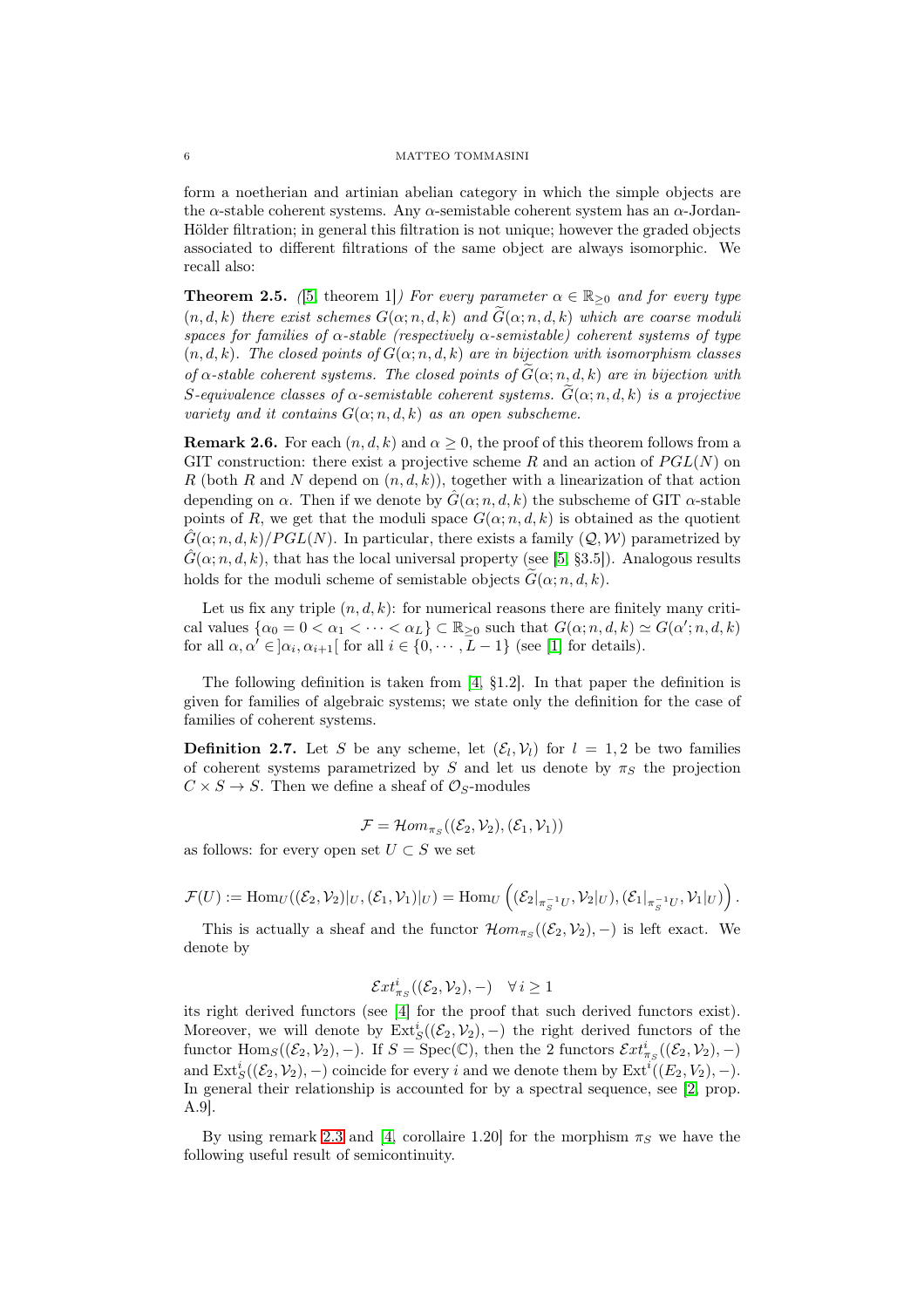<span id="page-6-2"></span>**Proposition 2.8.** Let  $(\mathcal{E}_l, \mathcal{V}_l)$  be two families of coherent systems (not necessarily of the same type), parametrized by a scheme S for  $l = 1, 2$ . Then for all  $i \geq 0$  the function

$$
t^i(s) := \dim \operatorname{Ext}^i((\mathcal{E}_2, \mathcal{V}_2)_s, (\mathcal{E}_1, \mathcal{V}_1)_s)
$$

is upper semicontinuous on S. If S is integral and for a certain i the function  $t^i(s)$ is constant on S, then the sheaf  $\mathcal{E}xt^i_{\pi_S}((\mathcal{E}_2,\mathcal{V}_2),(\mathcal{E}_1,\mathcal{V}_1))$  is locally free on S.

Let us fix any triple  $(n, d, k)$ , any critical value  $\alpha_c$  for that triple and any  $(E, V)$ that is stable only on one side of  $\alpha_c$ . Then it is easy to see that  $(E, V)$  is strictly  $\alpha_c$ -semistable and so it has an  $\alpha_c$ -Jordan-Hölder filtration of length  $\geq 2$ . The final aim of this paper is to describe the schemes of those  $(E, V)$ 's that are stable only on one side of  $\alpha_c$  and that have  $\alpha_c$ -Jordan-Hölder filtration of length 2. We denote by  $G^{+,2}(\alpha_c; n, d, k)$ , respectively by  $G^{-,2}(\alpha_c; n, d, k)$ , the set of those  $(E, V)$ 's that have  $\alpha_c$ -Jordan-Hölder filtration of length 2 and such that  $(E, V) \in G(\alpha_c^+; n, d, k)$ and  $(E, V) \notin G(\alpha_c^-; n, d, k)$ , respectively  $(E, V) \in G(\alpha_c^-; n, d, k)$  and  $(E, V) \notin$  $G(\alpha_c^+; n, d, k)$ .

As a consequence of [\[1,](#page-28-1) lemma 6.3] we get:

<span id="page-6-4"></span>**Lemma 2.9.** Let us fix any triple  $(n, d, k)$  and any critical value  $\alpha_c$  for it. Let us suppose that  $(E, V) \in G^{+,2}(\alpha_c; n, d, k)$ , respectively that  $(E, V) \in G^{-,2}(\alpha_c; n, d, k)$ . Then  $(E, V)$  is associated to a unique class of a non-split extension

<span id="page-6-1"></span>
$$
0 \longrightarrow (E_1, V_1) \xrightarrow{\gamma} (E, V) \xrightarrow{\delta} (E_2, V_2) \longrightarrow 0,
$$
\n
$$
(4)
$$

modulo the action of  $\mathbb{C}^*$  (given by  $\gamma \mapsto \lambda \cdot \gamma$  for  $\lambda \in \mathbb{C}^*$ )) in which:

- $\bullet$   $(E_1, V_1)$  and  $(E_2, V_2)$  are uniquely determined by  $(E, V)$ ; we denote by  $(n_l, d_l, k_l)$ their types for  $l = 1, 2;$
- both  $(E_1, V_1)$  and  $(E_2, V_2)$  are  $\alpha_c$ -stable with

<span id="page-6-0"></span>
$$
d_1 = n_1 \left( \frac{d}{n} + \alpha_c \left( \frac{k}{n} - \frac{k_1}{n_1} \right) \right),
$$
  
\n
$$
\frac{k_1}{n_1} < \frac{k}{n} \quad \text{respectively} \quad \frac{k_1}{n_1} > \frac{k}{n}.
$$
\n
$$
(5)
$$

Conversely, let us fix any pair  $(n_1, k_1)$  such that

$$
0 < n_1 < n, \quad 0 \le k_1 \le k,
$$
\n
$$
\frac{k_1}{n_1} < \frac{k}{n} \quad \text{respectively} \quad \frac{k_1}{n_1} > \frac{k}{n}
$$

and let us set  $d_1$  as in [\(5\)](#page-6-0); moreover let us set  $n_2 := n - n_1, d_2 := d - d_1, k_2 := k - k_1$ . Then for every pair of  $\alpha_c$ -stable coherent systems  $(E_l, V_l)$  of type  $(n_l, d_l, k_l)$  for  $l = 1, 2$  we have that any  $(E, V)$  that appears in a non-split sequence  $\ell(4)$  belongs to  $G^{+,2}(\alpha_c; n, d, k)$ , respectively to  $G^{-,2}(\alpha_c; n, d, k)$ .

<span id="page-6-3"></span>**Definition 2.10.** Let us fix any triple  $(n, d, k)$  and any critical value  $\alpha_c$  for it; moreover let us also fix any pair  $(n_1, k_1)$  with  $0 < n_1 < n, 0 \leq k_1 \leq k$ . Let us set  $d_1$  as in [\(5\)](#page-6-0),  $n_2 := n - n_1$ ,  $d_2 := d - d_1$  and  $k_2 := k - k_1$ . Then we denote by  $G(\alpha_c; n, d, k; n_1, k_1)$  the set of all triples  $((E_1, V_1), (E_2, V_2), [\xi])$  such that  $(E_l, V_l) \in G(\alpha_c; n_l, d_l, k_l)$  for  $l = 1, 2$  and  $[\xi] \in \mathbb{P}(\text{Ext}^1((E_2, V_2), (E_1, V_1))).$ 

Note that the invariant  $d_1$  defined as in [\(5\)](#page-6-0) (and so also  $d_2$ ) can be a non-integer; if this happens, then it means that there are no  $(E_l, V_l)$ 's of type  $(n_l, d_l, k_l)$  and so the set  $G(\alpha_c; n, d, k; n_1, k_1)$  is empty. For every  $(E, V)$  in  $G^{+,2}(\alpha_c; n, d, k)$  or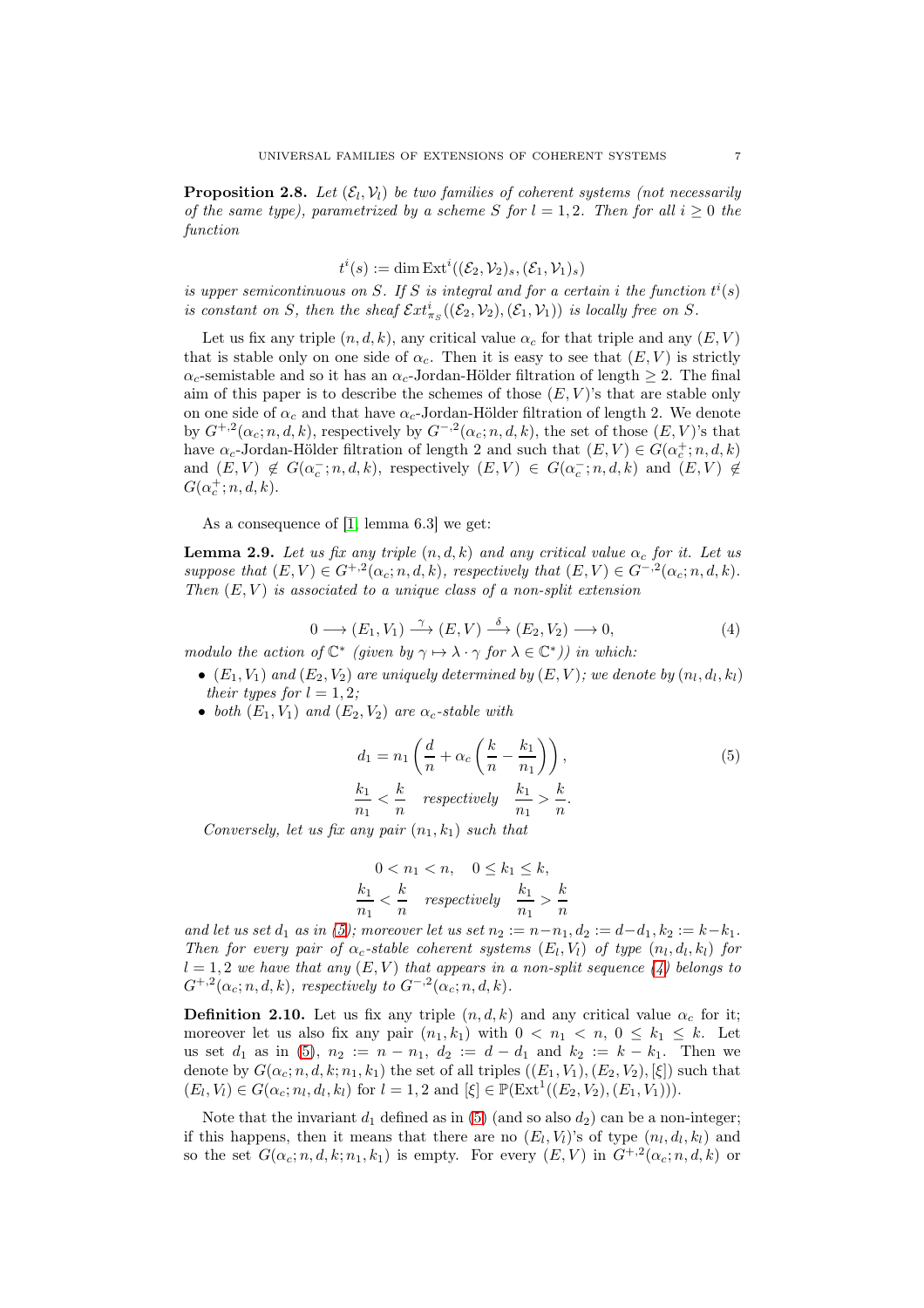$G^{-,2}(\alpha_c; n, d, k)$  the coherent subsystem  $(E_1, V_1)$  of the previous lemma is completely determined by  $(E, V)$  and so is in particular  $(n_1, k_1)$ . Therefore we get:

<span id="page-7-1"></span>**Corollary 2.11.** For any triple  $(n, d, k)$  and any critical value  $\alpha_c$  for it, the set  $G^{+,2}(\alpha_c; n, d, k)$  has a stratification

$$
G^{+,2}(\alpha_c; n, d, k) = \coprod_{(n_1, k_1)} G(\alpha_c; n, d, k; n_1, k_1)
$$

where the disjoint union is taken over all the pairs  $(n_1, k_1)$  such that

 $0 < n_1 < n, \quad 0 \le k_1 \le k, \quad \frac{k_1}{n_1} < \frac{k}{n}$  $\frac{n}{n}$ ,  $G(\alpha_c; n_1, d_1, k_1) \neq \emptyset \neq G(\alpha_c; n_2, d_2, k_2).$ 

Analogously,

$$
G^{-,2}(\alpha_c; n, d, k) = \coprod_{(n_1, k_1)} G(\alpha_c; n, d, k; n_1, k_1)
$$

where the disjoint union is taken over all the pairs  $(n_1, k_1)$  such that

$$
0 < n_1 < n, \quad 0 \leq k_1 \leq k, \quad \frac{k_1}{n_1} > \frac{k}{n}, \quad G(\alpha_c; n_1, d_1, k_1) \neq \emptyset \neq G(\alpha_c; n_2, d_2, k_2).
$$

The motivation for this paper is that of giving a scheme theoretic description of each set of the form  $G(\alpha_c; n, d, k; n_1, k_1)$  and to prove that if  $\frac{k_1}{n_1} < \frac{k}{n}$ , respectively if  $\frac{k_1}{n_1} > \frac{k}{n}$ , then  $G(\alpha_c; n, d, k; n_1, k_1)$  is actually a subscheme of  $G(\alpha_c^+; n, d, k)$ , respectively of  $G(\alpha_c^-; n, d, k)$ . In order to do that we will need the following result.

<span id="page-7-0"></span>**Proposition 2.12.** [\[1,](#page-28-1) proposition 3.2] Let  $(E_l, V_l)$  be two coherent systems on C of type  $(n_l, d_l, k_l)$  for  $l = 1, 2$ . Let

$$
\mathbb{H}_{21}^0 := \text{Hom}((E_2, V_2), (E_1, V_1)) \quad \text{and} \quad \mathbb{H}_{21}^2 := \text{Ext}^2((E_2, V_2), (E_1, V_1));
$$

then:

$$
\dim \text{Ext}^{1}((E_{2}, V_{2}), (E_{1}, V_{1})) = C_{21} + \dim \mathbb{H}_{21}^{0} + \dim \mathbb{H}_{21}^{2},
$$

where

$$
C_{21} := n_1 n_2 (g-1) - d_1 n_2 + d_2 n_1 + k_2 d_1 - k_2 n_1 (g-1) - k_1 k_2.
$$

3. Cohomology and base change for families of coherent systems

We want to prove a series of statements analogous to those in [\[6\]](#page-28-2) for families of extensions of coherent systems instead of families of extensions of coherent sheaves. The statements of [\[6\]](#page-28-2) are true for every projective morphism  $f: X \to Y$ . In the present work we have to restrict to the case when f is the projection  $\pi_S : C \times S \to S$ for any scheme S of finite type over  $\mathbb C$  because we have to use [\[4,](#page-28-6) proposition 1.13], that is not proved in full generality. It seems possible to prove results analogous to those of [\[6\]](#page-28-2) in full generality, but this will require more work. Note that as in [\[6\]](#page-28-2) we need a flatness hypothesis on the families we will use. Such an hypothesis is implicit in the definition of families of coherent systems, see remark [2.3.](#page-3-0)

Almost all the results of this section are true even if the curve  $C$  is replaced by any projective scheme, once we enlarge the notion of coherent systems and families of such objects, see again remark [2.3.](#page-3-0)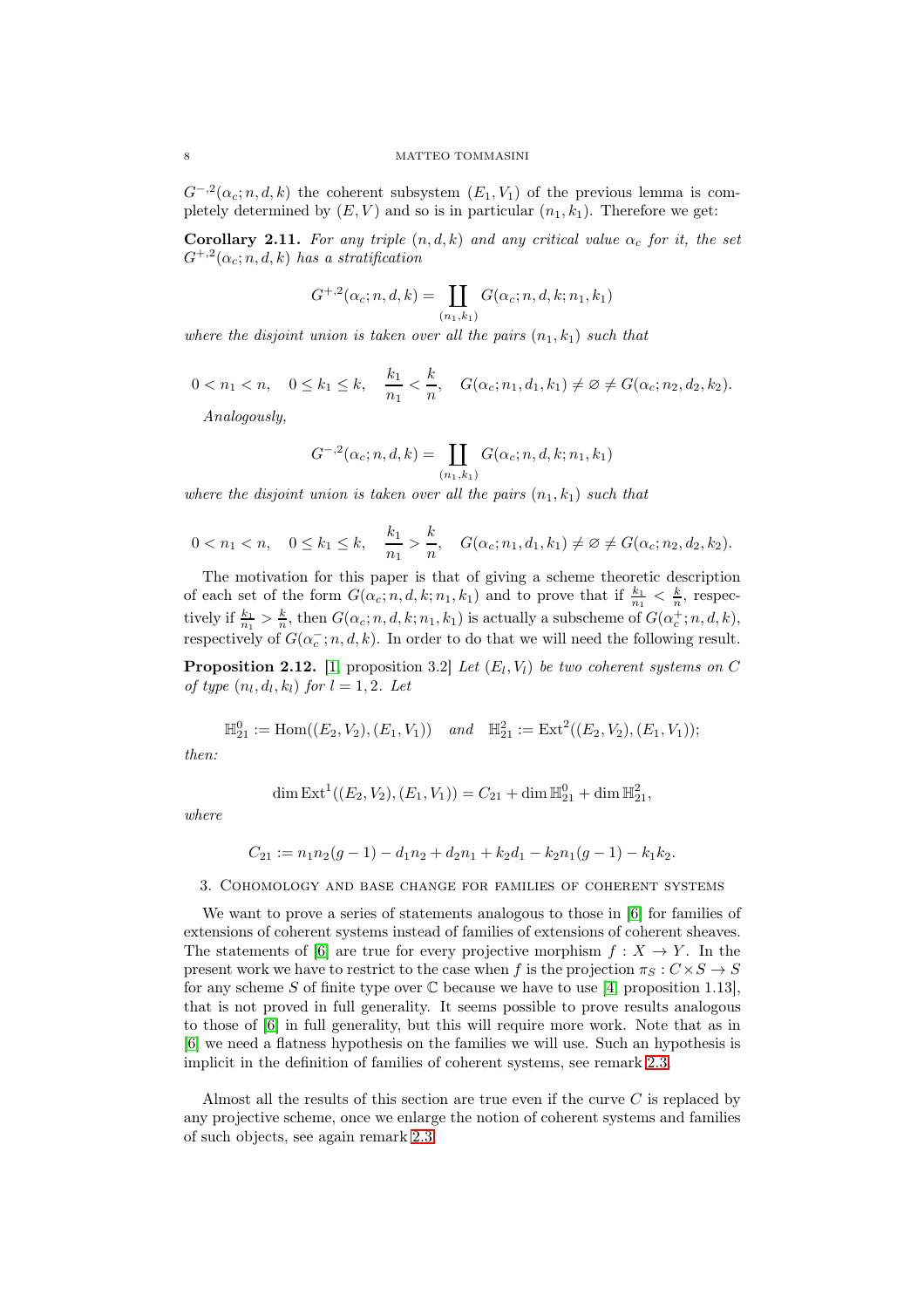In this section we will have to consider every family of coherent systems as a triple as in definition [2.2.](#page-3-1) Let us first state the following preliminary result.

<span id="page-8-0"></span>**Proposition 3.1.** Let  $(\mathcal{E}_l, \mathcal{V}_l, \phi_l)$  be two families of coherent systems over C, parametrized by a scheme S for  $l = 1, 2$ . Let us fix also any S-scheme  $u : S' \to S$ . Then there exists a resolution  $\Delta_{\bullet} \to (\mathcal{E}_2, \mathcal{V}_2, \phi_2)$  such that:

- (*i*)  $\Delta_0 = (\mathcal{P}_0, 0, 0) \oplus (\pi_S^* \mathcal{V}_2, \mathcal{V}_2, id_{\pi_S^* \mathcal{V}_2})$
- (ii)  $\Delta_j = (\mathcal{P}_j, 0, 0)$  for all  $j \geq 1$ ;
- (iii)  $\mathcal{P}_i$  is a locally free  $\mathcal{O}_{C\times S}$ -module for all  $j\geq 0$ ;
- (iv) for all locally free  $\mathcal{O}_{S'}$ -modules M, for all  $j \geq 0$  and for all  $i \geq 1$  we have  $\mathcal{E}xt^i_{\pi_{S'}}((u',u)^*\Delta_j, (u',u)^*(\mathcal{E}_1,\mathcal{V}_1,\phi_1)\otimes_{S'}\mathcal{M})=0;$
- (v) for all  $j \geq 0$  the sheaf  $\mathcal{L}^j := \mathcal{H}om_{\pi_S}(\Delta_j, (\mathcal{E}_1, \mathcal{V}_1, \phi_1))$  is locally free on S.

Proof. The proof consists simply in combining the proof of [\[4,](#page-28-6) proposition 1.13] with the proof of [\[6,](#page-28-2) lemma 1.1]. Actually, point (iv) holds for every quasi-coherent  $\mathcal{O}_{S'}$ -module M, once we suitably enlarge the category of coherent systems in order to take into account also algebraic systems (see remark [2.4\)](#page-4-2).  $\Box$ 

**Definition 3.2.** In the notation of [\[4\]](#page-28-6), a very negative resolution of  $(\mathcal{E}_2, \mathcal{V}_2, \phi_2)$ with respect to  $(\mathcal{E}_1, \mathcal{V}_1, \phi_1)$  is any resolution  $\Delta_{\bullet}$  of  $(\mathcal{E}_2, \mathcal{V}_2, \phi_2)$  with properties (i),  $(ii), (iii) and:$ 

(iv)'  $\mathcal{E}xt^i_{\pi_S}(\Delta_j, (\mathcal{E}_1, \mathcal{V}_1, \phi_1)) = 0$  for all  $j \geq 0$  and for all  $i \geq 1$ .

<span id="page-8-2"></span>**Remark 3.3.** The previous proposition proves that if we fix any morphism  $u : S' \to$ S and any pair of families  $(\mathcal{E}_l, \mathcal{V}_l, \phi_l)$  for  $l = 1, 2$ , then  $(u', u)^* \Delta_{\bullet}$  is a very negative resolution of  $(u',u)^*(\mathcal{E}_2,\mathcal{V}_2,\phi_2)$  with respect to  $(u',u)^*(\mathcal{E}_1,\mathcal{V}_1,\phi_1) \otimes_{S'} \mathcal{M}$  for all locally free  $\mathcal{O}_{S'}$ -modules M. In particular, if we choose  $u = id_S$  and  $\mathcal{M} = \mathcal{O}_S$ , we get a very negative resolution of  $(\mathcal{E}_2, \mathcal{V}_2, \phi_2)$  with respect to  $(\mathcal{E}_1, \mathcal{V}_1, \phi_1)$ .

We recall the following result, obtained from [\[4,](#page-28-6) remarque 1.15] together with remark [2.3.](#page-3-0)

<span id="page-8-3"></span>**Lemma 3.4.** For every scheme S, for every pair of families  $(\mathcal{E}_l, \mathcal{V}_l, \phi_l)$  of coherent systems parametrized by S for  $l = 1, 2$ , for every very negative resolution  $\Delta_{\bullet}$  of  $(\mathcal{E}_2, \mathcal{V}_2, \phi_2)$  with respect to  $(\mathcal{E}_1, \mathcal{V}_1, \phi_1)$  and for every  $i \geq 0$  we have a canonical isomorphism of sheaves over S:

$$
\mathcal{E}xt^i_{\pi_S}\Big((\mathcal{E}_2,\mathcal{V}_2,\phi_2),(\mathcal{E}_1,\mathcal{V}_1,\phi_1)\Big)=\mathcal{H}^i\Big(\mathcal{H}om_{\pi_S}\Big(\Delta_{\bullet},(\mathcal{E}_1,\mathcal{V}_1,\phi_1)\Big)\Big).
$$

Now let us fix any  $u : S' \to S$  and any 2 families parametrized by S as before; let  $\Delta_{\bullet}$  and  $\mathcal{L}^{\bullet}$  be as in proposition [3.1.](#page-8-0) Then we have an analogue of [\[6,](#page-28-2) corollary 1.2 (ii)] as follows.

<span id="page-8-4"></span>**Lemma 3.5.** For all S-schemes  $u : S' \to S$ , for all locally free  $\mathcal{O}_{S'}$ -modules M and for all  $j \geq 0$  there is a canonical isomorphism of  $\mathcal{O}_{S'}$ -modules:

<span id="page-8-1"></span>
$$
\mathcal{H}om_{\pi_{S'}}\Big((u',u)^*\Delta_j,(u',u)^*(\mathcal{E}_1,\mathcal{V}_1,\phi_1)\otimes_{S'}\mathcal{M}\Big)\simeq u^*\mathcal{L}^j\otimes_{S'}\mathcal{M}.\tag{6}
$$

Proof. We have to consider two different cases depending on j.

**Case (i)** Let us suppose that  $j \geq 1$ . Then for all V open in S' we have: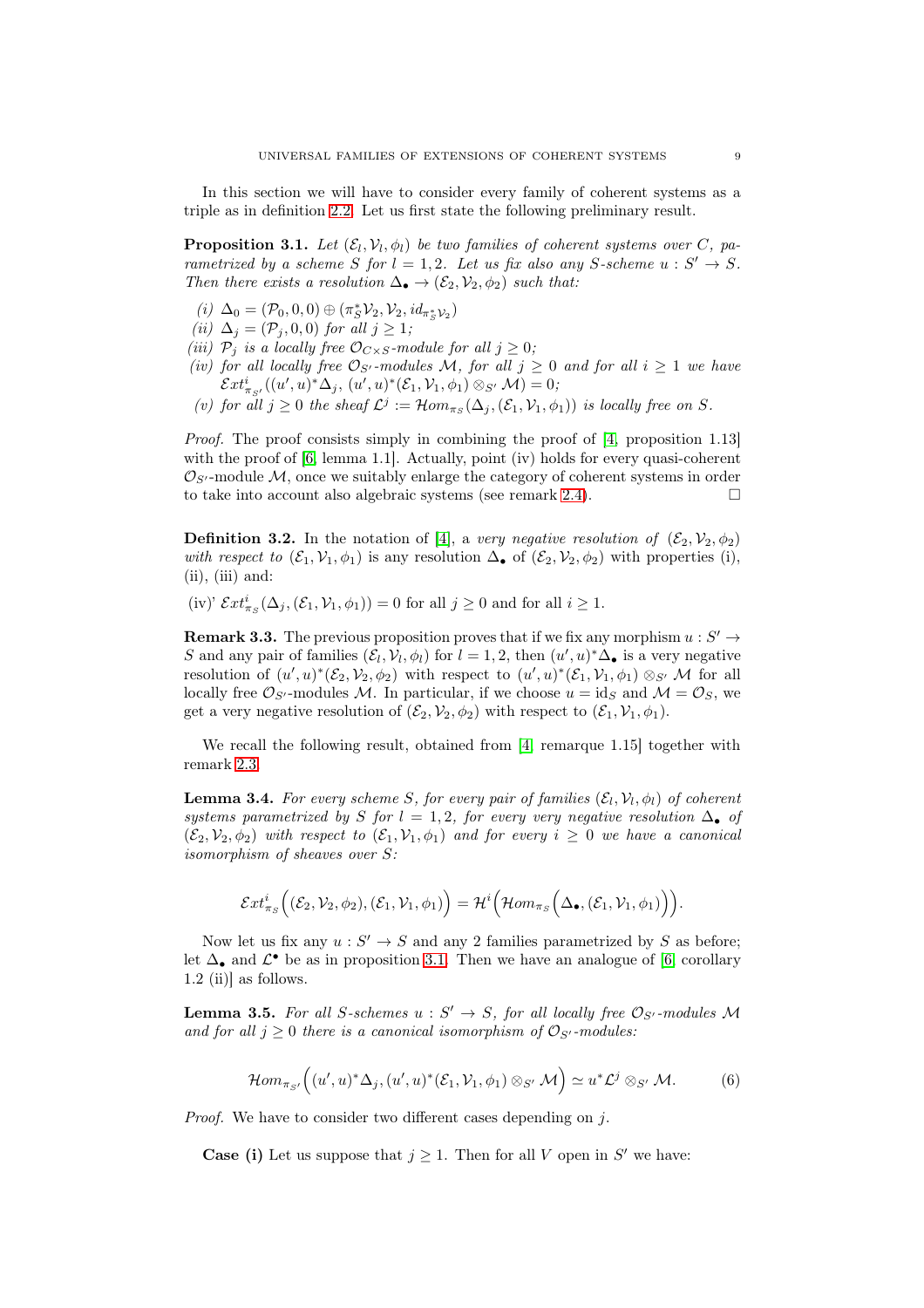$$
\mathcal{H}om_{\pi_{S'}}\Big((u',u)^*\Delta_j,(u',u)^*(\mathcal{E}_1,\mathcal{V}_1,\phi_1)\otimes_{S'}\mathcal{M}\Big)(V) =
$$
\n
$$
= \text{Hom}_V\left((u'^*\mathcal{P}_j,0,0)|_V,(u'^*\mathcal{E}_1\otimes_{C\times S'}\pi_{S'}^*\mathcal{M},u^*\mathcal{V}_1\otimes_{S'}\mathcal{M},\widetilde{\phi}_1)|_V\right) =
$$
\n
$$
= \text{Hom}_V\left((u'^*\mathcal{P}_j|_{\pi_{S'}^{-1}(V)},0,0),((u'^*\mathcal{E}_1\otimes_{C\times S'}\pi_{S'}^*\mathcal{M})|_{\pi_{S'}^{-1}V},u^*\mathcal{V}_1\otimes_{S'}\mathcal{M}|_V,\widetilde{\phi}_1|_V)\right) =
$$
\n
$$
= \mathcal{H}om_{\pi_{S'}}\left(u'^*\mathcal{P}_j,u'^*\mathcal{E}_1\otimes_{C\times S'}\pi_{S'}^*\mathcal{M}\right)(V).
$$

Therefore, we have:

<span id="page-9-0"></span>
$$
\mathcal{H}om_{\pi_{S'}}\Big((u',u)^*\Delta_j,(u',u)^*(\mathcal{E}_1,\mathcal{V}_1,\phi_1)\otimes_{S'}\mathcal{M}\Big)=
$$
\n
$$
=\mathcal{H}om_{\pi_{S'}}\Big(u'^*\mathcal{P}_j,u'^*\mathcal{E}_1\otimes_{C\times S'}\pi_{S'}^*\mathcal{M}\Big)=
$$
\n
$$
=(\pi_{S'})_*\mathcal{H}om_{\mathcal{O}_{C\times S'}}\Big(u'^*\mathcal{P}_j,u'^*\mathcal{E}_1\otimes_{C\times S'}\pi_{S'}^*\mathcal{M}\Big)=
$$
\n
$$
=(\pi_{S'})_*\Big(u'^*\mathcal{P}_j'\otimes_{C\times S'}u'^*\mathcal{E}_1\otimes_{C\times S'}\pi_{S'}^*\mathcal{M}\Big)=
$$
\n
$$
=(\pi_{S'})_*\Big(u'^*(\mathcal{P}_j'\otimes_{C\times S}\mathcal{E}_1)\otimes_{C\times S'}\pi_{S'}^*\mathcal{M}\Big)=
$$
\n
$$
=(\pi_{S'})_*\Big(u'^*(\mathcal{P}_j'\otimes_{C\times S}\mathcal{E}_1)\Big)\otimes_{S'}\mathcal{M}.
$$
\n(7)

Here the third equality is proved using the fact that  $u'^*\mathcal{P}_j$  is locally free because  $P_j$  is so by proposition [3.1](#page-8-0) (iii). Analogous computations (with u replaced by  $id_S$ and M by  $\mathcal{O}_S$ ) prove that for all  $j \geq 1$ :

$$
\mathcal{L}^j = \mathcal{H}om_{\pi_S}\Big(\Delta_j, (\mathcal{E}_1, \mathcal{V}_1, \phi_1)\Big) = (\pi_S)_*\left(\mathcal{P}_j^\vee \otimes_{C \times S} \mathcal{E}_1\right).
$$

Now by proposition [3.1](#page-8-0) (v) we have that  $\mathcal{L}^j$  is locally free on S; therefore by base change ([\[3,](#page-28-7) III, prop. 12.11 and prop. 12.5]) we have:

$$
(\pi_{S'})_*u'^*(\mathcal P_j^\vee \otimes_{C\times S} \mathcal E_1)=u^*\pi_{S*}(\mathcal P_j^\vee \otimes_{C\times S} \mathcal E_1)=u^*\mathcal L^j.
$$

Therefore, we have that [\(7\)](#page-9-0) is equal to  $u^*\mathcal{L}^j \otimes_{S'} \mathcal{M}$ . So we have proved that [\(6\)](#page-8-1) is true for all  $j \geq 1$ .

**Case (ii)** Let us suppose that  $j = 0$ ; then we have that  $\Delta_0 = (\mathcal{P}_0, 0, 0) \oplus$  $(\pi_S^* \mathcal{V}_2, \mathcal{V}_2, id)$ . By the same idea used in the previous case, we have a canonical isomorphism:

$$
\mathcal{H}om_{\pi_{S'}}\Big((u',u)^*(\mathcal{P}_0,0,0),(u',u)^*(\mathcal{E}_1,\mathcal{V}_1,\phi_1)\otimes_{S'}\mathcal{M}\Big)\simeq\\ \simeq u^*\mathcal{H}om_{\pi_{S}}\Big((\mathcal{P}_0,0,0),(\mathcal{E}_1,\mathcal{V}_1,\phi_1)\Big)\otimes_{S'}\mathcal{M}.
$$

Therefore, in order to prove that [\(6\)](#page-8-1) is still valid for  $j = 0$ , it suffices to prove that there is a canonical isomorphism:

<span id="page-9-1"></span>
$$
\mathcal{H}om_{\pi_{S'}}\Big((u',u)^*(\pi_S^* \mathcal{V}_2,\mathcal{V}_2,\mathrm{id}),(u',u)^*(\mathcal{E}_1,\mathcal{V}_1,\phi_1)\otimes_{S'} \mathcal{M}\Big) \stackrel{?}{\simeq}
$$
  

$$
\stackrel{?}{\simeq} u^*\mathcal{H}om_{\pi_S}\Big((\pi_S^*\mathcal{V}_2,\mathcal{V}_2,\mathrm{id}),(\mathcal{E}_1,\mathcal{V}_1,\phi_1)\Big) \otimes_{S'} \mathcal{M}.
$$
 (8)

Now for every open set  $V$  in  $S'$  we have: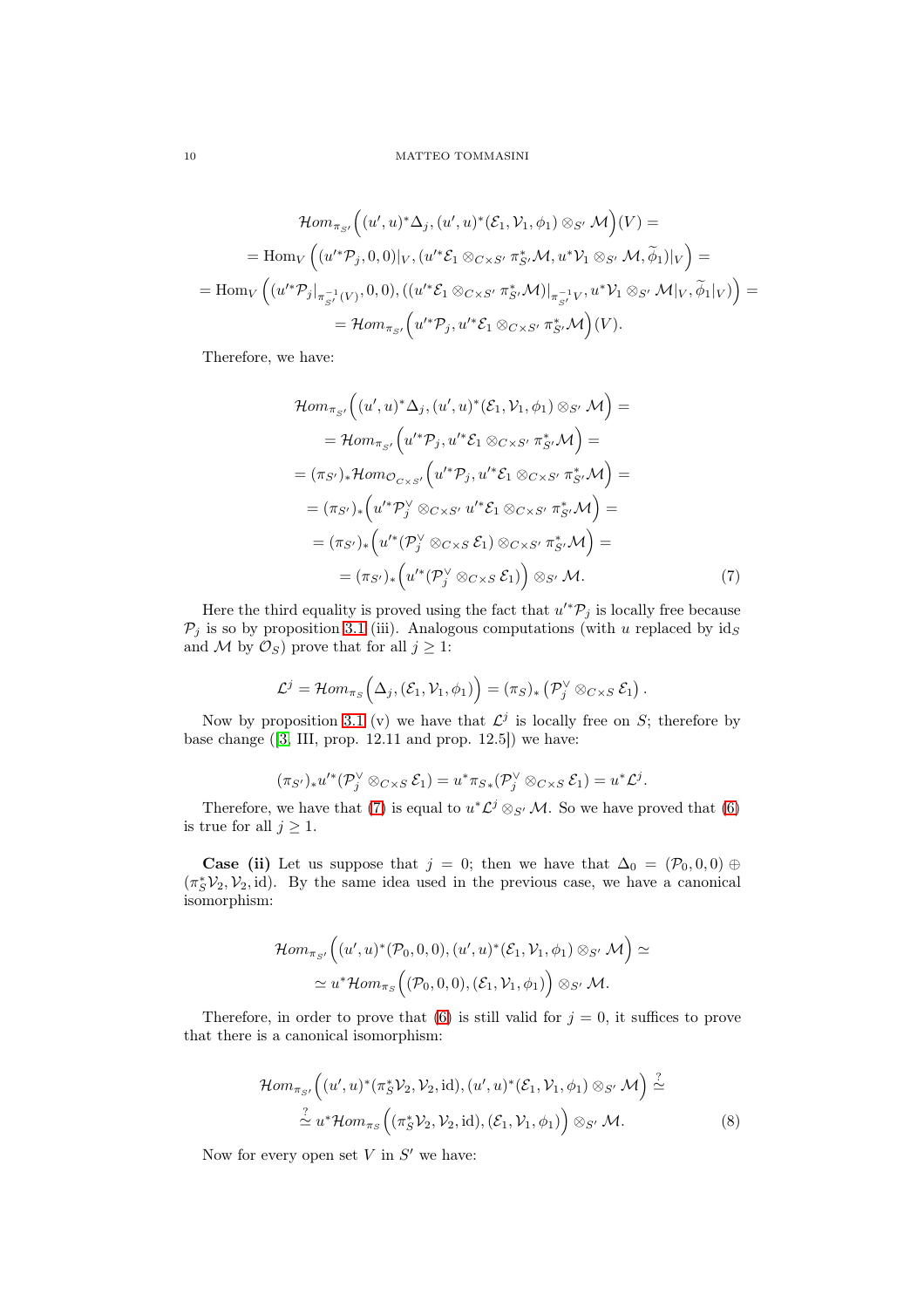<span id="page-10-0"></span>
$$
\mathcal{H}om_{\pi_{S'}}\Big((u',u)^*(\pi_S^*\mathcal{V}_2,\mathcal{V}_2,\mathrm{id}),(u',u)^*(\mathcal{E}_1,\mathcal{V}_1,\phi_1)\otimes_{S'}\mathcal{M}\Big)(V)=
$$
  
=\mathrm{Hom}\_V\Big((u'^\*\pi\_S^\*\mathcal{V}\_2,u^\*\mathcal{V}\_2,\widetilde{\mathrm{id}})|\_V,(u'^\*\mathcal{E}\_1\otimes\_{C\times S'}\pi\_{S'}^\*\mathcal{M},u^\*\mathcal{V}\_1\otimes\_{S'}\mathcal{M},\widetilde{\phi}\_1)|\_V\Big)\quad(9)

where  $\tilde{d}$  is given by the composition:

$$
\widetilde{\mathrm{id}}:\,\pi_{S'}^*u^*\mathcal{V}_2\stackrel{\eta}{\longrightarrow}u'^*\pi_S^*\mathcal{V}_2\stackrel{u'^*(\mathrm{id})}{\longrightarrow}u'^*\pi_S^*\mathcal{V}_2
$$

and  $\eta$  is the canonical isomorphism induced by  $\pi_S \circ u' = u \circ \pi_{S'}$  (see diagram [\(3\)](#page-4-1)). Therefore,  $\tilde{d} = \eta$  is an isomorphism. Hence [\(9\)](#page-10-0) is the set of all pairs  $(\gamma, \delta)$  of the form:

$$
\gamma: u'^* \pi_S^* \mathcal{V}_2|_{\pi_{S'}^{-1}(V)} \longrightarrow (u'^* \mathcal{E}_1 \otimes_{C \times S'} \pi_{S'}^* \mathcal{M})|_{\pi_{S'}^{-1}(V)},
$$
  

$$
\delta: u^* \mathcal{V}_2|_V \longrightarrow (u^* \mathcal{V}_1 \otimes_{S'} \mathcal{M})|_V
$$

such that they make this diagram commute:

$$
\pi_{S'}^* u^* \mathcal{V}_2|_{\pi_{S'}^{-1}(V)} \xrightarrow{\eta|_{\pi_{S'}^{-1}(V)}} u'^* \pi_S^* \mathcal{V}_2|_{\pi_{S'}^{-1}(V)}
$$
\n
$$
\pi_{S'}^* \delta \downarrow \qquad \qquad \downarrow \qquad \qquad \downarrow
$$
\n
$$
\pi_{S'}^* (u^* \mathcal{V}_1 \otimes_{S'} \mathcal{M})|_{\pi_{S'}^{-1}V} \xrightarrow{\widetilde{\phi}_{1}|_{\pi_{S'}^{-1}(V)}} (u'^* \mathcal{E}_1 \otimes_{C \times S'} \pi_{S'}^* \mathcal{M})|_{\pi_{S'}^{-1}(V)}.
$$

Therefore,  $\gamma$  is completely determined as

$$
\gamma = \widetilde{\phi}_1|_{\pi_{S'}^{-1}(V)} \circ (\pi_{S'}^* \delta) \circ \left(\eta|_{\pi_{S'}^{-1}(V)}\right)^{-1}.
$$

So, having fixed  $(\pi_S^*\mathcal{V}_2, \mathcal{V}_2, id)$ ,  $(\mathcal{E}_1, \mathcal{V}_1, \phi_1)$ ,  $u : S' \to S$  and  $\mathcal{M}$ , we have that  $(9)$ is naturally identified with the set of all morphisms  $\delta$  as before, i.e. with the set

$$
\text{Hom}_V(u^*\mathcal{V}_2|_V, (u^*\mathcal{V}_1 \otimes_{S'} \mathcal{M})|_V) = \mathcal{H}om_{\mathcal{O}_{S'}}(u^*\mathcal{V}_2, u^*\mathcal{V}_1 \otimes_{S'} \mathcal{M})(V).
$$

Therefore, the left hand side of [\(8\)](#page-9-1) is given by:

$$
\mathcal{H}om_{\mathcal{O}_{S'}}(u^*\mathcal{V}_2, u^*\mathcal{V}_1 \otimes_{S'} \mathcal{M}) = u^*\mathcal{V}_2^{\vee} \otimes_{S'} u^*\mathcal{V}_1 \otimes_{S'} \mathcal{M} =
$$
  
=  $u^*(\mathcal{V}_2^{\vee} \otimes_S \mathcal{V}_1) \otimes_{S'} \mathcal{M} = u^*\mathcal{H}om_{\mathcal{O}_S}(\mathcal{V}_2, \mathcal{V}_1) \otimes_{S'} \mathcal{M}.$ 

Here we used several times the fact that  $\mathcal{V}_2$  is locally free on S. By using the same idea we can prove that also the right hand side of [\(8\)](#page-9-1) is given by the same expression, so we conclude.  $\Box$ 

With the same ideas we can also prove the following result; we omit the proof since it is quite similar to the previous one.

<span id="page-10-1"></span>**Lemma 3.6.** For all S-schemes  $u : S' \to S$ , for all locally free  $\mathcal{O}_{S'}$ -modules M and for all  $j \geq 0$  there is a canonical isomorphism of sheaves on S':

$$
\mathcal{H}om_{\pi_{S'}}\Big((u',u)^*\Delta_j\otimes_{S'}\mathcal{M}^\vee,(u',u)^*(\mathcal{E}_1,\mathcal{V}_1,\phi_1)\Big)\simeq u^*\mathcal{L}^j\otimes_{S'}\mathcal{M}.
$$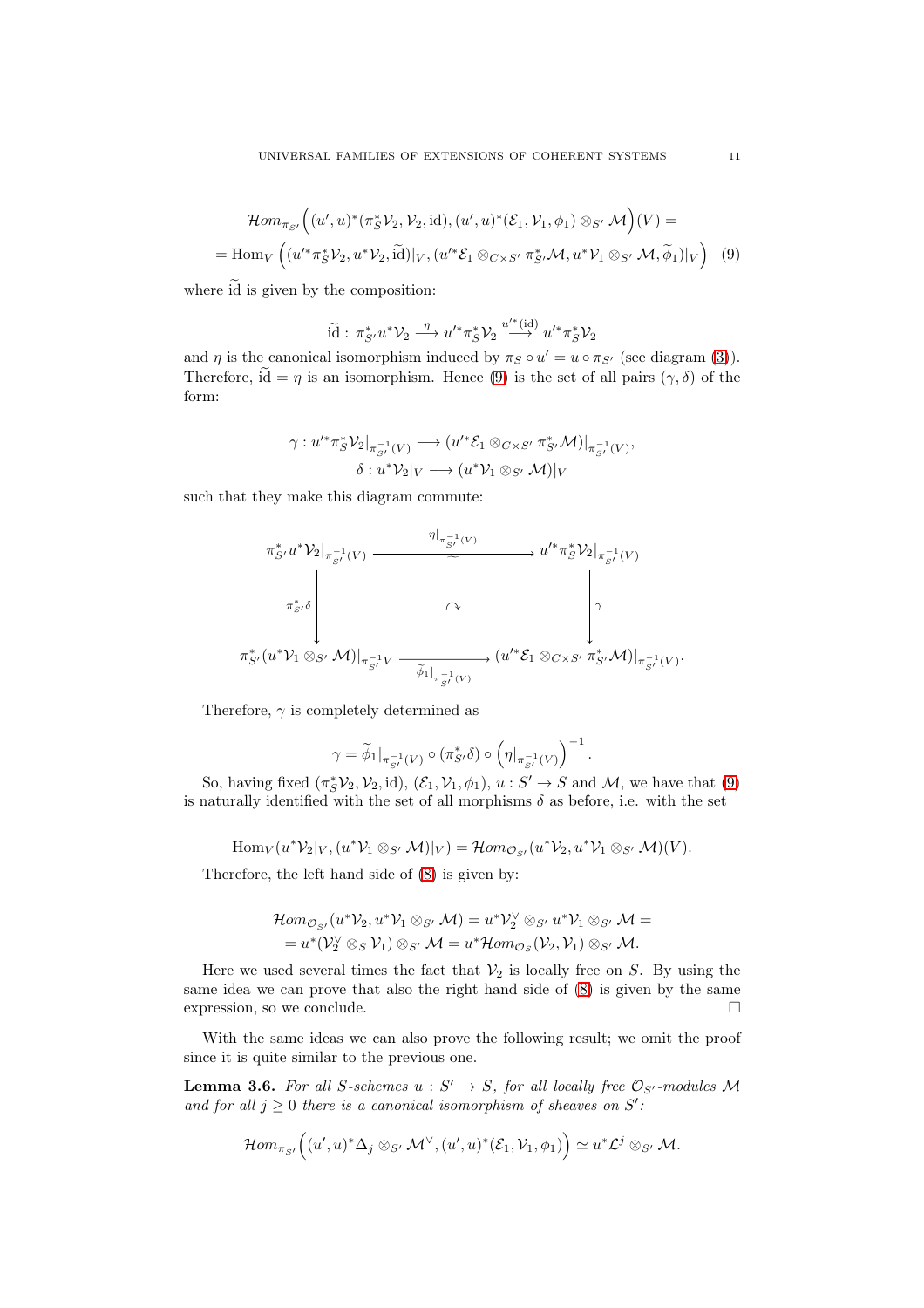<span id="page-11-0"></span>**Lemma 3.7.** For every pair of families as before parametrized by  $S$ , for every morphism of schemes  $u : S' \to S$ , for every locally free  $\mathcal{O}_{S'}$ -module M and for every  $i \geq 0$  we have a canonical isomorphism of sheaves over S':

$$
\mathcal{E}xt^i_{\pi_{S'}}\Big((u',u)^*(\mathcal{E}_2,\mathcal{V}_2,\phi_2),(u',u)^*(\mathcal{E}_1,\mathcal{V}_1,\phi_1)\otimes_{S'}\mathcal{M}\Big)=\\=\mathcal{H}^i\Big(\mathcal{H}om_{\pi_{S'}}\Big((u',u)^*\Delta_{\bullet},(u',u)^*(\mathcal{E}_1,\mathcal{V}_1,\phi_1)\otimes_{S'}\mathcal{M}\Big)\Big)
$$

where  $\Delta_{\bullet}$  is as in proposition [3.1.](#page-8-0)

*Proof.* By remark [3.3](#page-8-2) we get that  $(u', u)^* \Delta_{\bullet}$  is a very negative resolution of  $(u', u)^*$  $(\mathcal{E}_2, \mathcal{V}_2, \phi_2)$  with respect to  $(u', u)^*(\mathcal{E}_1, \mathcal{V}_1, \phi_1) \otimes_{S'} \mathcal{M}$  for all locally free  $\mathcal{O}_{S'}$ -modules M. Therefore we can use lemma [3.4](#page-8-3) for the families  $(u', u)^*(\mathcal{E}_2, \mathcal{V}_2, \phi_2)$  and  $(u', u)^*$  $(\mathcal{E}_1, \mathcal{V}_1, \phi_1) \otimes_{S'} \mathcal{M}$  over S' and we conclude.

Now if we combine lemma [3.7](#page-11-0) with the canonical isomorphism of lemma [3.5,](#page-8-4) we get the following statement, that is analogous to [\[6,](#page-28-2) cor. 1.2.iii].

**Lemma 3.8.** For every  $i \geq 0$ , for every morphism  $u : S' \to S$  and for every locally free  $\mathcal{O}_{S'}$ -module M we have a canonical isomorphism of sheaves over S':

$$
\mathcal{E}xt^i_{\pi_{S'}}\Big((u',u)^*(\mathcal{E}_2,\mathcal{V}_2,\phi_2),(u',u)^*(\mathcal{E}_1,\mathcal{V}_1,\phi_1)\otimes_{S'}\mathcal{M}\Big)=\mathcal{H}^i(u^*\mathcal{L}^\bullet\otimes_{S'}\mathcal{M})
$$

where  $\mathcal{L}^{\bullet}$  is as in proposition [3.1.](#page-8-0) Since  $\mathcal{L}^{\bullet}$  is a complex of locally free sheaves on  $S$  by that proposition, this implies that the sheaf on the left is coherent on  $S'$ .

Now for every locally free  $\mathcal{O}_S$ -module M and for every  $i \geq 0$ , we define

$$
\mathcal{T}^i(\mathcal{M}):=\mathcal{H}^i(\mathcal{L}^\bullet\otimes_S \mathcal{M})=\mathcal{E}xt^i_{\pi_S}\Big((\mathcal{E}_2,\mathcal{V}_2,\phi_2),(\mathcal{E}_1,\mathcal{V}_1,\phi_1)\otimes_S \mathcal{M}\Big),
$$

where the last identity is given by the previous lemma with  $u = id_S$ . By [\[3,](#page-28-7) III, proposition 12.5] we get natural homomorphisms for every  $i \geq 0$ :

$$
\varphi(i,\mathcal{M}): \mathcal{T}^i(\mathcal{O}_S) \otimes_S \mathcal{M} \to \mathcal{T}^i(\mathcal{M}).
$$

Moreover, for every morphism  $u : S' \to S$  by using the same computation as [\[3,](#page-28-7) III, proposition 9.3 and remark 9.3.1] we get the base change homomorphism:

$$
\tau^i(u): u^* \mathcal{E}xt^i_{\pi_S}\Big((\mathcal{E}_2,\mathcal{V}_2,\phi_2),(\mathcal{E}_1,\mathcal{V}_1,\phi_1)\Big) \to \rightarrow \mathcal{E}xt^i_{\pi_{S'}}\Big((u',u)^*(\mathcal{E}_2,\mathcal{V}_2,\phi_2),(u',u)^*(\mathcal{E}_1,\mathcal{V}_1,\phi_1)\Big).
$$

In addition, by using again a resolution  $\Delta_{\bullet}$  as in proposition [3.1](#page-8-0) together with [\[3,](#page-28-7) III, proposition 9.3], we get the following result.

**Proposition 3.9.** For every flat morphism  $u : S' \to S$  of schemes and for every  $i \geq 0$ , the base change homomorphism  $\tau^{i}(u)$  is an isomorphism.

This is exactly [\[4,](#page-28-6) théorème 1.16 (i)], but with a more explicit construction of such an isomorphism, that was not described in that work. Moreover, by proceeding as in [\[3,](#page-28-7) III.12] we get the following result.

<span id="page-11-1"></span>Proposition 3.10. (cohomology and base change for families of coherent systems) Let S be any scheme and let  $(\mathcal{E}_l, \mathcal{V}_l, \phi_l)$  be two families of coherent systems parametrized by S for  $l = 1, 2$ . Let s be any point in S and let us assume that the base change homomorphism

$$
\tau^i(s): \mathcal{E}xt^i_{\pi_S}\Big((\mathcal{E}_2,\mathcal{V}_2,\phi_2),(\mathcal{E}_1,\mathcal{V}_1,\phi_1)\Big)\otimes k(s)\rightarrow \mathrm{Ext}^i\left((\mathcal{E}_2,\mathcal{V}_2,\phi_2)_s,(\mathcal{E}_1,\mathcal{V}_1,\phi_1)_s\right)
$$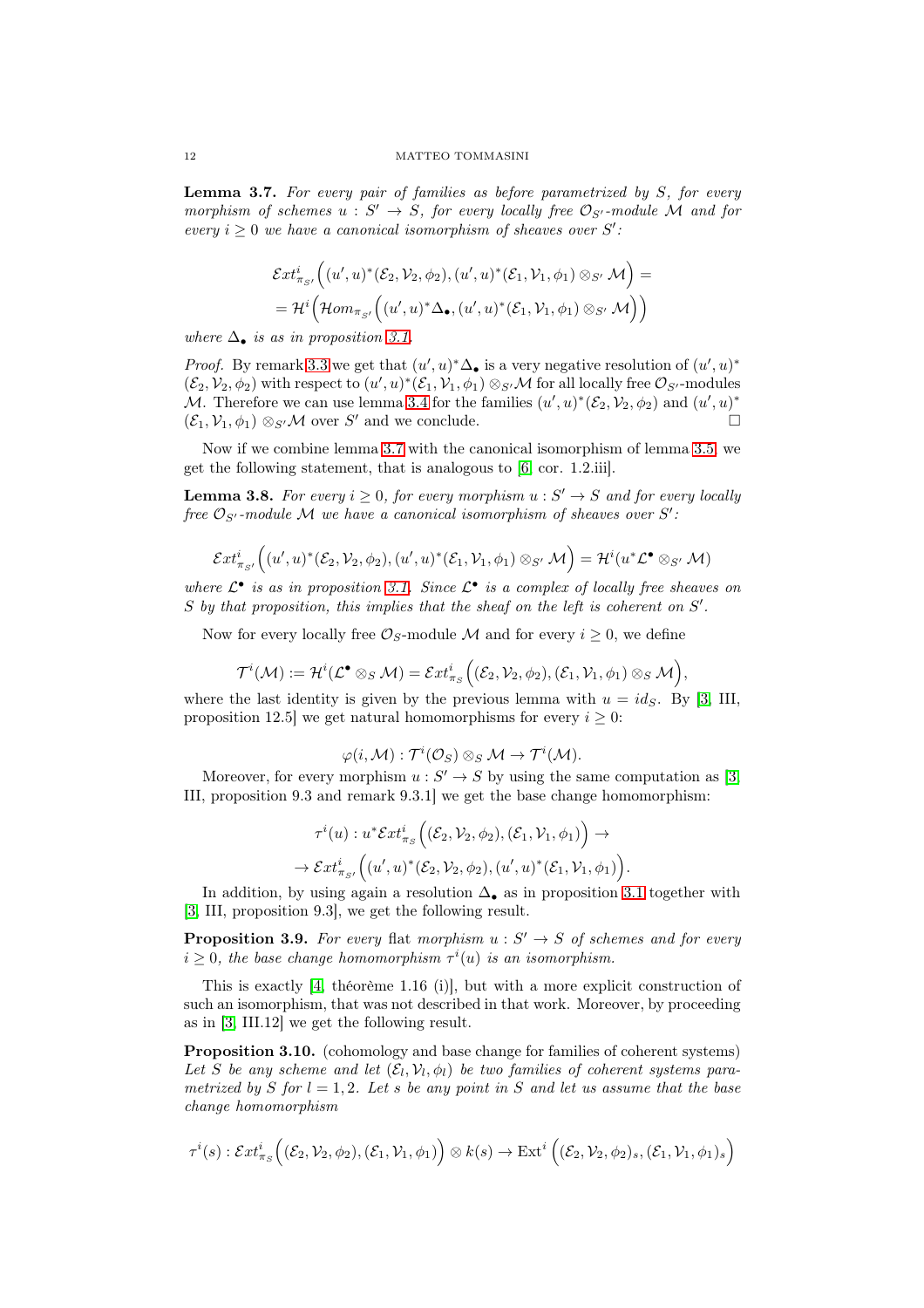is surjective. Then:

- (i) there is an open neighbourhood U of s in S such that  $\tau^{i}(s')$  is an isomorphism for all  $s'$  in  $U$ ;
- (ii)  $\tau^{i-1}(s)$  is surjective if and only if  $\mathcal{E}xt^i_{\pi_S}((\mathcal{E}_2,\mathcal{V}_2,\phi_2),(\mathcal{E}_1,\mathcal{V}_1,\phi_1))$  is locally free in an open neighbourhood of s in S.

According to the usual definitions for coherent sheaves, if  $\tau^{i}(s)$  is an isomorphism for all s in S, then we will say that  $\mathcal{E}xt^i_{\pi_S}$  $((\mathcal{E}_2, \mathcal{V}_2, \phi_2), (\mathcal{E}_1, \mathcal{V}_1, \phi_1))$  commutes with base change. If this is the case, then  $\tau^{i}(u)$  is an isomorphism for all morphisms  $u: S' \to S$  of schemes.

Remark 3.11. From now on, we will not need to refer explicitly to the maps of the form  $\phi$ , so in the following lemmas and propositions we will use the notation of definition [2.1](#page-2-0) for families of coherent systems.

Exactly as in [\[6,](#page-28-2) lemma 4.1], we can prove the following consequence of lemmas [3.5](#page-8-4) and [3.6.](#page-10-1)

<span id="page-12-0"></span>**Lemma 3.12.** For every scheme S, for every pair of families  $(\mathcal{E}_l, \mathcal{V}_l)$  parametrized by S for  $l = 1, 2$ , for every locally free  $\mathcal{O}_S$ -module M and for every  $i \geq 0$ , there are canonical isomorphisms

$$
\mathcal{E}xt^i_{\pi_S}\Big((\mathcal{E}_2,\mathcal{V}_2),(\mathcal{E}_1,\mathcal{V}_1)\Big)\otimes_S \mathcal{M}\simeq \mathcal{E}xt^i_{\pi_S}\Big((\mathcal{E}_2,\mathcal{V}_2),(\mathcal{E}_1,\mathcal{V}_1)\otimes_S \mathcal{M}\Big)\simeq\\ \simeq \mathcal{E}xt^i_{\pi_S}\Big((\mathcal{E}_2,\mathcal{V}_2)\otimes_S \mathcal{M}^\vee,(\mathcal{E}_1,\mathcal{V}_1)\Big).
$$

<span id="page-12-1"></span>**Lemma 3.13.** Let us fix any scheme S, any pair of families  $(\mathcal{E}_l, \mathcal{V}_l)$  parametrized by S for  $l = 1, 2$ , any S-scheme  $u : S' \to S$  and any locally free  $\mathcal{O}_{S'}$ -module M. Then there is a canonical morphism:

$$
\mu: \operatorname{Ext}_{S'}^1\Big((u',u)^*(\mathcal{E}_2,\mathcal{V}_2),(u',u)^*(\mathcal{E}_1,\mathcal{V}_1)\otimes_{S'}\mathcal{M}\Big) \to \rightarrow \operatorname{H}^0\Big(S',\mathcal{E}xt^1_{\pi_{S'}}\Big((u',u)^*(\mathcal{E}_2,\mathcal{V}_2),(u',u)^*(\mathcal{E}_1,\mathcal{V}_1)\Big)\otimes_{S'}\mathcal{M}\Big).
$$

Let us assume that one of the following 2 conditions hold:

(a) Hom $((\mathcal{E}_2, \mathcal{V}_2)_s, (\mathcal{E}_1, \mathcal{V}_1)_s) = 0$  for all s in S; (b)  $S'$  is affine.

Then  $\mu$  is an isomorphism.

Proof. We recall that by [\[2,](#page-28-4) proposition A.9], there is a spectral sequence

$$
\begin{aligned} \mathrm{H}^p\left(S',\mathcal{E}xt^q_{\pi_{S'}}\Big((u',u)^*(\mathcal{E}_2,\mathcal{V}_2),(u',u)^*(\mathcal{E}_1,\mathcal{V}_1)\otimes_{S'}\mathcal{M}\Big)\right) &\Rightarrow\\ &\Rightarrow\mathrm{Ext}^{p+q}_{S'}\left((u',u)^*(\mathcal{E}_2,\mathcal{V}_2),(u',u)^*(\mathcal{E}_1,\mathcal{V}_1)\otimes_{S'}\mathcal{M}\right). \end{aligned}
$$

Moreover, by lemma [3.12](#page-12-0) (over S' instead of S) we have for every  $q \geq 0$ :

$$
\mathcal{E}xt^q_{\pi_{S'}}\Big((u',u)^*(\mathcal{E}_2,\mathcal{V}_2),(u',u)^*(\mathcal{E}_1,\mathcal{V}_1)\otimes_{S'}\mathcal{M}\Big)=\\=\mathcal{E}xt^q_{\pi_{S'}}\Big((u',u)^*(\mathcal{E}_2,\mathcal{V}_2),(u',u)^*(\mathcal{E}_1,\mathcal{V}_1)\Big)\otimes_{S'}\mathcal{M}.
$$

So we get a long exact sequence: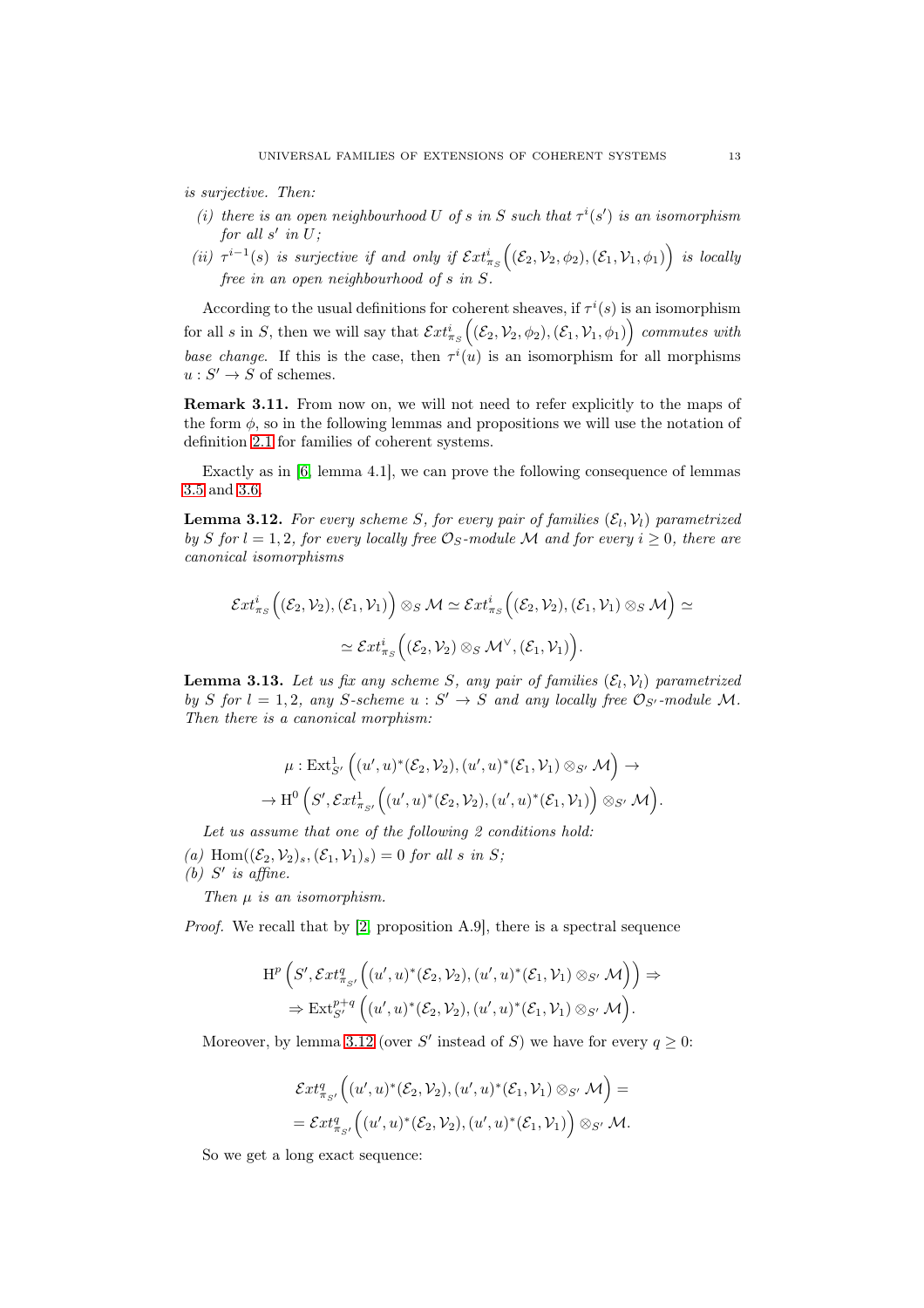<span id="page-13-0"></span>
$$
0 \to H^{1}\left(S',\mathcal{H}om_{\pi_{S'}}\Big((u',u)^{*}(\mathcal{E}_{2},\mathcal{V}_{2}),(u',u)^{*}(\mathcal{E}_{1},\mathcal{V}_{1})\Big) \otimes_{S'} \mathcal{M}\right) \to
$$
  

$$
\to \operatorname{Ext}_{S'}^{1}\left((u',u)^{*}(\mathcal{E}_{2},\mathcal{V}_{2}),(u',u)^{*}(\mathcal{E}_{1},\mathcal{V}_{1}) \otimes_{S'} \mathcal{M}\right) \xrightarrow{\mu}
$$
  

$$
\xrightarrow{\mu} H^{0}\left(S',\mathcal{E}xt_{\pi_{S'}}^{1}\Big((u',u)^{*}(\mathcal{E}_{2},\mathcal{V}_{2}),(u',u)^{*}(\mathcal{E}_{1},\mathcal{V}_{1})\Big) \otimes_{S'} \mathcal{M}\right) \to
$$
  

$$
\to H^{2}\left(S',\mathcal{H}om_{\pi_{S'}}\Big((u',u)^{*}(\mathcal{E}_{2},\mathcal{V}_{2}),(u',u)^{*}(\mathcal{E}_{1},\mathcal{V}_{1})\Big) \otimes_{S'} \mathcal{M}\right) \to \cdots
$$
 (10)

Now let us assume (a): this implies that the base change morphisms  $\tau^{0}(s)$  are surjective for all  $s$  in  $S$ . Therefore, by cohomology and base change

$$
\mathcal{H}om_{\pi_{S'}}((u',u)^*\Big(\mathcal{E}_2,\mathcal{V}_2),(u',u)^*(\mathcal{E}_1,\mathcal{V}_1)\Big)=0.
$$

So by substituting in the previous long exact sequence we that  $\mu$  is an isomorphism. If we assume (b) then both the first and the last term of [\(10\)](#page-13-0) are zero, so we conclude as before.  $\Box$ 

## 4. Families of (classes of) extensions

The following lemma is a direct consequence of the definition of the functors  $\text{Ext}_{S}^{1}(-, -)$ 's and it is already implicit in the proof of [\[1,](#page-28-1) proposition A.9]. The lemma is also stated explicitly in [\[1,](#page-28-1) proposition 3.1] in the particular case when  $S = \text{Spec}(\mathbb{C}).$ 

<span id="page-13-2"></span>**Lemma 4.1.** For all schemes S and for all pairs of families  $(\mathcal{E}_l, \mathcal{V}_l)$  parametrized by S for  $l = 1, 2$ , there is a canonical bijection from  $\text{Ext}^1_S((\mathcal{E}_2, \mathcal{V}_2), (\mathcal{E}_1, \mathcal{V}_1))$  to the set of all short exact sequences

<span id="page-13-1"></span>
$$
0 \longrightarrow (\mathcal{E}_1, \mathcal{V}_1) \longrightarrow (\mathcal{E}, \mathcal{V}) \longrightarrow (\mathcal{E}_2, \mathcal{V}_2) \longrightarrow 0 \tag{11}
$$

modulo equivalences.

Here an extension [\(11\)](#page-13-1) is equivalent to an extension

$$
0 \longrightarrow (\mathcal{E}_1, \mathcal{V}_1) \longrightarrow (\mathcal{E}', \mathcal{V}') \longrightarrow (\mathcal{E}_2, \mathcal{V}_2) \longrightarrow 0
$$

if and only if there is an isomorphism  $(\mathcal{E}, \mathcal{V}) \overset{\sim}{\to} (\mathcal{E}', \mathcal{V}')$  making the following diagram commute



Proof. This is a standard fact for an abelian category with enough injectives. It is therefore sufficient to observe that, given a short exact sequence in the category of families of weak coherent systems on  $C \times S/S$  for which the left and right hand members are families of coherent systems parametrized by S, then the whole sequence belongs to the category of coherent systems parametrized by  $S$ .

Let us consider any scheme  $S$  and any pair of families parametrized by  $S$  as before and an extension like  $(11)$ . For every point s in S the pullback of such an exact sequence to  $C_s = C \times \{s\}$  gives rise to an extension: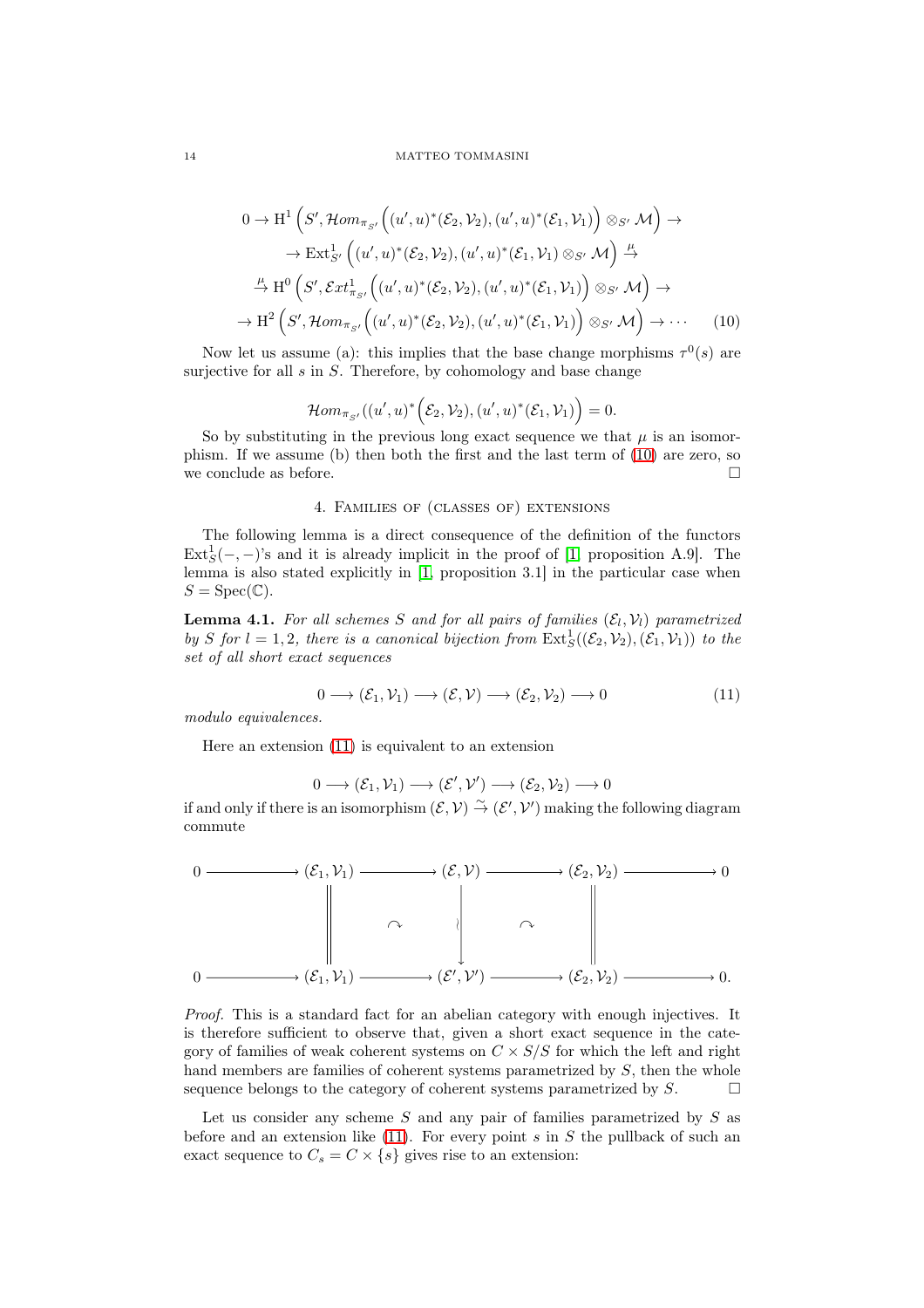$0 \longrightarrow (\mathcal{E}_1, \mathcal{V}_1)_s \longrightarrow (\mathcal{E}, \mathcal{V})_s \longrightarrow (\mathcal{E}_2, \mathcal{V}_2)_s \longrightarrow 0.$ 

Therefore, by lemma [4.1](#page-13-2) we get a well defined linear map:

$$
\Phi_s: \mathrm{Ext}^1_S\left((\mathcal{E}_2, \mathcal{V}_2), (\mathcal{E}_1, \mathcal{V}_1)\right) \to \mathrm{Ext}^1\left((\mathcal{E}_2, \mathcal{V}_2)_s, (\mathcal{E}_1, \mathcal{V}_1)_s\right).
$$

As in [\[6\]](#page-28-2), we give the definition of family of extensions as follows:

**Definition 4.2.** A family of (classes of) extensions of  $(\mathcal{E}_2, \mathcal{V}_2)$  by  $(\mathcal{E}_1, \mathcal{V}_1)$  over S is any family

$$
\left\{ e_s \in \text{Ext}^1\left( (\mathcal{E}_2, \mathcal{V}_2)_s, (\mathcal{E}_1, \mathcal{V}_1)_s \right) \right\}_{s \in S}
$$

such that there is an open covering  $\mathfrak{U} = \{U_i\}_{i \in I}$  of S and for each  $i \in I$  there is an element  $\sigma_i$  in  $\mathrm{Ext}^1_{U_i}$  $((\mathcal{E}_2, \mathcal{V}_2)|_{U_i}, (\mathcal{E}_1, \mathcal{V}_1)|_{U_i})$  such that  $e_s = \Phi_{i,s}(\sigma_i)$  for every s in S and for every  $i \in I$  such that  $s \in U_i$ . Here  $\Phi_{i,s}$  denotes the linear map

$$
\Phi_{i,s}: \mathrm{Ext}^1_{U_i}\left( (\mathcal{E}_2, \mathcal{V}_2)|_{U_i}, (\mathcal{E}_1, \mathcal{V}_1)|_{U_i} \right) \to \mathrm{Ext}^1\left( (\mathcal{E}_2, \mathcal{V}_2)_s, (\mathcal{E}_1, \mathcal{V}_1)_s \right).
$$

A family of extensions is called *globally defined* if the covering  $\mathfrak U$  can be chosen to coincide with  $\{S\}.$ 

For every  $s$  in  $S$ , let us define the canonical homomorphism

$$
\iota_s: \mathcal{E}xt^1_{\pi_S}\Big((\mathcal{E}_2,\mathcal{V}_2),(\mathcal{E}_1,\mathcal{V}_1)\Big) \to \mathcal{E}xt^1_{\pi_S}\Big((\mathcal{E}_2,\mathcal{V}_2),(\mathcal{E}_1,\mathcal{V}_1)\Big) \otimes k(s).
$$

Then we get a result analogous to that of [\[6,](#page-28-2) lemma 2.1].

<span id="page-14-0"></span>**Lemma 4.3.** For every s in S, the map  $\Phi_s$  coincides with the composition:

$$
\operatorname{Ext}_{S}^{1}\left((\mathcal{E}_{2},\mathcal{V}_{2}),(\mathcal{E}_{1},\mathcal{V}_{1})\right) \stackrel{\mu}{\longrightarrow} \mathrm{H}^{0}\left(S,\mathcal{E}xt_{\pi_{S}}^{1}\left((\mathcal{E}_{2},\mathcal{V}_{2}),(\mathcal{E}_{1},\mathcal{V}_{1})\right)\right) \stackrel{\mathrm{H}^{0}(S,\iota_{s})}{\longrightarrow} \mathrm{H}^{0}\left(S,\mathcal{E}xt_{\pi_{S}}^{1}\left((\mathcal{E}_{2},\mathcal{V}_{2}),(\mathcal{E}_{2},\mathcal{V}_{2})\right)\otimes k(s)\right) =
$$
  

$$
= \mathcal{E}xt_{\pi_{S}}^{1}\left((\mathcal{E}_{2},\mathcal{V}_{2}),(\mathcal{E}_{1},\mathcal{V}_{1})\right)\otimes k(s) \stackrel{\tau^{1}(s)}{\longrightarrow} \operatorname{Ext}^{1}\left((\mathcal{E}_{2},\mathcal{V}_{2})_{s},(\mathcal{E}_{1},\mathcal{V}_{1})_{s}\right),
$$

where  $\tau^1(s)$  is the base change homomorphism induced by the inclusion of s in S and  $\mu$  is the map described in lemma [3.13](#page-12-1) with  $u = id_S$  and  $\mathcal{M} = \mathcal{O}_S$  ( $\mu$  is not necessarily an isomorphism in this case).

**Definition 4.4.** Having fixed any pair of families  $(\mathcal{E}_l, \mathcal{V}_l)$  parametrized by a scheme S for  $l = 1, 2$ , we define

$$
\operatorname{EXT}\left((\mathcal{E}_2,\mathcal{V}_2),(\mathcal{E}_1,\mathcal{V}_1)\right)
$$

as the set of all the families of extensions between these two families of coherent systems; we consider also the subset

$$
\operatorname{EXT}_{glob}\Big((\mathcal{E}_2,\mathcal{V}_2),(\mathcal{E}_1,\mathcal{V}_1)\Big)
$$

consisting of those families of extensions that are globally defined. Both sets have a natural structure of vector space.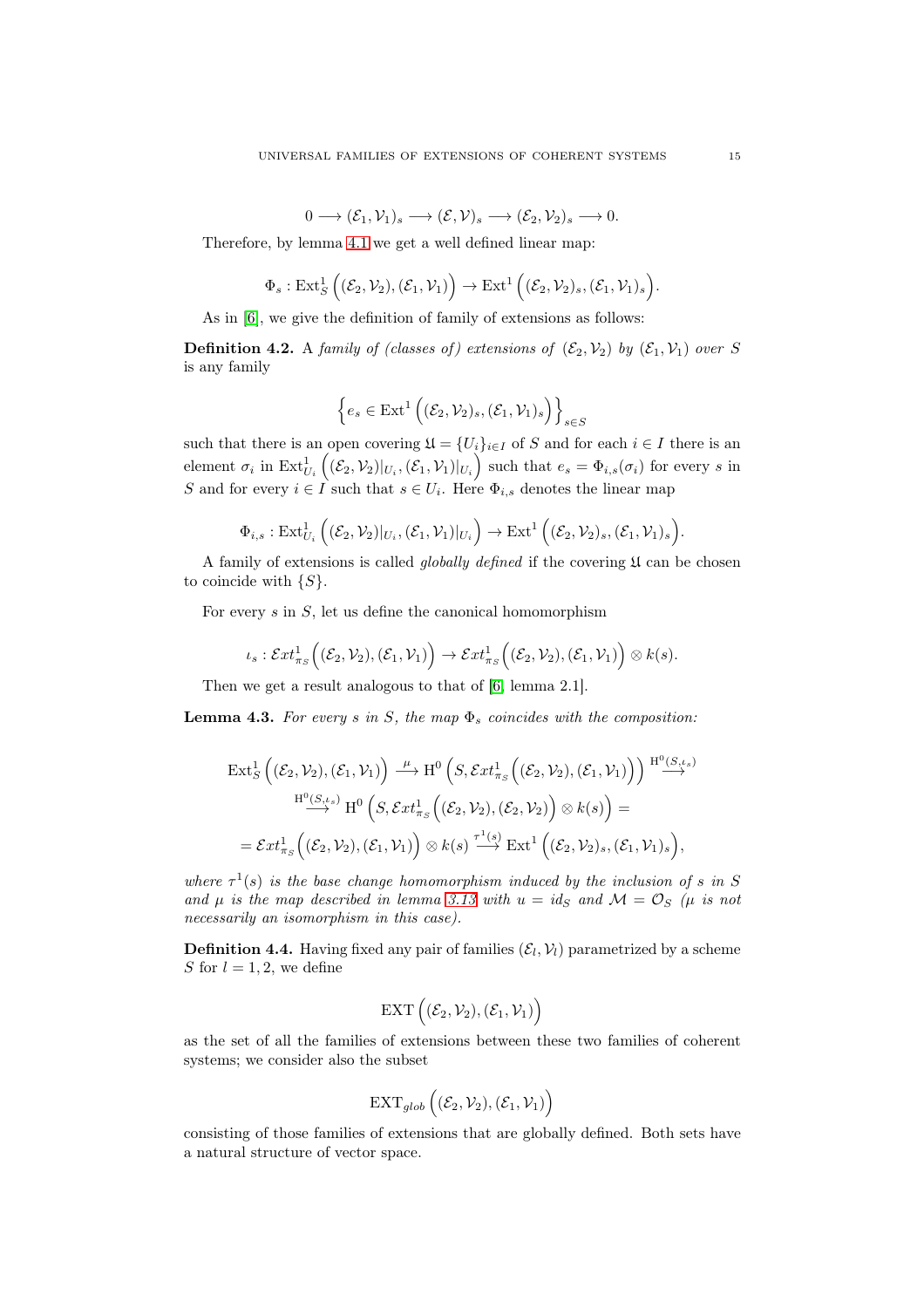<span id="page-15-0"></span>**Proposition 4.5.** Let us suppose that S is reduced and that  $\mathcal{E}xt^1_{\pi_S}((\mathcal{E}_2,\mathcal{V}_2),(\mathcal{E}_1,\mathcal{V}_1))$ commutes with base change. Then there is a canonical isomorphism between the space  $\text{EXT}_{\text{alob}}((\mathcal{E}_2, \mathcal{V}_2),(\mathcal{E}_1, \mathcal{V}_1))$  and

$$
\begin{aligned} \operatorname{Ext}^1_S\Big((\mathcal{E}_2,\mathcal{V}_2),(\mathcal{E}_1,\mathcal{V}_1)\Big)/\operatorname{H}^1\Big(S,\mathcal{H}om_{\pi_S}\Big((\mathcal{E}_2,\mathcal{V}_2),(\mathcal{E}_1,\mathcal{V}_1)\Big)\Big) &\subseteq\\ &\subseteq \operatorname{H}^0\Big(S,\mathcal{E}xt^1_{\pi_S}\Big((\mathcal{E}_2,\mathcal{V}_2),(\mathcal{E}_1,\mathcal{V}_1)\Big)\Big).\end{aligned}
$$

*Proof.* For every class of extensions  $\sigma \in \text{Ext}^1_S((\mathcal{E}_2, \mathcal{V}_2), (\mathcal{E}_1, \mathcal{V}_1)),$  by lemma [4.3](#page-14-0) the family

$$
\{\Phi_s(\sigma) = (\tau^1(s) \circ \mathrm{H}^0(S, \iota_s) \circ \mu)(\sigma)\}_{s \in S}
$$

is a globally defined family of extensions of  $(\mathcal{E}_2, \mathcal{V}_2)$  by  $(\mathcal{E}_1, \mathcal{V}_1)$  over S. Let us consider the exact sequence [\(10\)](#page-13-0) with  $u = id_S$  and  $\mathcal{M} = \mathcal{O}_S$  and let us denote by  $\overline{\mu}$  the morphism induced by  $\mu$ :

$$
H := \mathrm{Ext}^1_S \left( (\mathcal{E}_2, \mathcal{V}_2), (\mathcal{E}_1, \mathcal{V}_1) \right) / \mathrm{H}^1 \left( S, \mathcal{H}om_{\pi_S} \left( (\mathcal{E}_2, \mathcal{V}_2), (\mathcal{E}_1, \mathcal{V}_1) \right) \right) \xrightarrow{\overline{\mu}} \xrightarrow{\overline{\mu}} \mathrm{H}^0 \left( S, \mathcal{E}xt^1_{\pi_S} \left( (\mathcal{E}_2, \mathcal{V}_2), (\mathcal{E}_1, \mathcal{V}_1) \right) \right).
$$

Now let us consider the set map f defined from H to  $\text{EXT}_{glob}$  as follows: for every class  $[\sigma]$  in H we associate to it the family

$$
f([\sigma]):=\{(\tau^1(s)\circ {\rm H}^0(S,\iota_s)\circ \bar\mu)([\sigma])\}_{s\in S}=\{\Phi_s(\sigma)\}_{s\in S}.
$$

Now  $\overline{\mu}$  is injective by construction and by [\(10\)](#page-13-0). Moreover the family  $\{t_s\}_{s\in S}$  is injective by using Nakayama's lemma and the fact that  $S$  is reduced by hypothesis. So also the family  $\{H^0(S, \iota_s)\}_{s\in S}$  is injective. In addition, every  $\tau^1(s)$  is an isomorphism by hypothesis (base change for  $i = 1$ ), so in particular it is injective. Therefore the set map  $f$  is injective. Moreover,  $f$  is surjective by definition of globally defined family and by lemma [4.3.](#page-14-0) Finally, this map is clearly linear, so we get the desired isomorphism.

<span id="page-15-3"></span>**Proposition 4.6.** Let us assume the same hypotheses as for proposition  $\ddagger$ .5. Then there is a canonical isomorphism

$$
\operatorname{EXT}\Big((\mathcal{E}_2,\mathcal{V}_2),(\mathcal{E}_1,\mathcal{V}_1)\Big)\simeq \operatorname{H}^0\Big(S,\mathcal{E}xt^1_{\pi_S}\Big((\mathcal{E}_2,\mathcal{V}_2),(\mathcal{E}_1,\mathcal{V}_1)\Big)\Big).
$$

*Proof.* Let us fix any  $\sigma \in H^0(S, \mathcal{E}xt^1_{\pi_S}((\mathcal{E}_2, \mathcal{V}_2), (\mathcal{E}_1, \mathcal{V}_1))),$  let  $\mathfrak{U} = \{U_i\}_{i \in I}$  be any open *affine* covering of S and let  $\sigma_i := \sigma|_{U_i}$ . By lemma [3.13](#page-12-1) (b) for  $u: U_i \hookrightarrow S$  and  $\mathcal{M} = \mathcal{O}_{U_i}$ , for all  $i \in I$  we have an isomorphism

<span id="page-15-1"></span>
$$
\mu_i: \mathrm{Ext}^1_{U_i}\left( (\mathcal{E}_2, \mathcal{V}_2)|_{U_i}, (\mathcal{E}_1, \mathcal{V}_1)|_{U_i} \right) \stackrel{\sim}{\to} \mathrm{H}^0\left( U_i, \mathcal{E}xt^1_{\pi_S}\left( (\mathcal{E}_2, \mathcal{V}_2)|_{U_i}, (\mathcal{E}_1, \mathcal{V}_1)|_{U_i} \right) \right).
$$
\n(12)

For every point  $s \in U_i$ , we define  $e_s := \Phi_{i,s}(\mu_i^{-1}(\sigma_i))$ ; a direct check proves that such an extension is well defined, i.e. it depends only on  $s$  and not on  $i$ . So the family  $\{e_s\}_{s\in S}$  is a family of extensions of  $(\mathcal{E}_2, \mathcal{V}_2)$  by  $(\mathcal{E}_1, \mathcal{V}_1)$  over S. Since  $\sigma$  is a global section of  $\mathcal{E}xt^1_{\pi_S}((\mathcal{E}_2,\mathcal{V}_2),(\mathcal{E}_1,\mathcal{V}_1)),$  a direct computation shows that such a family does not depend on the choice of the affine covering U. So we get a well defined linear map

<span id="page-15-2"></span>
$$
H^{0}\left(S, \mathcal{E}xt^{1}_{\pi_{S}}\Big((\mathcal{E}_{1}, \mathcal{V}_{1}), (\mathcal{E}_{2}, \mathcal{V}_{2})\Big)\right) \longrightarrow \operatorname{EXT}\left((\mathcal{E}_{2}, \mathcal{V}_{2}), (\mathcal{E}_{1}, \mathcal{V}_{1})\right).
$$
 (13)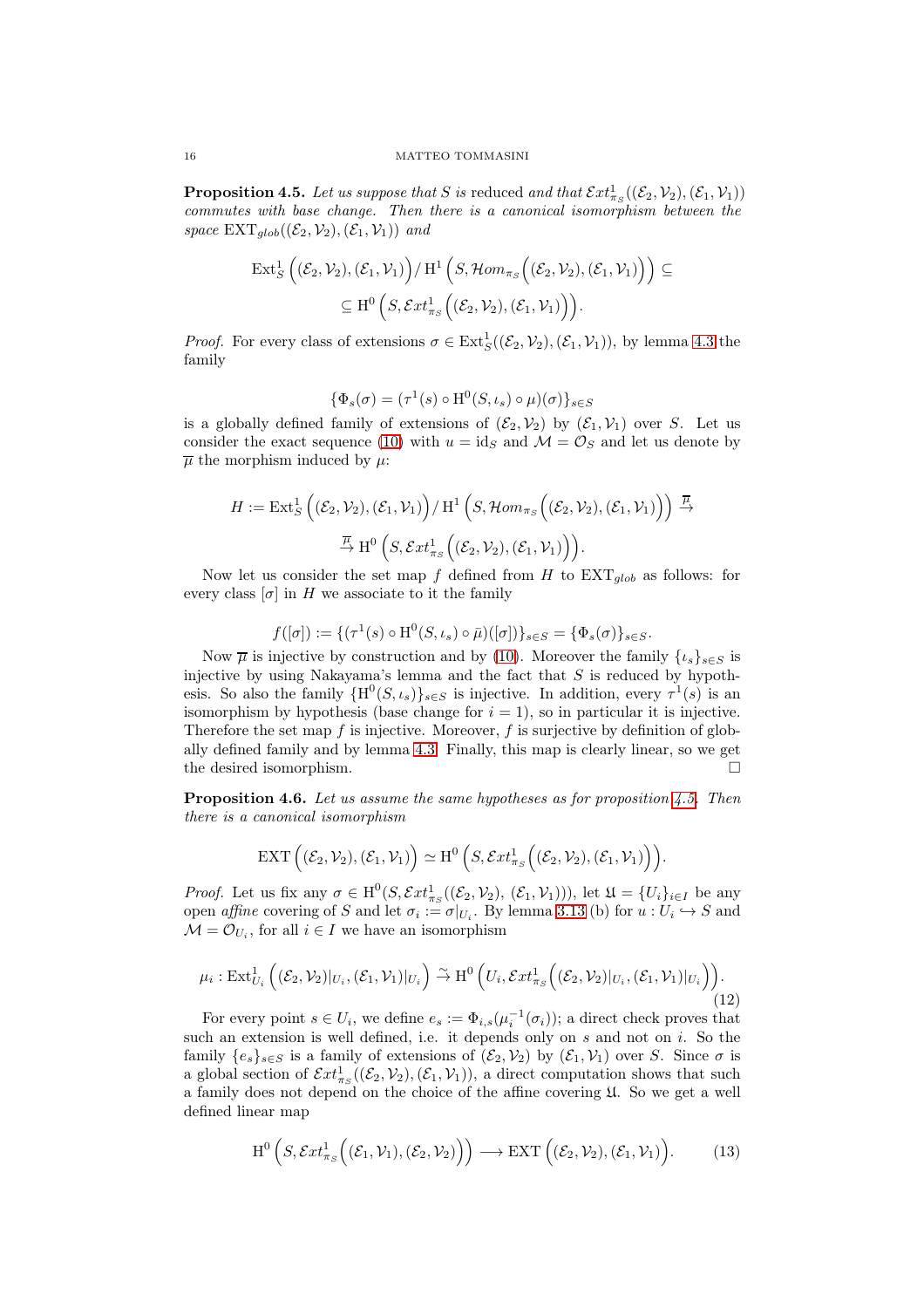We explicitly describe an inverse for such a map. Let  $\{e_s\}_{s\in S}$  be any family in the set  $EXT(-,-)$ . By definition of family of extensions, there is an open covering  $\mathfrak{U} = \{U_i\}_{i \in I}$  of S and for every i there is an object

$$
\widetilde{\sigma_i} \in \mathrm{Ext}^1_{U_i}\left( (\mathcal{E}_2, \mathcal{V}_2)|_{U_i}, (\mathcal{E}_1, \mathcal{V}_1)|_{U_i} \right)
$$

such that  $e_s = \Phi_{i,s}(\tilde{\sigma}_i)$  for all  $s \in U_i$ . Without loss of generality, we can assume that  $\mathfrak U$  is an affine covering. Therefore we can use [\(12\)](#page-15-1) and we define

$$
\sigma_i := \mu_i(\widetilde{\sigma_i}) \in \mathrm{H}^0\left(U_i, \mathcal{E}xt^1_{\pi_S}\Big((\mathcal{E}_2, \mathcal{V}_2), (\mathcal{E}_1, \mathcal{V}_1)\Big)\right).
$$

As in lemma [4.3](#page-14-0) on  $U_i$  instead of S, we get that for every  $i \in I$  and for every s in  $U_i$ , the morphism  $\Phi_{i,s}$  coincides with the composition:

$$
\mathrm{Ext}^1_{U_i}\left((\mathcal{E}_2,\mathcal{V}_2)|_{U_i},(\mathcal{E}_1,\mathcal{V}_1)|_{U_i}\right) \xrightarrow{\mu_i} \mathrm{H}^0\left(U_i,\mathcal{E}xt^1_{\pi_S}\left((\mathcal{E}_2,\mathcal{V}_2),(\mathcal{E}_1,\mathcal{V}_1)\right)\right) \xrightarrow{\mathrm{H}^0(U_i,\iota_s)}
$$

$$
\xrightarrow{\mathrm{H}^0(U_i,\iota_s)} \mathrm{H}^0\left(U_i,\mathcal{E}xt^1_{\pi_S}\left((\mathcal{E}_2,\mathcal{V}_2),(\mathcal{E}_1,\mathcal{V}_1)\right)\otimes k(s)\right) =
$$

$$
= \mathcal{E}xt^1_{\pi_S}\left((\mathcal{E}_2,\mathcal{V}_2),(\mathcal{E}_1,\mathcal{V}_1)\right)\otimes k(s) \xrightarrow{\tau^1(s)} \mathrm{Ext}^1\left((\mathcal{E}_2,\mathcal{V}_2)_s,(\mathcal{E}_1,\mathcal{V}_1)_s\right).
$$

So for every  $s \in U_i$  we have:

$$
\Phi_{i,s}(\widetilde{\sigma}_i) = (\tau^1(s) \circ \mathrm{H}^0(U_i,\iota_s) \circ \mu_i)(\widetilde{\sigma}_i) = (\tau^1(s) \circ \mathrm{H}^0(U_i,\iota_s))(\sigma_i) = \tau^1(s)(\sigma_{i,s}).
$$

Analogously, for every  $s \in U_j$  we have  $\Phi_{j,s}(\tilde{\sigma}_j) = \tau^1(s)(\sigma_{j,s})$ . By definition of family of extensions, if  $s \in U_i \cap U_j$  then

$$
\tau^1(s)(\sigma_{i,s}) = \tau^1(s)(\sigma_{j,s}).
$$

By hypothesis,  $\tau^1(s)$  is an isomorphism for all s in S, so we conclude that for all pairs i, j in I and for all  $s \in U_i \cap U_j$  we have  $\sigma_{i,s} = \sigma_{j,s}$ . Since S is reduced, we conclude that  $\sigma_i$  coincides with  $\sigma_j$  over  $U_i \cap U_j$ . So there exists a unique

$$
\sigma \in H^0\left(S, \mathcal{E}xt^1_{\pi_S}\Big((\mathcal{E}_2, \mathcal{V}_2), (\mathcal{E}_1, \mathcal{V}_1)\Big)\right)
$$

such that  $\sigma|_{U_i} = \sigma_i$  for all  $i \in I$ . A direct computation shows that  $\sigma$  does not depend on the choice of the covering  $\mathfrak U$  nor on the choice of the family  $\{\tilde{\sigma}_i\}_{i\in I}$ , so we get a well defined map

<span id="page-16-0"></span>
$$
\operatorname{EXT}\left((\mathcal{E}_2,\mathcal{V}_2),(\mathcal{E}_1,\mathcal{V}_1)\right)\to \operatorname{H}^0\left(S,\mathcal{E}xt^1_{\pi_S}\Big((\mathcal{E}_2,\mathcal{V}_2),(\mathcal{E}_1,\mathcal{V}_1)\Big)\right).
$$
 (14)

Now it is easy to see that the map in [\(14\)](#page-16-0) is the inverse of [\(13\)](#page-15-2), so we conclude.  $\Box$ 

## 5. Universal families of extensions

Now let us suppose that  $\mathcal{E}xt^1_{\pi_S}((\mathcal{E}_2, \mathcal{V}_2), (\mathcal{E}_1, \mathcal{V}_1))$  commutes with base change. Then let us define a contravariant functor  $F$  from the category of  $S$ -schemes to the category of sets. For every morphism  $u : S' \to S$ , let us consider the pullback diagram [\(3\)](#page-4-1) and let us define:

$$
F(S') := \mathrm{H}^0\left(S', \mathcal Ext^1_{\pi_{S'}}\Big((u', u)^*(\mathcal E_2, \mathcal V_2), (u', u)^*(\mathcal E_1, \mathcal V_1)\Big)\right).
$$

For every morphism  $v: S'' \to S'$  of S-schemes we define  $F(v): F(S') \to F(S'')$ as the composition: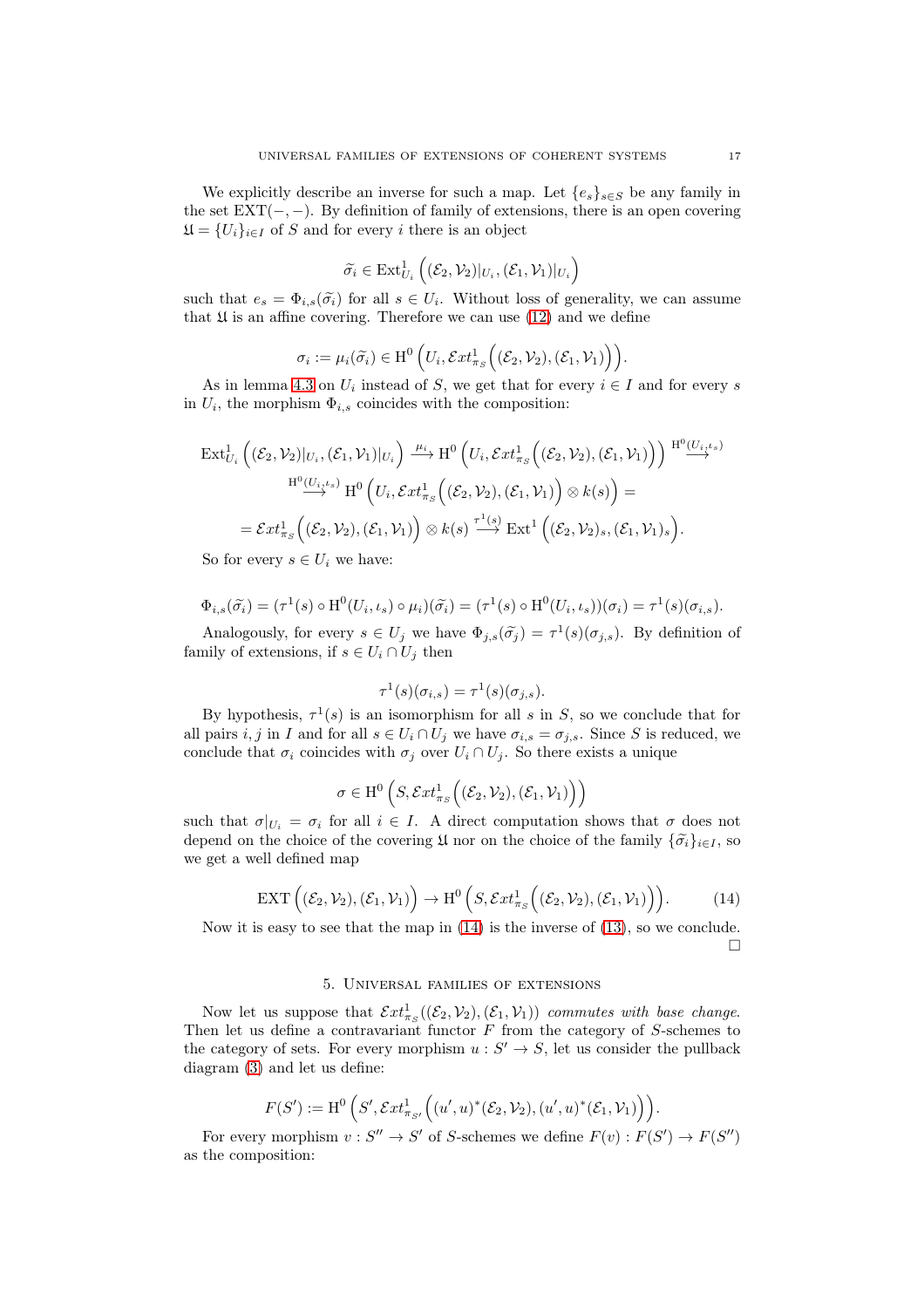$$
\mathrm{H}^{0}\left(S',\mathcal{E}xt^{1}_{\pi_{S'}}\left((u',u)^{*}(\mathcal{E}_{2},\mathcal{V}_{2}),(u',u)^{*}(\mathcal{E}_{1},\mathcal{V}_{1})\right)\right)\longrightarrow
$$
  

$$
\longrightarrow \mathrm{H}^{0}\left(S'',v^{*}\mathcal{E}xt^{1}_{\pi_{S'}}\left((u',u)^{*}(\mathcal{E}_{2},\mathcal{V}_{2}),(u',u)^{*}(\mathcal{E}_{1},\mathcal{V}_{1})\right)\right)\xrightarrow{\mathrm{H}^{0}(S'',\tau^{1}(v))}
$$
  

$$
\mathrm{H}^{0}(S'',\tau^{1}(v))\mathrm{H}^{0}\left(S'',\mathcal{E}xt^{1}_{\pi_{S''}}\left((u'\circ v',u\circ v)^{*}(\mathcal{E}_{2},\mathcal{V}_{2}),(u'\circ v',u\circ v)^{*}(\mathcal{E}_{1},\mathcal{V}_{1})\right)\right).
$$

Since we are assuming that  $\mathcal{E}xt^1_{\pi_S}((\mathcal{E}_2,\mathcal{V}_2),(\mathcal{E}_1,\mathcal{V}_1))$  commutes with base change, so does  $\mathcal{E}xt^1_{\pi_{S''}}((u'\circ v', u\circ v)^*(\mathcal{E}_2, \mathcal{V}_2), (u'\circ v', u\circ v)^*(\mathcal{E}_1, \mathcal{V}_1))$ . Therefore, F is a contravariant functor from the category of S-schemes to the category of sets.

<span id="page-17-0"></span>**Proposition 5.1.** Let us suppose that  $\mathcal{E}xt^i_{\pi_S}((\mathcal{E}_2,\mathcal{V}_2),(\mathcal{E}_1,\mathcal{V}_1))$  commutes with base change for  $i = 0, 1$ . Then the functor F is represented by the vector bundle

$$
V:=\mathbb{V}\Big(\mathcal{E}xt^1_{\pi_S}\Big((\mathcal{E}_2,\mathcal{V}_2),(\mathcal{E}_1,\mathcal{V}_1)\Big)^\vee\Big)\stackrel{\eta}{\longrightarrow}S
$$

associated to the locally free sheaf  $\mathcal{E}xt^1_{\pi_S}((\mathcal{E}_2,\mathcal{V}_2),(\mathcal{E}_1,\mathcal{V}_1))^\vee$ . The fiber of  $\eta$  over any point s is canonically identified with  $\text{Ext}^{1}((\mathcal{E}_{2}, \mathcal{V}_{2})_{s}, (\mathcal{E}_{1}, \mathcal{V}_{1})_{s}).$ 

*Proof.* By hypothesis and base change for  $i = 1$ , the sheaf  $\hat{E} := \mathcal{E}xt_{\pi_S}^1((\mathcal{E}_2, \mathcal{V}_2), (\mathcal{E}_1, \mathcal{V}_2))$  $(V_1)$  commutes with base change, so for every S-scheme  $u : S' \to S$  we have that

$$
F(S') = \mathrm{H}^0\left(S', u^* \mathcal{E}xt^1_{\pi_S}\Big((\mathcal{E}_2, \mathcal{V}_2), (\mathcal{E}_1, \mathcal{V}_1)\Big)\right) = \mathrm{H}^0(S', u^* \hat{E}).
$$

Moreover, using base change for  $i = 0, 1$ , we get that  $\hat{E}$  is a locally free sheaf. Therefore, the functor E is represented by the vector bundle V associated to  $E^{\vee}$ by the universal property of that object. Note that by assumption  $\hat{E}$  is locally free, so  $\hat{E}^{\vee\vee} = \hat{E}$ .

**Remark 5.2.** The universal element of  $F(V)$  is constructed in the following way. Let us consider the inclusion of sheaves on S given by  $\hat{E}^{\vee} \hookrightarrow \eta_* \mathcal{O}_V$  and the induced canonical inclusion

$$
H^{0}(S, \text{End}\hat{E}) = H^{0}(S, \hat{E} \otimes \hat{E}^{\vee}) \hookrightarrow H^{0}(S, \hat{E} \otimes \eta_{*}\mathcal{O}_{V}) =
$$
  
=  $H^{0}(S, \eta_{*}\eta^{*}\hat{E}) = H^{0}(V, \eta^{*}\hat{E}) = F(V).$ 

Then we consider the image of the identity of  $\hat{E}$  under this series of maps and we get that this is the universal object for the functor F.

By combining propositions [4.6](#page-15-3) and [5.1](#page-17-0) we get the following corollary.

<span id="page-17-1"></span>**Corollary 5.3.** Let us suppose that S is reduced and that  $\mathcal{E}xt^i_{\pi_S}((\mathcal{E}_2,\mathcal{V}_2), (\mathcal{E}_1,\mathcal{V}_1))$ commutes with base change for  $i = 0, 1$ . Then there is a family of extensions  ${e_v}_{v \in V}$  of  $(\eta', \eta)^*(\mathcal{E}_2, \mathcal{V}_2)$  by  $(\eta', \eta)^*(\mathcal{E}_1, \mathcal{V}_1)$ . Such a family is universal over the category of reduced S-schemes.

Here "universal" means the following: given any reduced S-scheme  $u : S' \to S$ and any family of extensions  $\{e_{s'}\}_{s' \in S'}$  of  $(u', u)^*(\mathcal{E}_2, \mathcal{V}_2)$  by  $(u', u)^*(\mathcal{E}_1, \mathcal{V}_1)$  parametrized by S', there is exactly one morphism  $\psi : S' \to V$  of S-schemes such that  $\{e_{s'}\}_{s' \in S'}$  is the pullback of  $\{e_{v}\}_{v \in V}$  via  $\psi$ . The relevant diagram to consider is given as follows: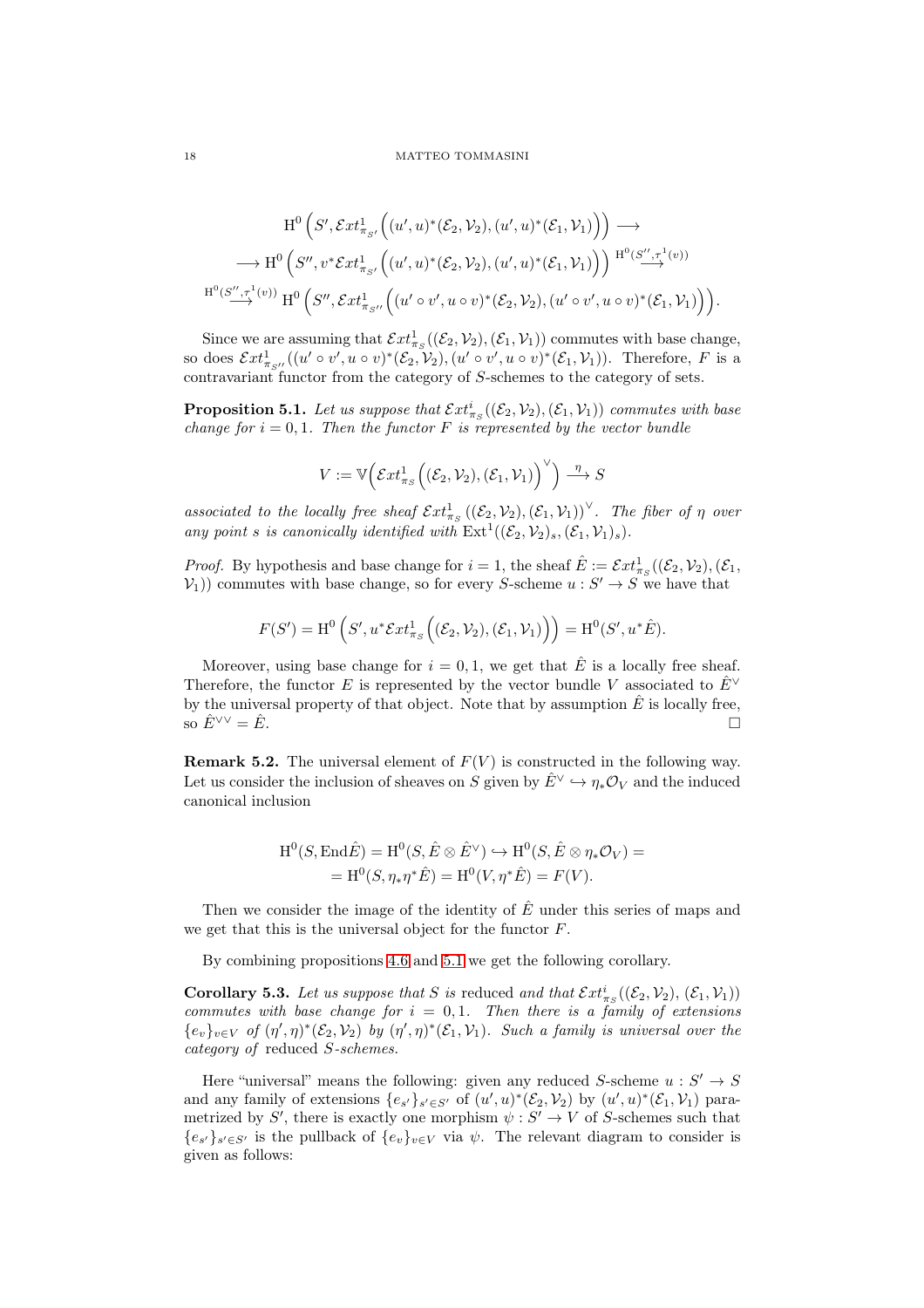

<span id="page-18-2"></span>Corollary 5.4. Let us suppose that  $Hom((\mathcal{E}_2, \mathcal{V}_2)_s, (\mathcal{E}_1, \mathcal{V}_1)_s) = 0$  for all  $s \in S$ and that  $\mathcal{E}xt^1_{\pi_S}((\mathcal{E}_2,\mathcal{V}_2),(\mathcal{E}_1,\mathcal{V}_1))$  commutes with base change. Then there is an extension parametrized by V

<span id="page-18-1"></span>
$$
0 \to (\eta', \eta)^* (\mathcal{E}_1, \mathcal{V}_1) \to (\mathcal{E}_V, \mathcal{V}_V) \to (\eta', \eta)^* (\mathcal{E}_2, \mathcal{V}_2) \to 0
$$
\nthat is universal on the category of S-schemes.

\n
$$
(15)
$$

Here "universal" means the following: let us fix any S-scheme  $u : S' \to S$  and any extension

<span id="page-18-0"></span>
$$
0 \to (u', u)^{*}(\mathcal{E}_{1}, \mathcal{V}_{1}) \to (\mathcal{E}_{S'}, \mathcal{V}_{S'}) \to (u', u)^{*}(\mathcal{E}_{2}, \mathcal{V}_{2}) \to 0
$$
\n(16)

over S'. Then there is a unique morphism  $\psi : S' \to V$  of S-schemes such that [\(16\)](#page-18-0) is the pullback of [\(15\)](#page-18-1) via  $\psi$ .

Proof. If we assume the hypotheses, then by lemma [3.13](#page-12-1) (a) for all morphisms  $u: S' \to S$  we get a canonical isomorphism

$$
\mu: \operatorname{Ext}^1_{S'} \left( (u',u)^*({\mathcal E}_2, {\mathcal V}_2), (u',u)^*({\mathcal E}_1, {\mathcal V}_1) \right) \stackrel{\sim}{\to}
$$
  

$$
\stackrel{\sim}{\to} \operatorname{H}^0 \left( S', \operatorname{\mathcal{E}}xt^1_{\pi_{S'}} \left( (u',u)^*({\mathcal E}_2, {\mathcal V}_2), (u',u)^*({\mathcal E}_1, {\mathcal V}_1) \right) \right).
$$

If we use proposition [4.5](#page-15-0) and the hypothesis, then this coincides also with

$$
\operatorname{EXT}_{glob}\Big((u',u)^*(\mathcal{E}_2,\mathcal{V}_2),(u',u)^*(\mathcal{E}_1,\mathcal{V}_1)\Big).
$$

So for every S-scheme S' as before we can consider the set  $F(S')$  as the set of all extensions of  $(u', u)^*(\mathcal{E}_2, \mathcal{V}_2)$  by  $(u', u)^*(\mathcal{E}_1, \mathcal{V}_1)$  over S'. In particular, the universal object of the functor  $F$  corresponds to the extension  $(15)$ . Then the universal property of such an object (together with the fact that  $\mu$  is canonical) proves the claim.  $\Box$ 

## 6. Universal families of non-degenerate extensions

Let us fix any integer  $t \ge 1$  and let us suppose again that  $\mathcal{E}xt^1_{\pi_S}((\mathcal{E}', \mathcal{V}'), (\mathcal{E}, \mathcal{V}))$ commutes with base change. Then let us define a contravariant functor  $G_t$  from the category of S-schemes to the category of sets. For every morphism  $u : S' \to S$ , let us consider the pullback diagram [\(3\)](#page-4-1) and let us define:

$$
G_t(S') := \left\{ \text{locally free quotients of rank } t \text{ of} \right\}
$$

$$
\mathcal{E}xt^1_{\pi_{S'}}((u', u)^*(\mathcal{E}_2, \mathcal{V}_2), (u', u)^*(\mathcal{E}_1, \mathcal{V}_1)) \right\}.
$$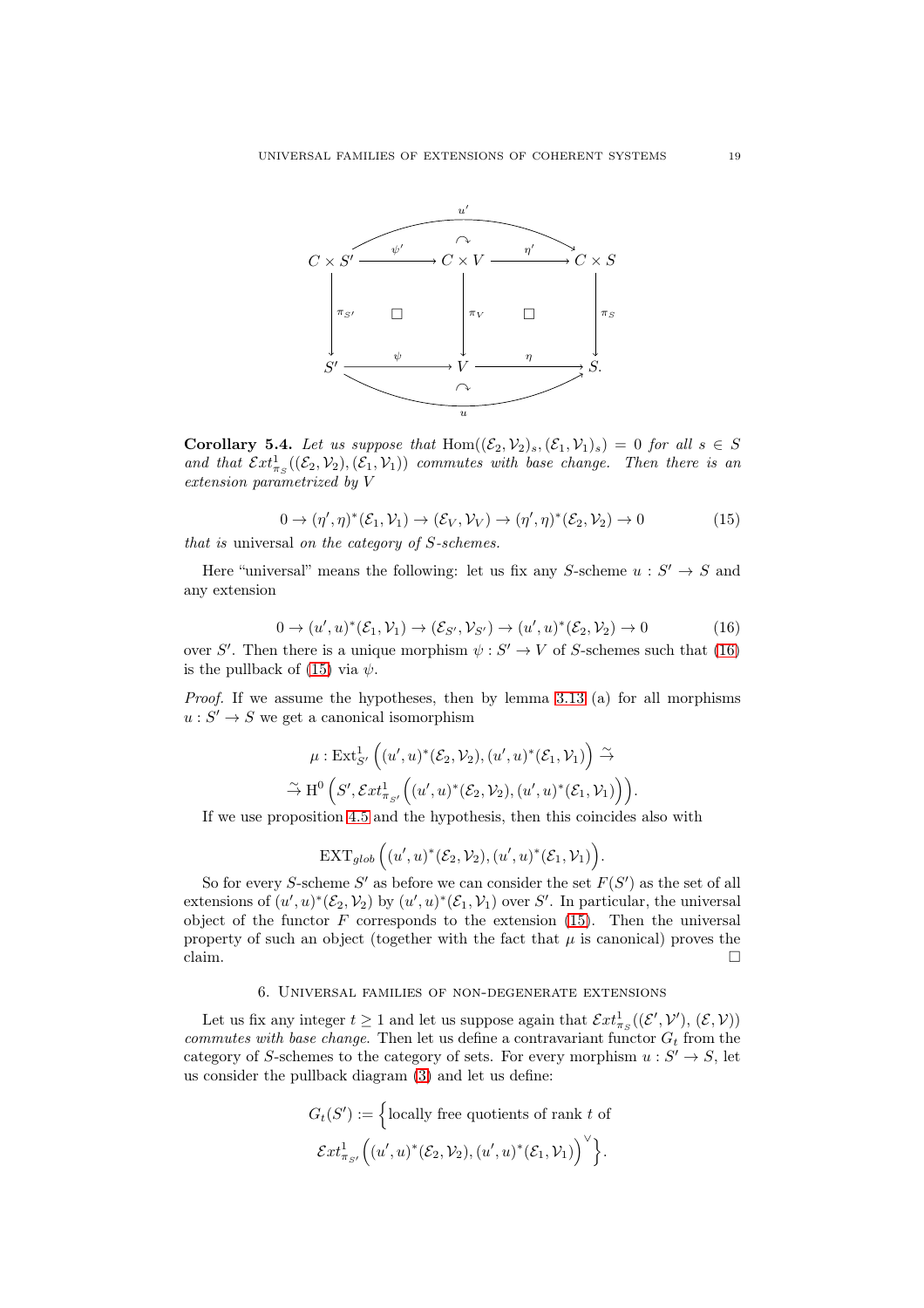Let us fix any morphism  $v: S'' \to S'$  of S-schemes and any object of  $F_t(S')$ , i.e. any locally free quotient of rank t:

$$
\mathcal{E}xt^1_{\pi_{S'}}\Big((u',u)^*(\mathcal{E}_2,\mathcal{V}_2),(u',u)^*(\mathcal{E}_1,\mathcal{V}_1)\Big)^{\vee}\longrightarrow \mathcal{M}\longrightarrow 0.
$$

Then by pullback via  $v$ , we get an exact sequence:

<span id="page-19-1"></span>
$$
v^* \mathcal{E}xt^1_{\pi_{S'}} \Big( (u', u)^* (\mathcal{E}_2, \mathcal{V}_2), (u', u)^* (\mathcal{E}_1, \mathcal{V}_1) \Big)^{\vee} \longrightarrow v^* \mathcal{M} \longrightarrow 0. \tag{17}
$$

Using base change for  $i = 1$  we get:

$$
v^* \mathcal{E}xt^1_{\pi_{S'}} \Big( (u', u)^* (\mathcal{E}_2, \mathcal{V}_2), (u', u)^* (\mathcal{E}_1, \mathcal{V}_1) \Big)^\vee =
$$
  
=  $\Big( v^* \mathcal{E}xt^1_{\pi_{S'}} \Big( (u', u)^* (\mathcal{E}_2, \mathcal{V}_2), (u', u)^* (\mathcal{E}_1, \mathcal{V}_1) \Big) \Big)^\vee \simeq$   
 $\simeq \mathcal{E}xt^1_{\pi_{S''}} \Big( (u' \circ v', u \circ v)^* (\mathcal{E}_2, \mathcal{V}_2), (u' \circ v', u \circ v)^* (\mathcal{E}_1, \mathcal{V}_1) \Big) \Big)^\vee.$ 

Therefore, [\(17\)](#page-19-1) gives an element of  $G_t(S'')$ , so we get a set map  $G_t(v) : G_t(S') \to$  $G_t(S'')$ . Using base change for  $i = 1$ , this gives rise to a contravariant functor  $G_t$ on the category of S-schemes.

<span id="page-19-3"></span>**Proposition 6.1.** Let us suppose that  $\mathcal{E}xt^i_{\pi_S}((\mathcal{E}_2, \mathcal{V}_2),(\mathcal{E}_1, \mathcal{V}_1))$  commutes with base change for  $i = 0, 1$ . Then for every  $t \geq 1$  the functor  $G_t$  is represented by the relative Grassmannian of rank t

$$
Q_t := \text{Grass}\left(t, \mathcal{E}xt^1_{\pi_S}\Big((\mathcal{E}_2, \mathcal{V}_2), (\mathcal{E}_1, \mathcal{V}_1)\right)^\vee\right) \xrightarrow{\theta_t} S
$$

associated to the locally free sheaf  $\mathcal{E}xt^1_{\pi_S}((\mathcal{E}_2,\mathcal{V}_2),(\mathcal{E}_1,\mathcal{V}_1))^{\vee}$  on S. The fiber of  $\theta_t$ over any point s is canonically identified with  $Gress(t, Ext^1((\mathcal{E}_2, \mathcal{V}_2)_s, (\mathcal{E}_1, \mathcal{V}_1)_s)).$ 

*Proof.* By hypothesis and base change for  $i = 0, 1$ , the sheaf  $\hat{E} := \mathcal{E}xt_{\pi_S}^1((\mathcal{E}_2, \mathcal{V}_2))$ ,  $(\mathcal{E}_1, \mathcal{V}_1)$  commutes with base change and it is locally free. Therefore, for every S-scheme  $u: S' \to S$ ,  $G_t(S')$  is equal to the set of locally free quotients of rank t of  $u^*\hat{E}^\vee$ . Now  $G_t$  is represented by the Grassmannian bundle  $\theta_t$ : Grass $(t, \hat{E}^\vee) \to S$ by the universal property of the Grassmannian functor associated to every quasicoherent  $\mathcal{O}_S$ -module. Note that since  $\hat{E}$  is locally free, then  $\hat{E}^{\vee\vee} = \hat{E}$ .

Remark 6.2. In general we don't know how to explicitly describe the universal object of the functor  $G_t$ . We only know that it will be something of the form

$$
\mathcal{E}xt^1_{\pi_{Q_t}}\Big((\theta_t',\theta_t)^*(\mathcal{E}_2,\mathcal{V}_2),(\theta_t',\theta_t)^*(\mathcal{E}_1,\mathcal{V}_1)\Big)^{\vee}\stackrel{q}{\longrightarrow}\overline{\mathcal{M}}_t\longrightarrow 0
$$

for some locally free sheaf  $\overline{\mathcal{M}}_t$  on  $Q_t$  of rank t. It is reasonable that  $\overline{\mathcal{M}}_t$  is the very ample sheaf on  $Q_t$  that induces the Plücker embedding of the relative Grassmannian  $Q_t$  into a projective space, but we don't have a proof of this fact (see the next section for the special case  $t = 1$ ).

<span id="page-19-0"></span>**Definition 6.3.** Let us fix any scheme R, any locally free  $\mathcal{O}_R$ -module M of rank t and any exact sequence of families of coherent systems of the form

<span id="page-19-2"></span>
$$
0 \to (\mathcal{F}_1, \mathcal{Z}_1) \otimes_R \mathcal{M} \to (\mathcal{F}, \mathcal{Z}) \to (\mathcal{F}_2, \mathcal{Z}_2) \to 0. \tag{18}
$$

By restriction to any fiber  $C_r = C \times \{r\}$  over any point r of R, we get a sequence that is a representative for an object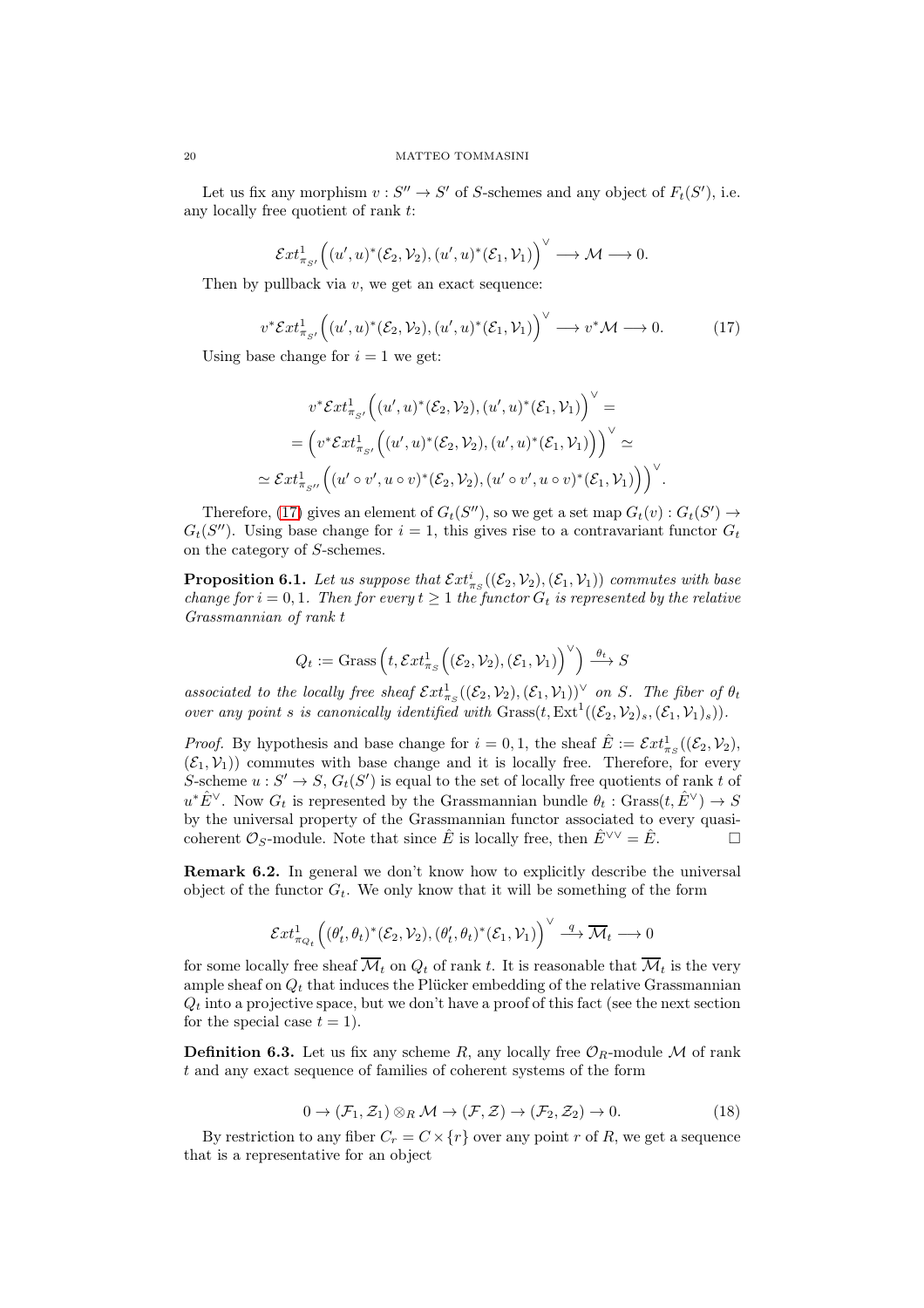$$
\xi_r \in \text{Ext}^1\left((\mathcal{F}_{2,r}, \mathcal{Z}_{2,r}), (\mathcal{F}_{1,r}, \mathcal{Z}_{1,r}) \otimes_r \mathcal{M}_r\right) =
$$
  
= Ext<sup>1</sup> $\left((\mathcal{F}_{2,r}, \mathcal{Z}_{2,r}), (\mathcal{F}_{1,r}, \mathcal{Z}_{1,r})^{\oplus_t}\right) =: H_r^{\oplus_t}.$ 

So we can write  $\xi_r = (\xi_r^1, \dots, \xi_r^t)$ . Then we say that [\(18\)](#page-19-2) is non-degenerate of rank t on the left if for all points r of R the objects  $\xi_r^i$  for  $i = 1, \dots, t$  are linearly independent in  $H_r$ . Analogously, we call non-degenerate on the left any family  ${e_r}_{r \in R}$  of extensions of the same 2 objects on the left and on the right of [\(18\)](#page-19-2) such that  $e_r$  is non-degenerate for all  $r \in R$ . Similar definitions can be given for non-degenerate (families of) extensions of rank  $t$  on the right.

<span id="page-20-0"></span>Lemma 6.4. Let us assume the same hypotheses as for proposition [6.1.](#page-19-3) Then for every S-scheme  $u : S' \to S$  we have that  $G_t(S')$  is the set of all the families of nondegenerate extensions of  $(u', u)^*(\mathcal{E}_2, \mathcal{V}_2)$  by  $(u', u)^*(\mathcal{E}_1, \mathcal{V}_1) \otimes_{S'} \mathcal{M}$  with arbitrary  $\mathcal M$ locally free of rank t on S', modulo the canonical operation of  $H^0(S', GL(t, \mathcal{O}_{S'}))$ .

*Proof.* By construction,  $G_t(S')$  is equal to the set of all nowhere vanishing global sections of every sheaf on  $S'$  of the form

$$
\mathcal{E}xt^1_{\pi_{S'}}\Big((u',u)^*(\mathcal{E}_2,\mathcal{V}_2),(u',u)^*(\mathcal{E}_1,\mathcal{V}_1)\Big)\otimes_{S'}\mathcal{M}
$$

with arbitrary  $M$  locally free of rank  $t$  on  $S'$ , modulo the canonical operation of  $H^0(S', GL(t, \mathcal{O}_{S'}))$ . Since every such M is locally free, we can use lemma [3.12](#page-12-0) and we conclude by proposition [4.6.](#page-15-3)  $\Box$ 

The proofs of the following two corollaries are modelled on the proofs of corollaries [5.3](#page-17-1) and [5.4](#page-18-2) together with lemma [6.4](#page-20-0) and proposition [6.1,](#page-19-3) so we omit the details.

<span id="page-20-1"></span>Corollary 6.5. Let us fix any  $t \geq 1$ , let us suppose that S is reduced and that  $\mathcal{E}xt^i_{\pi_S}((\mathcal{E}_2,\mathcal{V}_2),(\mathcal{E}_1,\mathcal{V}_1))$  commutes with base change for  $i=0,1$ . Then there is a  $\textit{family}~ \{e_q\}_{q \in Q_t}$  of non-degenerate extensions of rank  $t$  on the left of  $(\theta_t', \theta_t)^*(\mathcal{E}_2, \mathcal{V}_2)$ by  $(\theta'_t, \theta_t)^*(\mathcal{E}_1, \mathcal{V}_1) \otimes_{Q_t} \overline{\mathcal{M}}_t$ , which is universal on the category of reduced S-schemes.

Here "universal" means the following: given any reduced S-scheme  $u : S' \to S$ , any locally free sheaf M of rank t on S' and any class of a family  $\{e_{s'}\}_{s' \in S'}$  of nondegenerate extensions of rank t on the left of  $(u', u)^*(\mathcal{E}_2, \mathcal{V}_2)$  by  $(u', u)^*(\mathcal{E}_1, \mathcal{V}_1) \otimes_{S'}$ M, then there is a unique morphism of S-schemes  $\psi : S' \to Q_t$ , such that the family  $\{e_{s'}\}_{s' \in S'}$  is the pullback of  $\{e_q\}_{q \in Q_t}$  via  $\psi$ , modulo the canonical operation of  $\text{H}^0(S', GL(t, \mathcal{O}_{S'}))$ . The relevant diagram to consider is

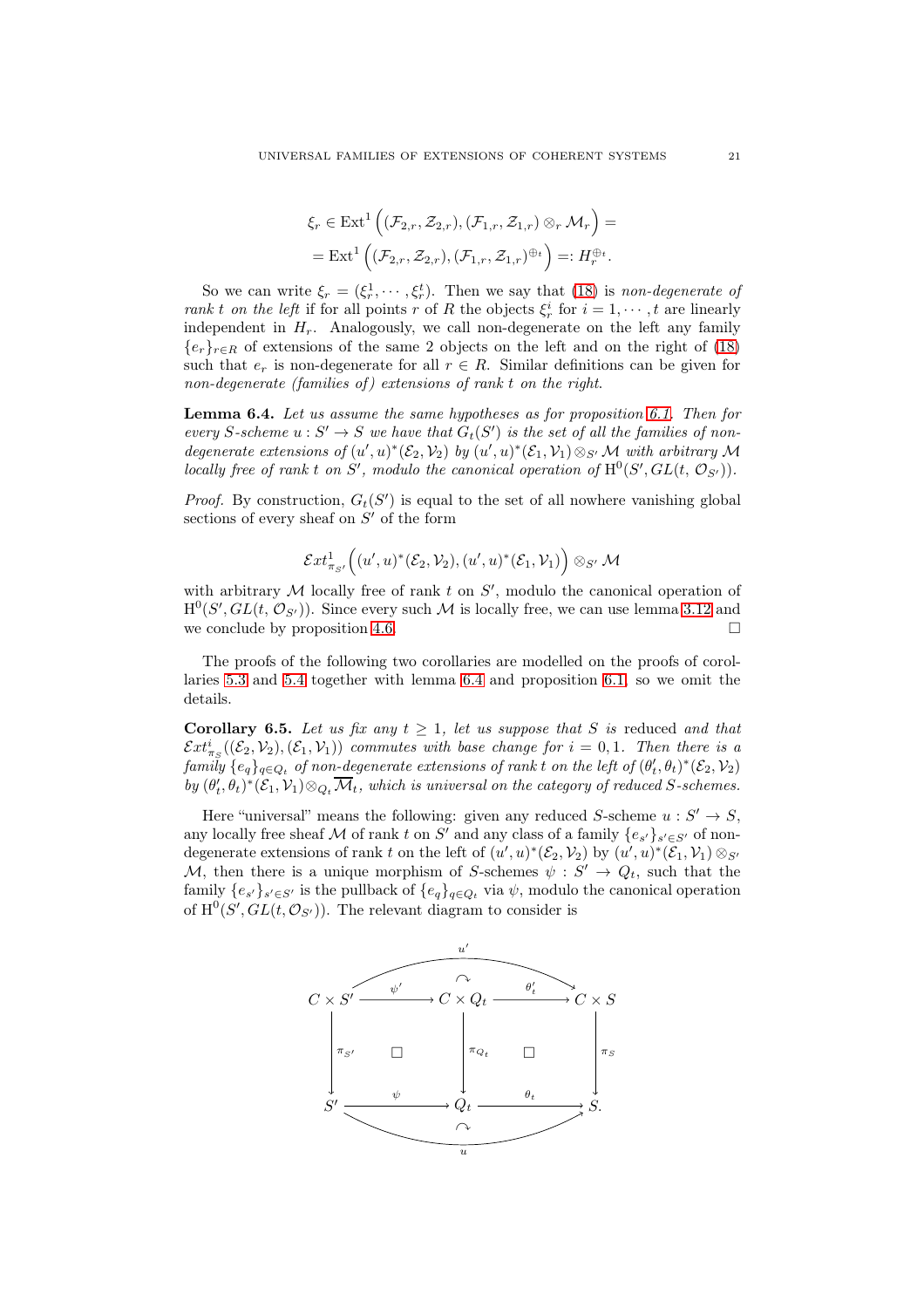<span id="page-21-2"></span>**Corollary 6.6.** Let us fix any  $t \geq 1$ , let us suppose that  $Hom((\mathcal{E}_2, \mathcal{V}_2)_s, (\mathcal{E}_1, \mathcal{V}_1)_s)$ 0 for all  $s \in S$  and that  $\mathcal{E}xt^1_{\pi_S}((\mathcal{E}_2,\mathcal{V}_2),(\mathcal{E}_1,\mathcal{V}_1))$  commutes with base change. Then there is a family  $(\mathcal{E}_{Q_t}, \mathcal{V}_{Q_t})$  parametrized by  $Q_t$  and a non-degenerate extension of rank t on the left

<span id="page-21-1"></span> $0 \to (\theta'_t, \theta_t)^*(\mathcal{E}_1, \mathcal{V}_1) \otimes_{Q_t} \overline{\mathcal{M}}_t \to (\mathcal{E}_{Q_t}, \mathcal{V}_{Q_t}) \to (\theta'_t, \theta_t)^*(\mathcal{E}_2, \mathcal{V}_2) \to 0$  (19)

that is universal on the category of S-schemes.

Here "universal" means the following: let us fix any morphism  $u : S' \to S$ , any locally free sheaf  $M$  of rank  $t$  on  $S'$  and any non-degenerate extension of rank  $t$  on the left:

<span id="page-21-0"></span>
$$
0 \to (u',u)^*(\mathcal{E}_1,\mathcal{V}_1) \otimes_{S'} \mathcal{M} \to (\mathcal{E}_S,\mathcal{V}_S) \to (u',u)^*(\mathcal{E}_2,\mathcal{V}_2) \to 0. \tag{20}
$$

Then there is a unique morphism of S-schemes  $\psi : S' \to Q_t$  such that [\(20\)](#page-21-0) is the pullback of [\(19\)](#page-21-1) via  $\psi$ , modulo the canonical operation of  $H^0(S', GL(t, \mathcal{O}_{S'}))$ .

Analogously, using the second part of lemma [3.12](#page-12-0) we can prove the following results.

<span id="page-21-3"></span>Corollary 6.7. Let us fix any  $t \geq 1$ , let us suppose that S is reduced and that  $\mathcal{E}xt^i_{\pi_S}((\mathcal{E}_2,\mathcal{V}_2), (\mathcal{E}_1,\mathcal{V}_1))$  commutes with base change for  $i=0,1$ . Then there is a  $f a m i \bar{l} y$  of non-degenerate extensions of rank t on the right  $\{e'_q\}_{q\in Q_t}$  of  $(\theta'_t,\theta_t)^*(\mathcal{E}_2,\mathcal{V}_2)$  $\otimes_{Q_t} \overline{\mathcal{M}}_t^{\vee}$  $\hat{t}_t^{\dagger}$  by  $(\theta_t^{\prime}, \theta_t)^*(\mathcal{E}_1, \mathcal{V}_1)$ , which is universal for families of non-degenerate extensions of rank t on the right, analogously to corollary [6.5.](#page-20-1)

<span id="page-21-4"></span>**Corollary 6.8.** Let us fix any  $t \geq 1$ , let us suppose that  $\text{Hom}((\mathcal{E}_2, \mathcal{V}_2)_s, (\mathcal{E}_1, \mathcal{V}_1)_s)$ 0 for all  $s \in S$  and that  $\mathcal{E}xt^1_{\pi_S}((\mathcal{E}_2,\mathcal{V}_2),(\mathcal{E}_1,\mathcal{V}_1))$  commutes with base change. Then there is a family  $(\mathcal{E}'_{Q_t}, \mathcal{V}'_{Q_t})$  parametrized by  $Q_t$  and a non-degenerate extension on the right of rank t

$$
0 \to (\theta'_t, \theta_t)^*(\mathcal{E}_1, \mathcal{V}_1) \to (\mathcal{E}'_{Q_t}, \mathcal{V}'_{Q_t}) \to (\theta'_t, \theta_t)^*(\mathcal{E}_2, \mathcal{V}_2) \otimes_{Q_t} \overline{\mathcal{M}}_t^{\vee} \to 0
$$
 (21)

that is universal for non-degenerate extensions of rank t on the right, analogously to corollary [6.6.](#page-21-2)

## 7. Universal families of non-split extensions

If we fix  $t = 1$  in the previous section and we simplify the notations by setting  $P := Q_1$  and  $\varphi := \theta_1$ , we get:

Corollary 7.1. Let us suppose that  $\mathcal{E}xt^i_{\pi_S}((\mathcal{E}_2,\mathcal{V}_2),(\mathcal{E}_1,\mathcal{V}_1))$  commutes with base change for  $i = 0, 1$ . Then the functor  $F_1$  is represented by the projective bundle

$$
P:=\mathbb{P}\Big(\mathcal{E}xt^1_{\pi_S}\Big((\mathcal{E}_2,\mathcal{V}_2),(\mathcal{E}_1,\mathcal{V}_1)\Big)^{\vee}\Big)\stackrel{\varphi}{\longrightarrow} S
$$

associated to the locally free sheaf  $\mathcal{E}xt^1_{\pi_S}((\mathcal{E}_2,\mathcal{V}_2),(\mathcal{E}_1,\mathcal{V}_1))^{\vee}$  on S. The fiber of  $\varphi$ over any point s is canonically identified with  $\mathbb{P}(\text{Ext}^{1}((\mathcal{E}_{2}, \mathcal{V}_{2})_{s}, (\mathcal{E}_{1}, \mathcal{V}_{1})_{s})).$ 

**Remark 7.2.** The universal element of  $F_1(P)$  is constructed in the following way. We consider the canonical isomorphisms:

$$
H^0(S, End\hat{E}) = H^0(S, \hat{E} \otimes \hat{E}^{\vee}) = H^0(S, \hat{E} \otimes \varphi_* \mathcal{O}_P(1)) =
$$
  
=  $H^0(S, \varphi_* \left( \varphi^* \hat{E} \otimes \mathcal{O}_P(1) \right)) = H^0(P, \varphi^* \hat{E} \otimes_P \mathcal{O}_P(1)).$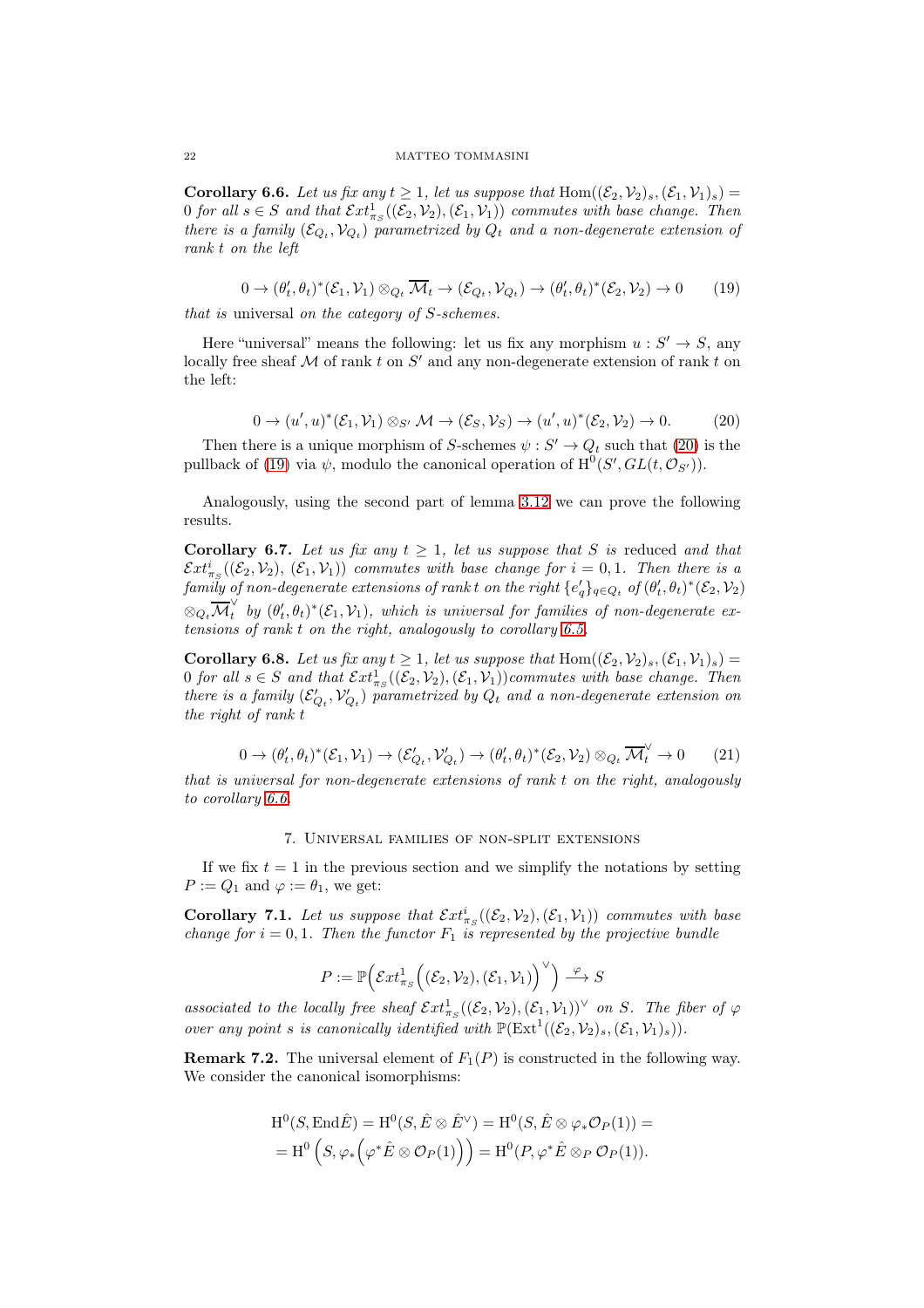Then we consider the image of the identity of  $\hat{E}$  under this series of isomorphisms and we get that this is a non-vanishing section of  $\varphi^* \hat{E} \otimes_P \mathcal{O}_P(1)$ . Using base change for  $i = 1$ , this gives a non-vanishing section of

$$
\mathcal{E}xt^1_{\pi_P}\Big( (\varphi',\varphi)^*(\mathcal{E}_2,\mathcal{V}_2),(\varphi',\varphi)^*(\mathcal{E}_1,\mathcal{V}_1) \Big) \otimes_P \mathcal{O}_P(1),
$$

so it defines a quotient:

$$
\mathcal{E}xt^1_{\pi_P} \Big( (\varphi', \varphi)^*(\mathcal{E}_2, \mathcal{V}_2), (\varphi, \varphi)^*(\mathcal{E}_1, \mathcal{V}_1) \Big)^{\vee} \longrightarrow \mathcal{O}_P(1) \longrightarrow 0.
$$

This is the universal object of the functor  $F_1$ .

The notion of  $(\text{family of})$  non-degenerate extension(s) (either on the left or on the right) of rank  $t = 1$  coincides with the notion of (family of) non-split extension(s). Therefore we get the following corollaries.

<span id="page-22-2"></span>**Corollary 7.3.** Let us suppose that S is reduced and that  $\mathcal{E}xt^i_{\pi_S}((\mathcal{E}_2,\mathcal{V}_2), (\mathcal{E}_1,\mathcal{V}_1))$ commutes with base change for  $i = 0, 1$ . Then there is a family of non-split extensions  $\{e_p\}_{p\in P}$  of  $(\varphi', \varphi)^*(\mathcal{E}_2, \mathcal{V}_2)$  by  $(\varphi', \varphi)^*(\mathcal{E}_1, \mathcal{V}_1) \otimes_P \mathcal{O}_P(1)$ , which is universal on the category of reduced S-schemes.

Here "universal" means the following: given any reduced S-scheme  $u : S' \to S$ , any  $\mathcal{L} \in Pic(S')$  and any family  $\{e_{s'}\}_{s' \in S'}$  of non-split extensions of  $(u', u)^*(\mathcal{E}_2, \mathcal{V}_2)$ by  $(u', u)^*(\mathcal{E}_1, \mathcal{V}_1) \otimes_{S'} \mathcal{L}$  over S', then there is a unique morphism of S-schemes  $\psi : S' \to P$  such that the family  $\{e_{s'}\}_{s' \in S'}$  is the pullback of  $\{e_p\}_{p \in P}$  via  $\psi$ , modulo the canonical operation of  $H^0(S', \mathcal{O}_{S'}^*)$ . The relevant diagram to consider is the following:



<span id="page-22-3"></span>**Corollary 7.4.** Let us suppose that  $Hom((\mathcal{E}_2, \mathcal{V}_2)_s, (\mathcal{E}_1, \mathcal{V}_1)_s) = 0$  for all  $s \in S$  and that  $\mathcal{E}xt^1_{\pi_S}((\mathcal{E}_2,\mathcal{V}_2),(\mathcal{E}_1,\mathcal{V}_1))$  commutes with base change. Then there is a family  $(\mathcal{E}_P, \mathcal{V}_P)$  parametrized by P and a non-split extension

<span id="page-22-1"></span>
$$
0 \to (\varphi', \varphi)^* (\mathcal{E}_1, \mathcal{V}_1) \otimes_P \mathcal{O}_P(1) \to (\mathcal{E}_P, \mathcal{V}_P) \to (\varphi', \varphi)^* (\mathcal{E}_2, \mathcal{V}_2) \to 0 \qquad (22)
$$

that is universal on the category of S-schemes.

Here "universal" means the following: let us fix any morphism  $u : S' \to S$ , any line bundle  $\mathcal{L} \in Pic(S')$  and any non-split extension

<span id="page-22-0"></span>
$$
0 \to (u',u)^*(\mathcal{E}_1,\mathcal{V}_1) \otimes_{S'} \mathcal{L} \to (\mathcal{E}_S,\mathcal{V}_S) \to (u',u)^*(\mathcal{E}_2,\mathcal{V}_2) \to 0. \tag{23}
$$

Then there is a unique morphism of S-schemes  $\psi : S' \to P$  such that [\(23\)](#page-22-0) is the pullback of [\(22\)](#page-22-1) via  $\psi$ , modulo the canonical operation of  $\mathrm{H}^{0}(S', \mathcal{O}_{S'}^{*})$ .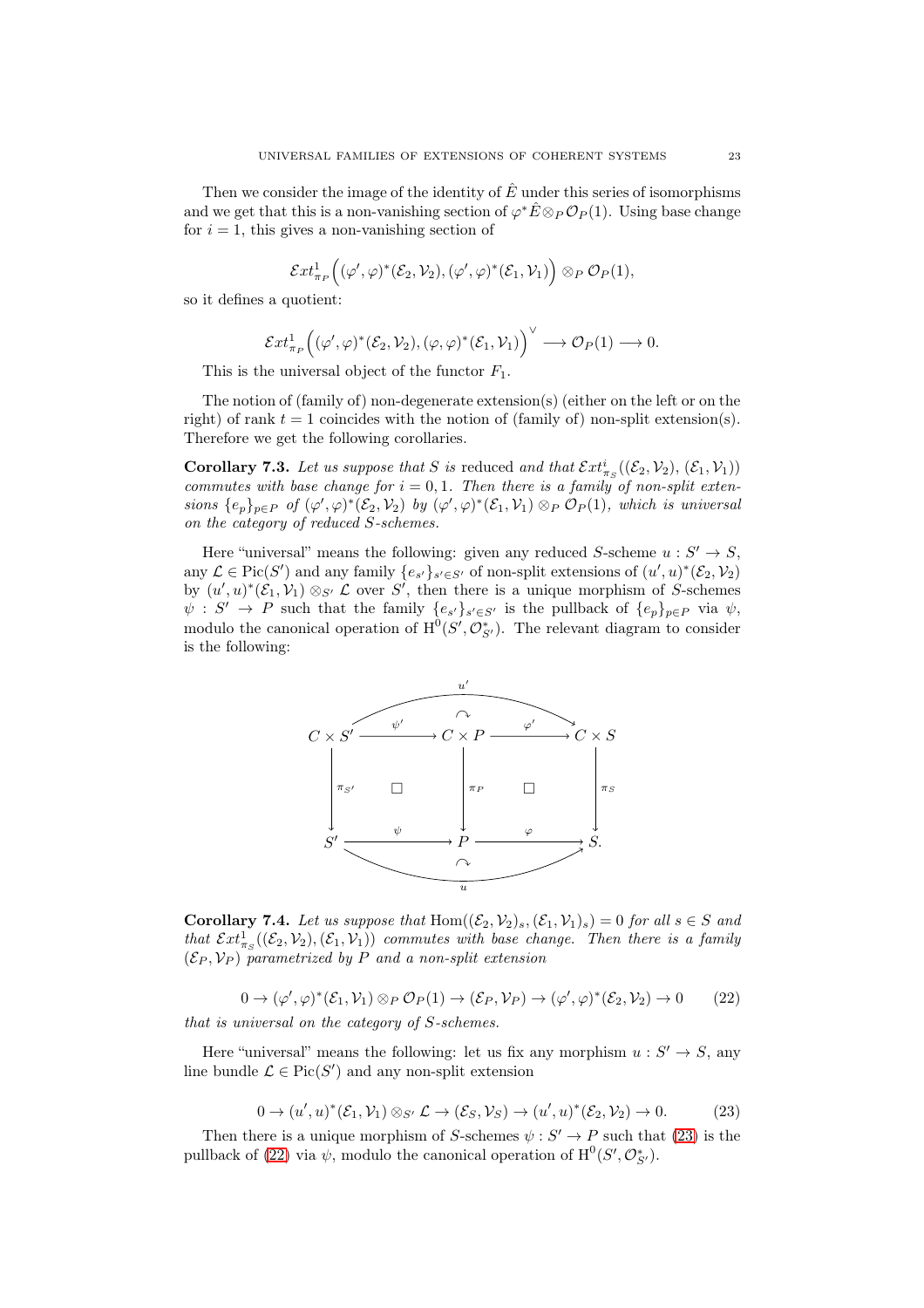### 8. Applications

Let us fix any scheme T and any pair of families of coherent systems  $(\mathcal{E}_l, \mathcal{V}_l)$ parametrized by T (of type  $(n_l, d_l, k_l)$ ) for  $l = 1, 2$ .

**Definition 8.1.** For any pair  $(a, b) \in \mathbb{N}_0$  we set:

$$
T_{a,b} := \left\{ t \in T \text{ s.t. dim } \operatorname{Ext}^2((\mathcal{E}_2, \mathcal{V}_2)_t, (\mathcal{E}_1, \mathcal{V}_1)_t) =: a, \right\}
$$
  
dim Hom $((\mathcal{E}_2, \mathcal{V}_2)_t, (\mathcal{E}_1, \mathcal{V}_1)_t) =: b \right\}.$ 

By proposition [2.8,](#page-6-2) each set  $T_{a,b}$  is locally closed in T with the induced reduced structure. By proposition [2.12](#page-7-0) we have that on  $T_{a,b}$ 

<span id="page-23-0"></span>
$$
\dim \operatorname{Ext}^1((\mathcal{E}_2, \mathcal{V}_2)_t, (\mathcal{E}_1, \mathcal{V}_1)_t) =: C_{21} + a + b,\tag{24}
$$

so it is constant (here  $C_{21}$  depends only on the genus of C and on  $(n_l, d_l, k_l)$  for  $l = 1, 2$ ). By [\[1,](#page-28-1) lemma 3.3] the quantity [\(24\)](#page-23-0) is bounded above on T (and it is non-negative). Since both  $a$  and  $b$  are non-negative integers, then  $T$  is the disjoint union of finitely many non-empty locally closed subschemes of the form  $T_{a,b}$ .

<span id="page-23-1"></span>**Lemma 8.2.** Each  $T_{a,b}$  admits a finite stratification  $\{T_{a,b}^j\}_j$  consisting of locally closed reduced subschemes and such that on each  $T_{a,b}^{j}$  the sheaves

$$
\mathcal{E}xt^i_{\pi_{T_{a,b}^j}}\Big((\mathcal{E}_2,\mathcal{V}_2)|_{T_{a,b}^j},(\mathcal{E}_1,\mathcal{V}_1)|_{T_{a,b}^j}\Big)\quad\text{for }i=0,1,2
$$

are locally free and commute with every base change to  $T_{a,b}^j$ . If  $T_{a,b}$  is integral for a certain  $(a, b)$ , then the set  $\{T_{a,b}^j\}_j$  can be chosen to coincide with  $\{T_{a,b}\}$ .

*Proof.* Let us fix any pair  $(a, b)$  such that  $T_{a,b} \neq \emptyset$  and let us consider the set  ${T_{a,b;l}}$  of its irreducible components; since we are working with schemes of finite type over  $\mathbb{C}$ , such a set is finite. By construction every  $T_{a,b;l}$  is reduced and irreducible, hence integral. Now for every triple  $(a, b; l)$ , for every  $i \geq 0$  and for every  $t \in T_{a,b;l}$ , let us denote by  $\tau^{i}(a,b;l;t)$  the base change:

$$
\tau^i(a,b;l;t): \mathcal{E}xt^i_{\pi_{T_{a,b;l}}} \left( (\mathcal{E}_2, \mathcal{V}_2)|_{T_{a,b;l}}, (\mathcal{E}_1, \mathcal{V}_1)|_{T_{a,b;l}} \right) \otimes k(t) \to
$$

$$
\to \mathrm{Ext}^i \left( (\mathcal{E}_2, \mathcal{V}_2)_t, (\mathcal{E}_1, \mathcal{V}_1)_t \right).
$$

Since  $C$  is a curve, for every point  $t$  in  $T$  we have that

$$
\mathrm{Ext}^{3}\left((\mathcal{E}_{2},\mathcal{V}_{2})_{t},(\mathcal{E}_{1},\mathcal{V}_{1})_{t}\right)=0.
$$

Therefore, every  $\tau^3(a, b, l, t)$  is surjective and  $\mathcal{E}xt^3_{\pi_{T_{a,b;l}}}((\mathcal{E}_2, \mathcal{V}_2)|_{T_{a,b;l}}, (\mathcal{E}_1, \mathcal{V}_1)|_{T_{a,b;l}})$  $= 0$ , so in particular it is locally free. Now by [\(24\)](#page-23-0) we get that for every  $i = 0, 1, 2$ the dimension of  $\text{Ext}^i((\mathcal{E}_2, \mathcal{V}_2)_t, (\mathcal{E}_1, \mathcal{V}_1)_t)$  is constant on every  $T_{a,b;l}$ . Since every  $T_{a,b;l}$  is integral, then by proposition [2.8](#page-6-2) we get that on each  $T_{a,b;l}$  the sheaves

$$
\mathcal{E}xt^i_{\pi_{T_{a,b;l}}}\Big((\mathcal{E}_2,\mathcal{V}_2)|_{T_{a,b;l}},(\mathcal{E}_1,\mathcal{V}_1)|_{T_{a,b;l}}\Big)
$$

are locally free for  $i = 0, 1, 2$ . Then by descending induction and base change (proposition [3.10\)](#page-11-1) we can prove that for every  $i = 0, 1, 2$ , for every triple  $(a, b; l)$ and for every t in  $T_{a,b;l}$  the base change  $\tau^{i}(a,b;l;t)$  is an isomorphism.

Now let us fix any pair  $(a, b)$  and let us denote by  $L = \{l_1 < \cdots < l_r\}$  the corresponding set of indices. For each subset  $\{l'_1 \langle \cdots \langle l'_s \rangle \subset L \text{ we denote by } \}$  ${l'_{s+1} < \cdots < l'_r}$  its complement in L and we define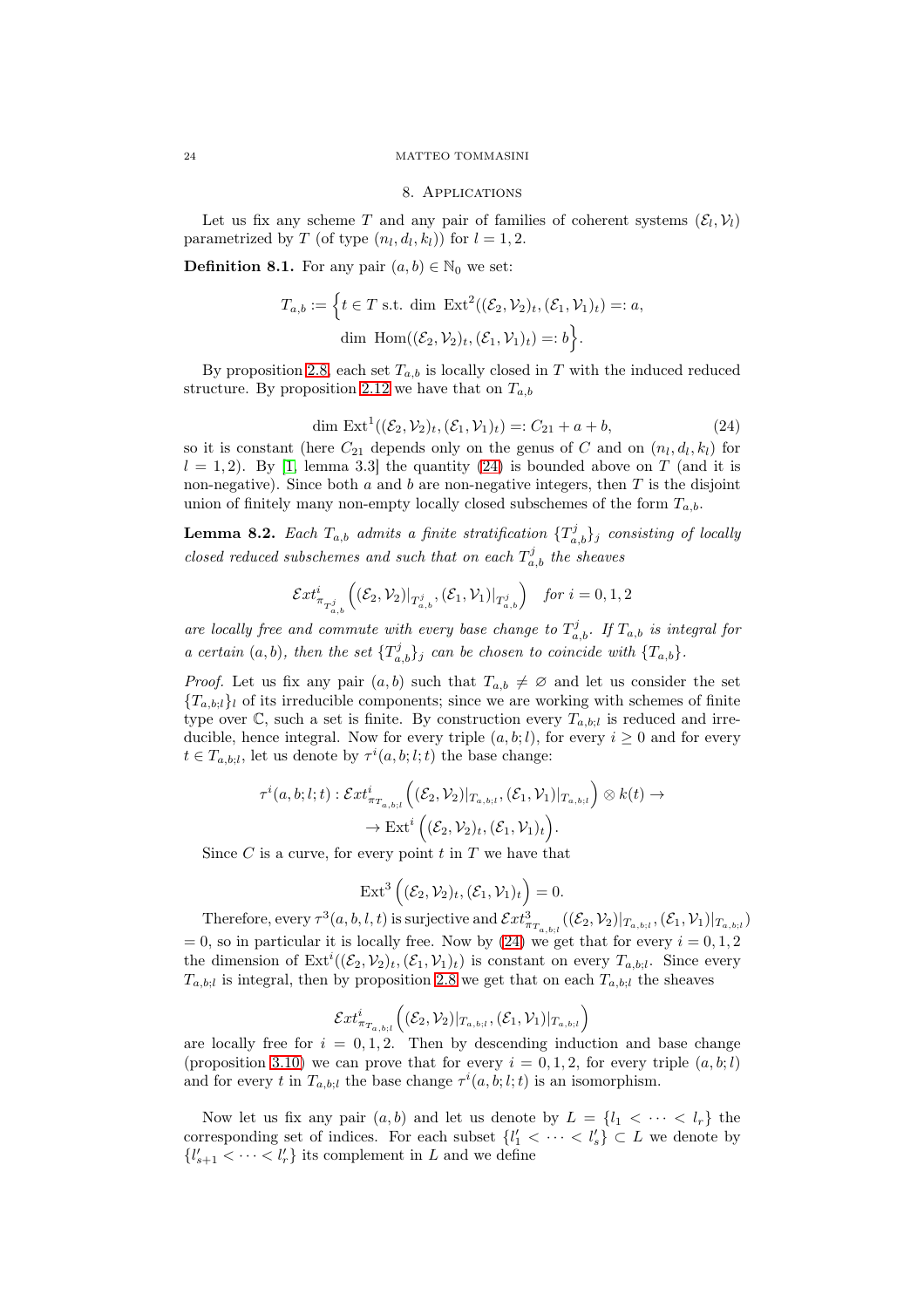<span id="page-24-0"></span>
$$
T_{a,b}^{l'_1,\dots,l'_s} := (T_{a,b;l'_1} \cap \dots \cap T_{a,b;l'_s}) \setminus (T_{a,b;l'_{s+1}} \cup \dots \cup T_{a,b;l'_r}).
$$
 (25)

Each such scheme is locally closed in  $T$  and any two such schemes are disjoint if they are associated to different sets of indices; moreover each  $T_{a,b}$  is covered by such subschemes. Then we denote by j any set of indices  $j := \{l'_1 < \cdots < l'_s\}$  and by  $T_{a,b}^j$  the corresponding scheme defined as in [\(25\)](#page-24-0). For each  $(a, b)$ , the set of all such j's is finite. Now for each such j, let us consider the inclusion  $T_{a,b}^j \hookrightarrow T_{a,b;l'_1}$ . By base change for  $i = 0, 1, 2$  the sheaves

$$
\mathcal{E}xt^i_{\pi_{T_{a,b}^j}}\left((\mathcal{E}_2,\mathcal{V}_2)|_{T_{a,b}^j},(\mathcal{E}_1,\mathcal{V}_1)|_{T_{a,b}^j}\right)=\\=\left(\mathcal{E}xt^i_{\pi_{T_{a,b;l_1}'}}\left((\mathcal{E}_2,\mathcal{V}_2)|_{T_{a,b;l_1}'},(\mathcal{E}_1,\mathcal{V}_1)|_{T_{a,b}^{l_1'}}\right)\right)|_{T_{a,b}^j}
$$

are locally free for  $i = 0, 1, 2$  and commute with base change, so we conclude.

By using lemma [8.2](#page-23-1) together with the results of the previous sections we get the following propositions.

<span id="page-24-1"></span>**Proposition 8.3.** Let us fix any scheme  $T$  and any pair of families of coherent systems  $(\mathcal{E}_l, \mathcal{V}_l)$  parametrized by T for  $l = 1, 2$ . Then there exists a finite stratification of T by reduced locally closed subschemes  $T_{a,b}^j$  defined as in lemma [8.2,](#page-23-1) such that the conclusions of corollaries [5.3,](#page-17-1) [6.5,](#page-20-1) [6.7](#page-21-3) and [7.3](#page-22-2) hold for each  $S = T_{a,b}^{j}$  and for the pair of families  $(\mathcal{E}_l, \mathcal{V}_l)|_{T_{a,b}^j}$  for  $l = 1, 2$ . Let us denote by

$$
\eta_{a,b}^j:V_{a,b}^j\rightarrow T_{a,b}^j,\quad \theta_{t;a,b}^j:Q_{t;a,b}^j\rightarrow T_{a,b}^j,\quad \varphi_{a,b}^j:P_{a,b}^j\rightarrow T_{a,b}^j
$$

the vector bundles, Grassmannian fibrations (for  $t > 2$ ) and the projective bundles obtained by those corollaries. For every point t of T we write

$$
\mathbb{H}_{21}^1(t) := \mathrm{Ext}^1((\mathcal{E}_2, \mathcal{V}_2)_t, (\mathcal{E}_1, \mathcal{V}_1)_t).
$$

Then the dimension of the vector space  $\mathbb{H}_{21}(t)$  is constant over each  $T_{a,b}^j$ . Moreover, the fibers of  $\eta_{a,b}^j$ ,  $\theta_{t;a,b}^j$  and  $\varphi_{a,b}^j$  over any  $t \in T_{a,b}^j$  are canonically identified with  $\mathbb{H}_{21}^1(t)$ , Grass $(t, \mathbb{H}_{21}^1(t))$  and  $\mathbb{P}(\mathbb{H}_{21}^1(t))$  respectively. T

**Proposition 8.4.** Let us fix any scheme  $T$  and any pair of families of coherent systems  $(\mathcal{E}_l, \mathcal{V}_l)$  parametrized by T for  $l = 1, 2$ . Let us suppose that Hom $((\mathcal{E}_2, \mathcal{V}_2)_t, (\mathcal{E}_1,$  $V_1(t) = 0$  for all  $t \in T$ . Then there exists a finite stratification of T by reduced locally closed subschemes  $T_a^j$ , such that the conclusions of corollaries [5.4,](#page-18-2) [6.6,](#page-21-2) [6.8](#page-21-4) and [7.4](#page-22-3) hold for each  $S = T_a^j$  and for the pair of families  $(\mathcal{E}_l, \mathcal{V}_l)|_{T_a^j}$  for  $l = 1, 2$ . The description of the various fibrations that are obtained in this way is the same as in the previous proposition, once we set  $b := 0$  and  $T_{a,0}^j =: T_a^j$ .

As we said in the introduction, the main motivation for studying universal families of extensions is that of giving a scheme theoretic description of the sets of the form  $G(\alpha_c; n, d, k; n_1, k_1)$  introduced in definition [2.10.](#page-6-3)

Let us fix any triple  $(n, d, k)$ , any critical value  $\alpha_c$  for it and any pair  $(n_1, k_1)$  as in definition [2.10.](#page-6-3) Then let us set  $d_1, n_2, d_2$  and  $k_2$  as in that definition; moreover let us set  $G_l := G(\alpha_c; n_l, d_l, k_l)$  for  $l = 1, 2$ . For  $l = 1, 2$ , let us denote by  $\hat{G}_l$  the Quot schemes whose GIT quotient by  $PGL(N_l)$  is  $G_l$  and let  $(\hat{Q}_l, \hat{W}_l)$  be the local universal family parametrized by  $\hat{G}_l$  (see remark [2.6\)](#page-5-0). If  $GCD(n_l, d_l, k_l) = 1$ , let us denote by  $(Q_l, W_l)$  the corresponding universal family parametrized by  $G_l$ . In addition, let us denote by  $\hat{p}_l : \hat{G}_1 \times \hat{G}_2 \to \hat{G}_l$  and  $p_l : G_1 \times G_2 \to G_1$  the various projections. We denote by  $\hat{t}_l$  any point of  $\hat{G}_l$  and by  $t_l = (E_l, V_l)$  its image in  $G_l$ .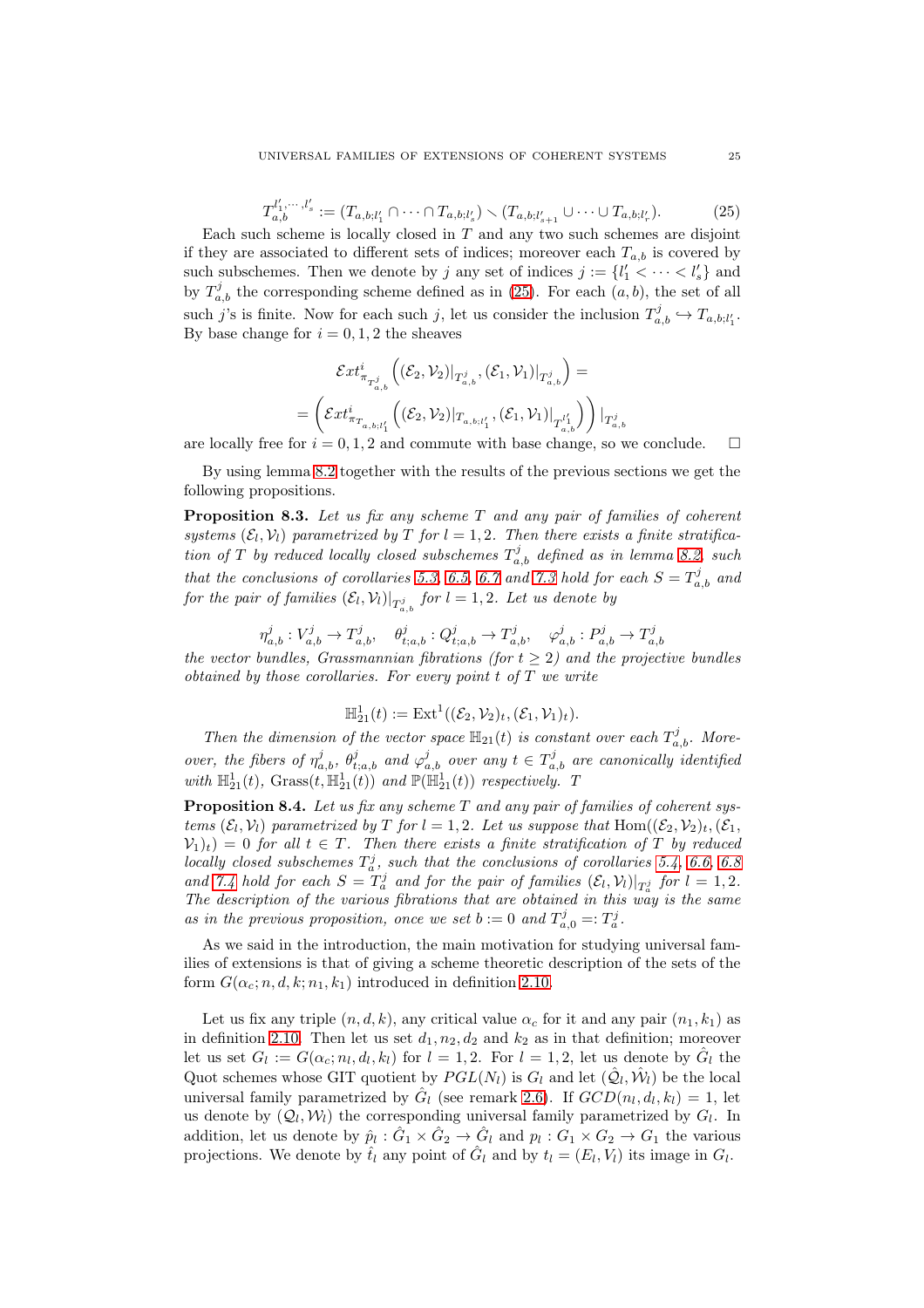<span id="page-25-2"></span>**Proposition 8.5.** Having fixed all these notations, for all  $(\alpha_c; n, d, k; n_1, k_1)$  as before there exists a finite stratification  $\{\hat{T}_{a,b;i}\}_{a,b;i}$  of  $\hat{G}_1 \times \hat{G}_2$  by locally closed subschemes such that:

 $\bullet$  (a, b) varies over a finite subset of  $\mathbb{N}_0^2$ ; for each  $(a, b)$  the set  $\{\hat{T}_{a, b; i}\}_i$  is a finite stratification by locally closed subschemes of

<span id="page-25-0"></span>
$$
\hat{T}_{a,b} := \left\{ (\hat{t}_1, \hat{t}_2) \in \hat{G}_1 \times \hat{G}_2 \text{ s.t. } \dim \text{Ext}^2((E_2, V_2), (E_1, V_1)) = a, \right\}
$$
\n
$$
\dim \text{Hom}((E_2, V_2), (E_1, V_1)) = b \right\}.
$$
\n(26)

Every  $\hat{T}_{a,b;i}$  is invariant under the action of  $PGL(N_1) \times PGL(N_2)$ ; if we denote by  $T_{a,b;i}$  its image in  $G_1 \times G_2$ , then  $\{T_{a,b;i}\}_i$  is a finite stratification by locally closed subschemes of

$$
T_{a,b} := \left\{ ((E_1, V_1), (E_2, V_2)) \in G_1 \times G_2 \text{ s.t. } \dim \text{Ext}^2((E_2, V_2), (E_1, V_1)) = a, \text{dim Hom}((E_2, V_2), (E_1, V_1)) = b \right\}.
$$
\n(27)

• For each  $(a, b; i)$  there exists a projective bundle  $\hat{\varphi}_{a,b;i} : \hat{P}_{a,b;i} \to \hat{T}_{a,b;i}$ , where

$$
\hat{P}_{a,b;i} := \mathbb{P}\Big(\mathcal{E}xt^1_{\pi_{\hat{T}_{a,b;i}}}\Big((\hat{p}'_2,\hat{p}_2)^*(\hat{\mathcal{Q}}_2,\hat{\mathcal{W}}_2)|_{\hat{T}_{a,b;i}},(\hat{p}'_1,\hat{p}_1)^*(\hat{\mathcal{Q}}_1,\hat{\mathcal{W}}_1)|_{\hat{T}_{a,b;i}}\Big)\Big).
$$

• There are free actions of  $PGL(N_1) \times PGL(N_2)$  on the source and target of each  $\hat{\varphi}_{a,b;i}$ ; there exists quotient schemes  $G(\alpha_c; n, d, k; n_1, k_1; a, b; i)$  and  $T_{a,b;i}$  and an induced fibration:

$$
\varphi_{a,b;i}: G(\alpha_c; n, d, k; n_1, k_1; a, b; i) \to T_{a,b;i}.
$$

- For every point  $t = ((E_1, V_1), (E_2, V_2)) \in T_{a,b;i}$  the fiber of  $\varphi_{a,b;i}$  over it is given by  $\mathbb{P}(\text{Ext}^{1}((E_2, V_2), (E_1, V_1)))$ ;
- The set  $G(\alpha_c; n, d, k)$  admits a finite stratification

$$
G(\alpha_c; n, d, k; n_1, k_1) = \coprod_{a, b; i} G(\alpha_c; n, d, k; n_1, k_1; a, b; i),
$$

• For every  $(a,b;i)$  there exists a universal extension parametrized by  $\hat{P}_{a,b;i}$ :

<span id="page-25-3"></span>
$$
0 \to (\hat{\varphi}'_{a,b;i}, \hat{\varphi}_{a,b;i})^*(\hat{p}'_1, \hat{p}_1)^*(\hat{Q}_1, \hat{W}_1) \otimes_{\hat{P}_{a,b;i}} \mathcal{O}_{\hat{P}_{a,b;i}}(1) \to \to (\hat{\mathcal{E}}_{a,b;i}, \hat{\mathcal{V}}_{a,b;i}) \to (\hat{\varphi}'_{a,b;i}, \hat{\varphi}_{a,b;i})^*(\hat{p}'_2, \hat{p}_2)^*(\hat{Q}_2, \hat{W}_2) \to 0.
$$
\n(28)

In addition, if  $GCD(n_l, d_l, k_l) = 1$  for  $l = 1, 2$ , then we can write

$$
G(\alpha_c; n, d, k; n_1, k_1; a, b; i) =
$$
  
=  $\mathbb{P}\Big(\mathcal{E}xt^1_{\pi_{T_{a,b;i}}}((p'_2, p_2)^*(\mathcal{Q}_2, \mathcal{W}_2)|_{T_{a,b;i}}, (p'_1, p_1)^*(\mathcal{Q}_1, \mathcal{W}_1)|_{T_{a,b;i}}\Big)\Big)$ 

and there exists a universal extension parametrized by  $G(\alpha_c; n, d, k; n_1, k_1; a, b; i)$ :

<span id="page-25-1"></span>
$$
0 \to (\varphi'_{a,b;i}, \varphi_{a,b;i})^*(p'_1, p_1)^*(Q_1, \mathcal{W}_1) \otimes_{P_{a,b;i}} \mathcal{O}_{P_{a,b;i}}(1) \to
$$
  

$$
\to (\mathcal{E}_{a,b;i}, \mathcal{V}_{a,b;i}) \to (\varphi'_{a,b;i}, \varphi_{a,b;i})^*(p'_2, p_2)^*(Q_2, \mathcal{W}_2) \to 0.
$$
 (29)

*Proof.* Let us set  $\hat{T} := \hat{G}_1 \times \hat{G}_2$  and let us consider the families  $(\mathcal{E}_l, \mathcal{V}_l) := (\hat{p}'_l, \hat{p}_l)^*(\hat{Q}_l, \hat{Q}_l)$  $\hat{\mathcal{W}}_l$ ) parametrized by T for  $l = 1, 2$ . By applying proposition [8.3](#page-24-1) we get the following facts: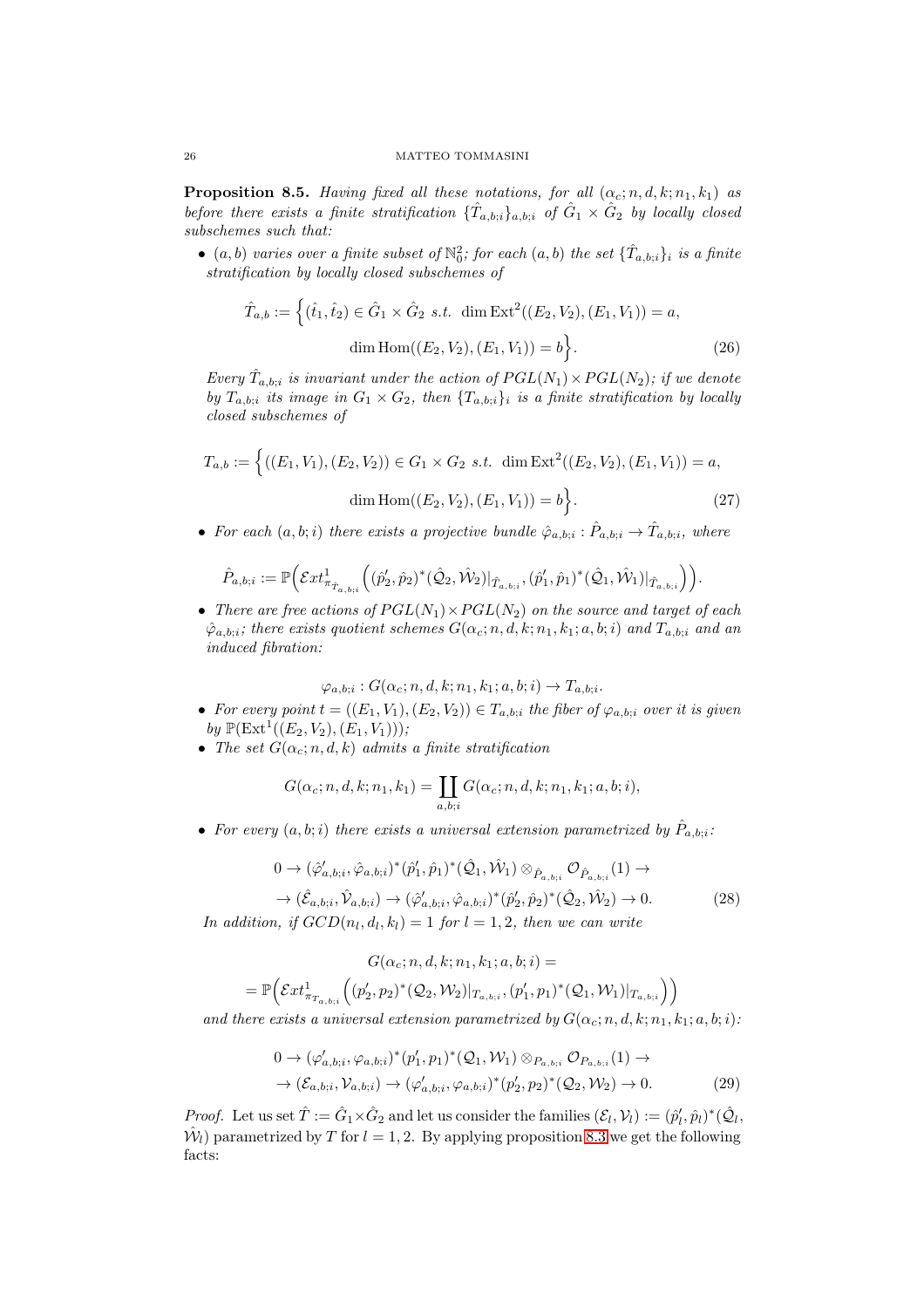- $\hat{T}$  has a finite stratification  $\{\hat{T}_{a,b}^j\}_{a,b;j}$  by locally closed subschemes; by the local universal property of the families  $(\hat{Q}_l, \hat{W}_l)$  for  $l = 1, 2$  each set  $\{\hat{T}_{a,b}^j\}_j$  is a finite stratification of the set  $\hat{T}_{a,b}$  described in [\(26\)](#page-25-0);
- for each  $(a, b; j)$  there exists a projective bundle  $\hat{\varphi}_{a,b}^j : \hat{P}_{a,b}^j \to \hat{T}_{a,b}^j$ , where

$$
\hat{P}_{a,b}^j := \mathbb{P}\Big((\hat{\mathcal{H}}_{a,b}^j)^{\vee}\Big)
$$

and the sheaf

$$
\hat{\mathcal{H}}_{a,b}^j := \mathcal{E}xt^1_{\pi_{\hat{T}_{a,b}^j}}\Big((\hat{p}'_2,\hat{p}_2)^*(\hat{\mathcal{Q}}_2,\hat{\mathcal{W}}_2)|_{\hat{T}_{a,b}^j},(\hat{p}'_1,\hat{p}_1)^*(\hat{\mathcal{Q}}_1,\hat{\mathcal{W}}_1)|_{\hat{T}_{a,b}^j}\Big)
$$

commutes with base change. In particular, for every point  $\hat{t} = (\hat{t}_1, \hat{t}_2)$  in  $\hat{T}_{a,b}^j$ with image  $((E_1, V_1), (E_2, V_2))$  in  $G_1 \times G_2$ , the fiber of  $\hat{\varphi}_{a,b}^j$  over  $\hat{t}$  is canonically identified with  $\mathbb{P}(\text{Ext}^1((E_2, V_2), (E_1, V_1)))$ ;

• for each  $(a, b; j)$  there exists a family of non-split extensions  $\{e_{\hat{p}}\}_{\hat{p}\in \hat{P}^j_{a,b}}$  of a,b  $(\hat{\varphi}_{a,b}^{'j},\hat{\varphi}_{a,b}^{j})^{*}(\hat{p}_{2}',\hat{p}_{2})^{*}(\hat{\mathcal{Q}}_{2},\hat{\mathcal{W}}_{2}) \text{ by }((\hat{\varphi}_{a,b}^{'j},\hat{\varphi}_{a,b}^{j})^{*}(\hat{p}_{1}',\hat{p}_{1})^{*}(\hat{\mathcal{Q}}_{1},\hat{\mathcal{W}}_{1})) \otimes_{\hat{P}_{a,b}^{j}} \mathcal{O}_{\hat{P}_{a,b}^{j}}(1),$ which is universal on the category of reduced  $\hat{T}^j_{a,b}$ -schemes.

In particular, by definition of family there is an open covering  $\{\hat{T}_{a,b}^{j,m}\}_m$  of  $\hat{T}_{a,b}^j$ such that for each  $m$  there is an extension

<span id="page-26-0"></span>
$$
0 \to ((\hat{\varphi}_{a,b}^{'j}, \hat{\varphi}_{a,b}^{j})^{*}(\hat{p}_{1}', \hat{p}_{1})^{*}(\hat{\mathcal{Q}}_{1}, \hat{\mathcal{W}}_{1})) \otimes_{\hat{P}_{a,b}^{j}} \mathcal{O}_{\hat{P}_{a,b}^{j}}(1)|_{\hat{T}_{a,b}^{j,m}} \to \to (\hat{\mathcal{E}}_{a,b}^{j,m}, \hat{\mathcal{V}}_{a,b}^{j,m}) \to (\hat{\varphi}_{a,b}^{'j}, \hat{\varphi}_{a,b}^{j})^{*}(\hat{p}_{2}', \hat{p}_{2})^{*}(\hat{\mathcal{Q}}_{2}, \hat{\mathcal{W}}_{2})|_{\hat{T}_{a,b}^{j,m}} \to 0
$$
\n(30)

that is universal on the category of reduced  $\hat{T}_{a,b}^{j,m}$ -schemes and that for every point of  $\hat{T}_{a,b}^{j,m}$  restricts to a non-split extension. Since we are working with schemes of finite type over  $\mathbb{C}$ , then we can assume that m varies over a finite set  $M = \{m_1 \leq$  $\cdots < m_r$ . Then for every subset  $m_{\bullet} = \{m'_1 < \cdots < m'_s\} \subset M$  with complement set  ${m'_{s+1} < \cdots < m'_{r}}$  we set

$$
\hat{T}_{a,b}^{j,m_\bullet}:=(\hat{T}_{a,b}^{j,m_1'}\cap\cdots\cap \hat{T}_{a,b}^{j,m_s'})\smallsetminus (\hat{T}_{a,b}^{j,m_{s+1}'}\cup\cdots\cup \hat{T}_{a,b}^{j,m_r'}).
$$

Let us rename the finite set of pairs  $(j, m_{\bullet})$  as  $\{i\}_{i \in I}$ ; according to that, let us set  $\hat{T}_{a,b;i} := \hat{T}_{a,b}^{j,m}$  and analogously for all the other objects defined so far. In particular, we have a finite stratification by locally closed subschemes  $\hat{T}_{a,b} = \coprod_i \hat{T}_{a,b;i}$ . For any  $i = (j, m_{\bullet})$  let us consider the embedding  $\hat{\nu}_i : \hat{T}_{a,b;i} \hookrightarrow \hat{T}_{a,b}^j$  and let us consider the cartesian diagram

$$
\begin{array}{ccc}\n\hat{P}_{a,b;i} & \xrightarrow{\hat{\nu}'_i} & \hat{P}^j_{a,b} \\
\downarrow^{\hat{\varphi}_{a,b;i}} & \square & \downarrow^{\hat{\varphi}^j_{a,b}} \\
\hat{T}_{a,b;i} & \xrightarrow{\hat{\nu}_i} & \hat{T}^j_{a,b}.\n\end{array}
$$

Since  $\mathcal{H}_{a,b}^j$  commutes with base change, then we have that

$$
\hat{P}_{a,b;i} = \mathbb{P}\Big((\hat{\mathcal{H}}_{a,b;i})^\vee\Big),
$$

where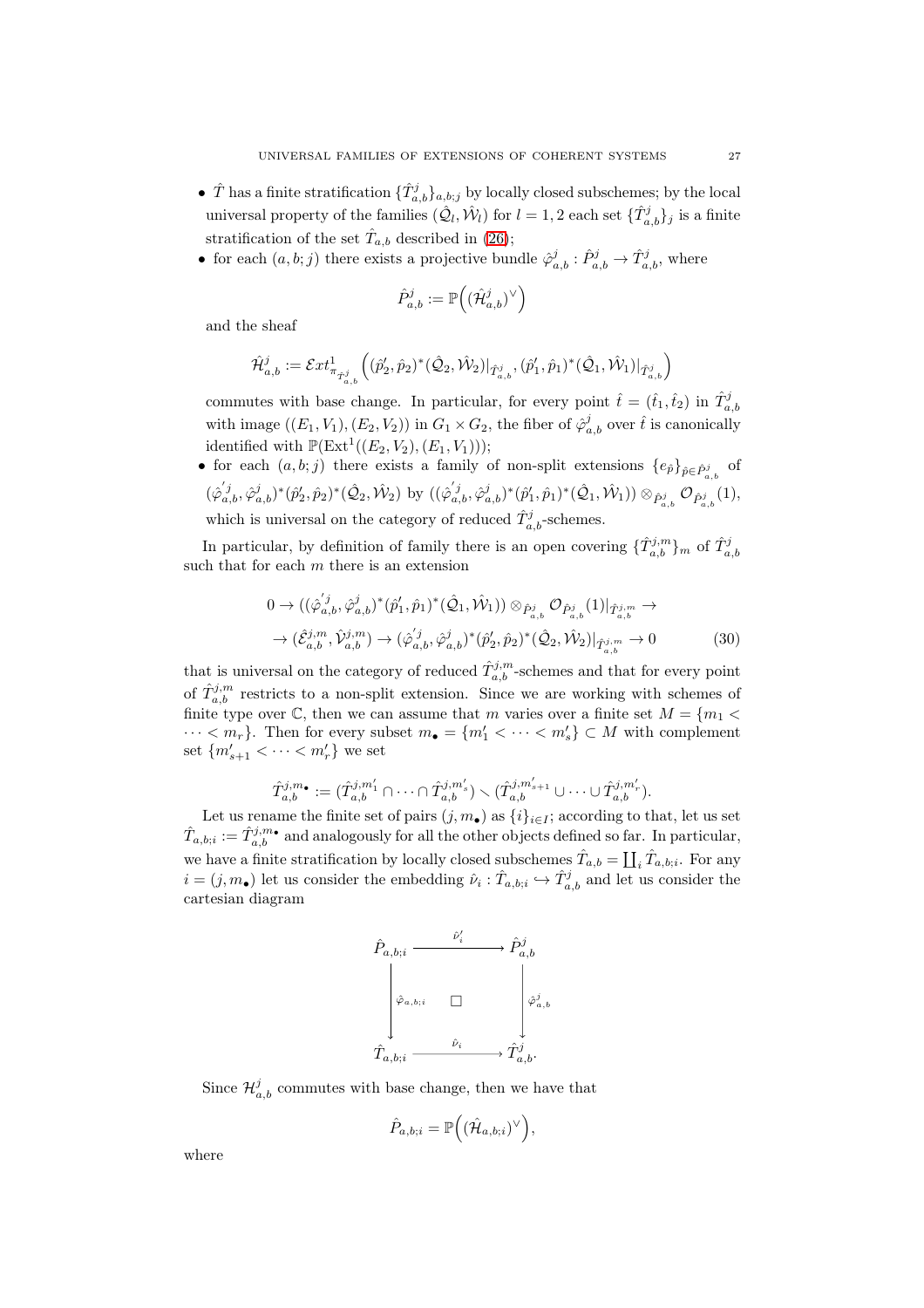$$
\hat{\mathcal{H}}_{a,b;i} = \mathcal{E}xt^1_{\pi_{\hat{T}_{a,b;i}}} \Big( (\hat{p}'_2, \hat{p}_2)^*(\hat{\mathcal{Q}}_2, \hat{\mathcal{W}}_2)|_{\hat{T}_{a,b;i}}, (\hat{p}'_1, \hat{p}_1)^*(\hat{\mathcal{Q}}_1, \hat{\mathcal{W}}_1)|_{\hat{T}_{a,b;i}} \Big).
$$

Now by restricting the sequence [\(30\)](#page-26-0) to  $\hat{P}_{a,b;i}$  we get a family of non-split extensions parametrized by  $\hat{P}_{a,b;i}$ :

$$
\begin{aligned} 0\to&(\hat{\varphi}'_{a,b;i},\hat{\varphi}_{a,b;i})^*(\hat{p}'_1,\hat{p}_1)^*(\hat{\mathcal{Q}}_1,\hat{\mathcal{W}}_1)\otimes_{\hat{P}_{a,b;i}}\mathcal{O}_{\hat{P}_{a,b;i}}(1)\to\\ &\to&(\hat{\mathcal{E}}_{a,b;i},\hat{\mathcal{V}}_{a,b;i})\to(\hat{\varphi}'_{a,b;i},\hat{\varphi}_{a,b;i})^*(\hat{p}'_2,\hat{p}_2)^*(\hat{\mathcal{E}}_2,\hat{\mathcal{V}}_2)\to 0 \end{aligned}
$$

that is universal on the category of reduced  $\hat{T}_{a,b;i}$ -schemes.

Since  $PGL(N_1) \times PGL(N_2)$  acts freely on both  $\hat{P}_{a,b;i}$  and  $\hat{T}_{a,b;i}$ , we have an induced projective fibration  $\varphi_{a,b,i}: G(\alpha_c; n, d, k; n_1, k_1) \to T_{a,b,i}$ . The rest of the proof is straightforward.

If  $GCD(n_l, d_l, k_l) = 1$  for  $l = 1, 2$ , then we have universal families  $(Q_l, W_l)$ parametrized by  $G_l$  for  $l = 1, 2$ , so the construction of the schemes  $T_{a,b:i}$  and  $P_{a,b:i}$ can be done directly at the level of  $G_1\times G_2$  instead of doing it on  $\hat G_1\times \hat G_2$ . Therefore we can also construct universal families of extensions as in [\(29\)](#page-25-1).

**Corollary 8.6.** If  $\frac{k_1}{n_1} < \frac{k}{n}$ , respectively  $\frac{k_1}{n_1} > \frac{k}{n}$ , then the scheme  $G(\alpha_c; n, d, k; n_1, d_1,$  $(k_1; a, b; j)$  is a subscheme of  $G(\alpha_c^+; n, d, k)$ , respectively of  $G(\alpha_c^-; n, d, k)$ . So propo-sition [8.5](#page-25-2) gives a scheme theoretic description of the sets  $G^{+,2}(\alpha_c; n, d, k)$  and  $G^{-,2}(\alpha_c; n, d, k)$  that were described set theoretically in corollary [2.11.](#page-7-1)

*Proof.* Let us consider the case when  $\frac{k_1}{n_1} < \frac{k}{n}$ , the other case is analogous. Let us fix any set of indices  $(a, b; i)$  and the associated short exact sequence [\(28\)](#page-25-3). For every point  $\hat{t} := (\hat{t}_1, \hat{t}_2) \in \hat{T}_{a,b;i}$  with image  $((E_1, V_1), (E_2, V_2))$  in  $T_{a,b;i}$  such a sequence restricts to a non-split extension

$$
0 \longrightarrow (E_1, V_1) \longrightarrow (E, V) \longrightarrow (E_2, V_2) \longrightarrow 0
$$

Now let us consider the conditions on  $(n_l, d_l, k_l)$  for  $l = 1, 2$  given in definition [2.10.](#page-6-3) Together with the fact that the previous sequence is non-split and that  $\frac{k_1}{n_1}$  <  $\frac{k}{n}$ , such conditions imply that  $(E, V)$  is  $\alpha_c^+$ -stable and  $\alpha_c^-$ -unstable. In particular, for every  $\hat{t} \in \hat{T}_{a,b;i}$  the family  $(\hat{\mathcal{E}}_{a,b;i}, \hat{\mathcal{V}}_{a,b;i})$  restricts to a point of  $G(\alpha_c^+; n, d, k)$ . By the universal property of  $G(\alpha_c^+; n, d, k)$ , this induces a morphism

$$
\hat{\zeta}_{a,b;i} : \hat{P}_{a,b;i} \to G(\alpha_c^+; n, d, k).
$$

Such a morphism is invariant under the action of  $PGL(N_1) \times PGL(N_2)$  on the source. Therefore, it induces a morphism

$$
\zeta_{a,b;i}:G(\alpha_c;n,d,k;a,b;i)\rightarrow G(\alpha_c^+;n,d,k)
$$

(if  $GCD(n_l, d_l, k_l) = 1$  for  $l = 1, 2$ , then we can construct  $\zeta_{a,b,i}$  directly by using the sequence [\(29\)](#page-25-1)).  $\zeta_{a,b;i}$  is an embedding and it has values in  $G^{+,2}(\alpha_c; n, d, k) \subset$  $G(\alpha_c^+;n,d,k)$  by lemma [2.9.](#page-6-4) By construction for different choices of the invariants  $(n_1, k_1; a, b; i)$  we get disjoint images in  $G(\alpha_c^+; n, d, k)$ . So we conclude.